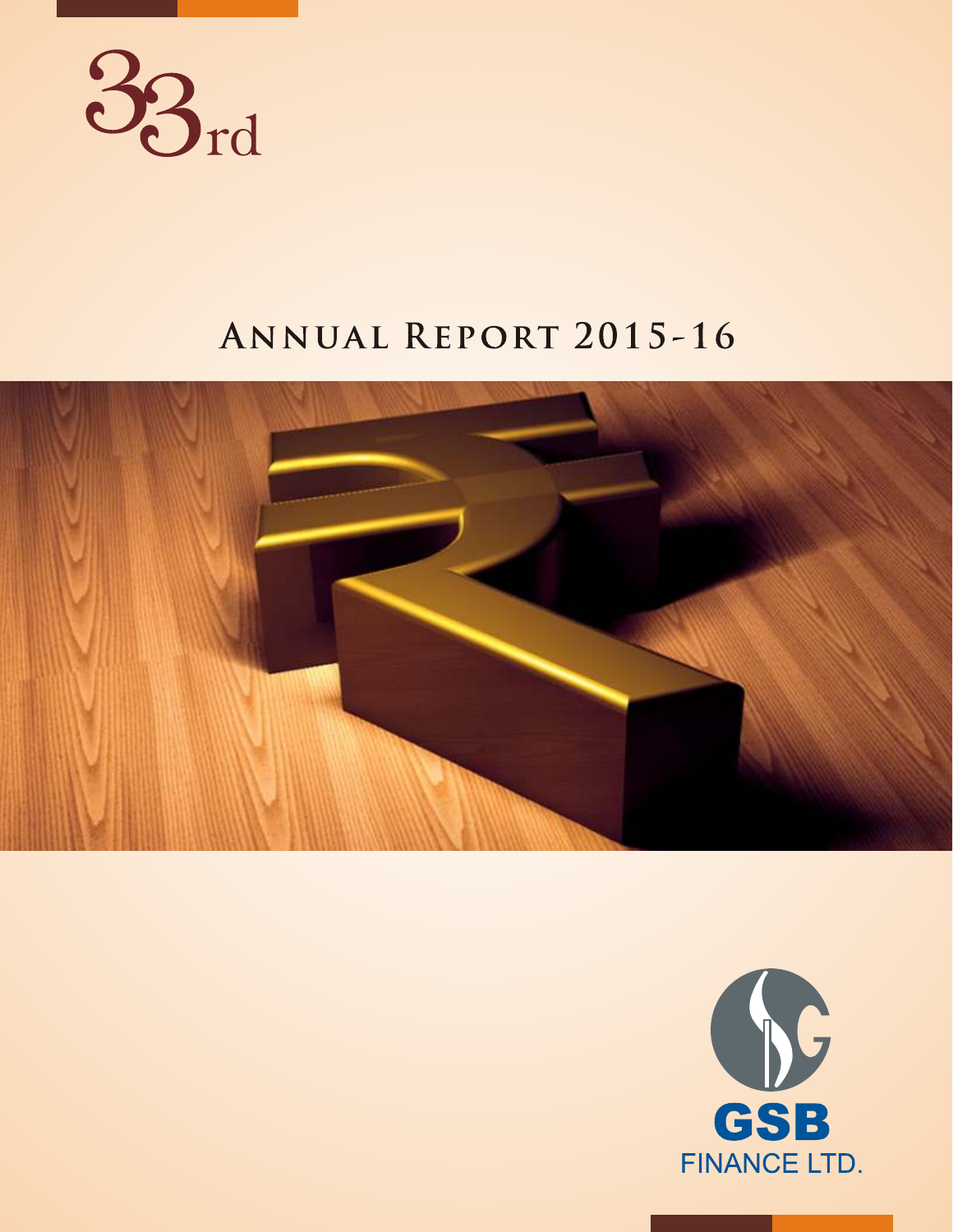

**CIN : L99999MH2001PLC134193**

# *33rd ANNUAL REPORT*

| $\overline{\text{Sr}}$<br>No. | <b>CONTENTS</b>                                                | PAGE NO.     |
|-------------------------------|----------------------------------------------------------------|--------------|
| $\mathbf 1$ .                 | <b>Board Of Directors</b>                                      | 1            |
| 2.                            | <b>Notice</b>                                                  | $\mathbf{2}$ |
| 3.                            | <b>Director's Report</b>                                       | 8            |
| 4.                            | <b>Secretarial Audit Report</b>                                | 16           |
| 5.                            | <b>CEO / CFO Certification</b>                                 | 29           |
| 6.                            | <b>Management Discussion And Analysis Report</b>               | 30           |
| 7.                            | <b>Independent Auditor's Report</b>                            | 32           |
| 8.                            | <b>Balance Sheet</b>                                           | 41           |
| 9.                            | <b>Profit And Loss Account</b>                                 | 42           |
| 10.                           | <b>Notes Forming Part of Accounts</b>                          | 43           |
| 11.                           | <b>Notes or Balance Sheet &amp; Profit &amp; Loss Accounts</b> | 47           |
| 12.                           | <b>Cash Flow Statement</b>                                     | 57           |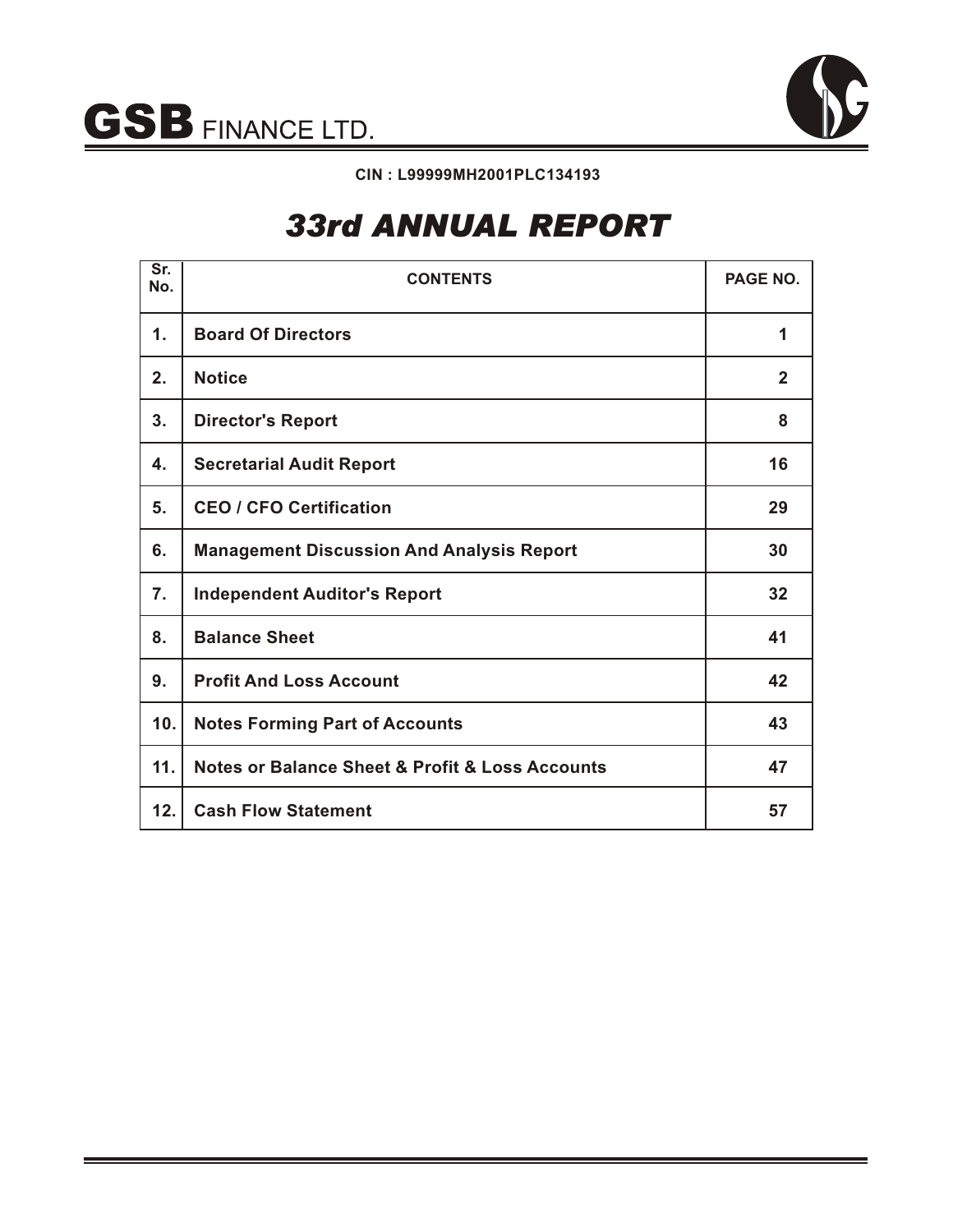

## **BOARD OF DIRECTORS**

SHRI GIRDHARILAL BIYANI Chairman and CFO SHRI RAMAKANT BIYANI Managing Director RITIKA GUPTA Non Executive Director MANISH ZANVAR Independent Director PARASRAM KABRA Independent Director USHA PATEL Independent Director SUYASH BIYANI Non Executive Director (appointed on 30th May, 2016)

## **AUDITORS**

S. K. RATHI & CO. Chartered Accountants.

## **REGISTERED OFFICE**

815, Stock Exchange Tower, 8th Floor, Dalal Street, MUMBAI - 400 001

## **BANKERS :**

AXIS BANK UNION BANK OF INDIA BANK OF INDIA

## **TRANSFER AGENT**

SYSTEM SUPPORT SERVICES 209, Copper Chimney Building, Shivalik Industrial Estate, Next to Park Davis, Andheri-Kurla Road, Andheri (East), Mumbai - 400 059 Tel.: 022-28500835 www.evoting.nsdl.com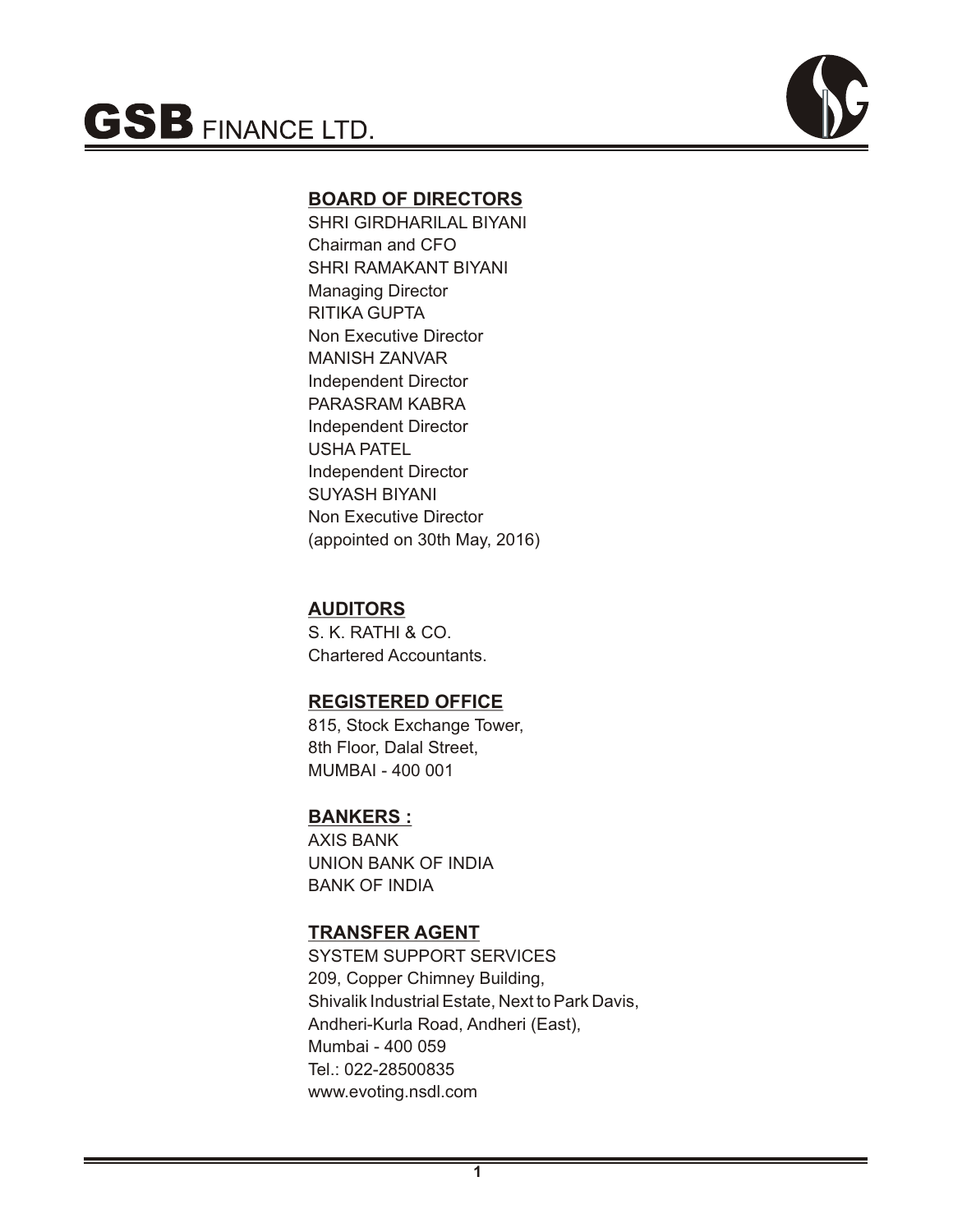

#### **CIN : L99999MH2001PLC134193**

## **NOTICE TO THE MEMBERS**

Notice is hereby given that the 33rd Annual General Meeting of the members of **GSB Finance Ltd.** will be held at the Corporate Office of the Company at 78/80, Alli Chambers, Tamarind Lane, Fort, Mumbai - 400 001 on Monday, the 26th September, 2016 at 4.00 P.M. to transact the following business: -

#### **ORDINARY BUSINESS**

- 1. To receive, consider and adopt the Audited Balance Sheet of the Company as at 31st March 2016 together with the Profit and Loss Account for the year ended on that date and the Reports of the Directors and Auditors thereon.
- 2. To appoint a Director in place of Mr. Ramakant Biyani ( DIN No.00523178) who retires by rotation and being eligible, offer himself for re-appointment.
- 3 To ratify the appointment of M/s S. K. Rathi & Co., Chartered Accountants Auditors of the Company to hold office from the conclusion of this Meeting until the conclusion of the next Annual General Meeting of the Company and to fix their remuneration.

#### **SPECIAL BUSINESS**

4. To regularize the appointment of Mr. Suyash R Biyani (DIN: 07525350) as Non- Executive Director and to consider and if thought fit, to pass with or without modification(s), the following resolution as an Ordinary Resolution:

"RESOLVED that Mr. Suyash R Biyani **(DIN: 07525350)**, who was appointed by the Board of Directors as an Additional Director of the Company with effect from May 30, 2016 under Section 161(1) of the Companies Act, 2013("the Act") and the Companies (Appointment and Qualification of Directors) Rules, 2014,who is eligible for appointment and in respect of whom the Company has received a notice in writing from a Member under Section 160 of the Act signifying his intention to propose the candidature of Mr. Suyash R Biyani for the office of Director be and is hereby appointed as a Director of the Company.

> For and on behalf of the Board **For GSB FINANCE LTD**

> > **Sd/- G. S. BIYANI (DIN No. 00523132) Chairman**

Date : 30th May, 2016 **Registered Office:** 815, Stock Exchange Tower, 8th Floor, Dalal Street, Mumbai - 400 001.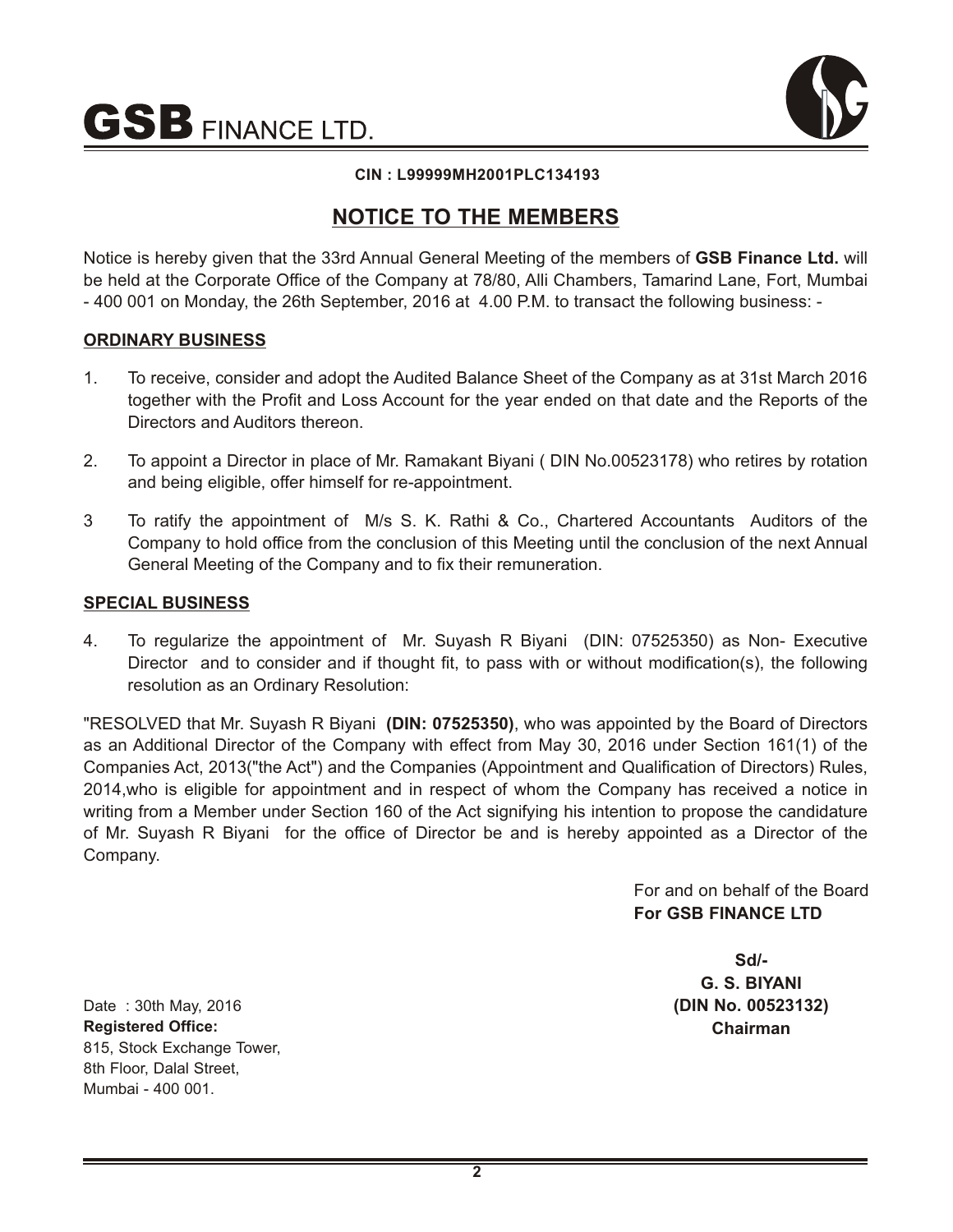$\mathbf{GSB}$  finance ltd.



#### **CIN : L99999MH2001PLC134193**

## **NOTES**

- 1. A member entitled to attend and vote at this meeting is entitled to appoint a proxy to attend and vote instead of himself/herself and a proxy need not be a member of the Company. A person can act as proxy on behalf of members not exceeding fifty (50) and holding in the aggregate not more than ten percent of the total share capital of the Company.
- 2. The instrument appointing a proxy, in order to be effective, should reach the Registered Office of the Company not less than 48 hours before the meeting.
- 3. The relevant explanatory Statements to be annexed to the Notice pursuant to Section 102 of the Companies Act, 2013 (hereinafter called "the Act"), which sets out details relating to the Special Business to be transacted at the meeting is annexed hereto.
- 4. The Register of the members and Share Transfer Books of the Company shall remain closed from 22/09/2016 to 26/09/2016 (both days inclusive)
- 5. Members desiring any information on the accounts of the Company are requested to write to the Company at least 10 days in advance, so as to enable the Company to keep the information ready.
- 6. Members are requested to notify changes in mailing addresses, if any.
- 7. Members can avail themselves of the facility of nomination in respect of shares held by them in physical form pursuant to the provisions of Section 72 of the Companies Act, 2013. Members desiring to avail themselves of this facility may send their nominations in the prescribed Form No. SH-13 duly filled in to the Company's R&T Agents. Members holding shares in electronic form may contact their respective Depository Participants for availing this facility.
- 8. Members are requested to notify immediately any change of address to the Company's R&T Agents or their respective Depository Participants, in case of shares held in electronic form.
- 9. Members holding shares in physical form are requested to consider converting their holdings to dematerialized form to eliminate the risks associated with physical shares and for ease in portfolio management. Members can contact the Company's R & T Agents for assistance in this regard.
- 10. As a measure of austerity, copies of the Annual Report will not be distributed at the Meeting. Members are, therefore, requested to bring their copies of the Annual Report to the Meeting.
- 11. Members/Proxies/Representatives are requested to bring the Attendance Slip enclosed in the Annual Report for attending the Meeting.
- 12. Voting through electronic means

Pursuant to Section 108 of the Companies Act, 2013 read with Rule 20 of the Companies (Management and Administration) Rules, 2014, as amended from time to time, the Company is pleased to provide its members the facility of 'remote-voting' (e-voting from a place other than venue of the AGM) to exercise their right to vote at the 33rd Annual General Meeting (AGM). The business may be transacted through e-voting services rendered by Central Depository Services (India) Limited (CDSL). The instructions to members for voting electronically are as under:-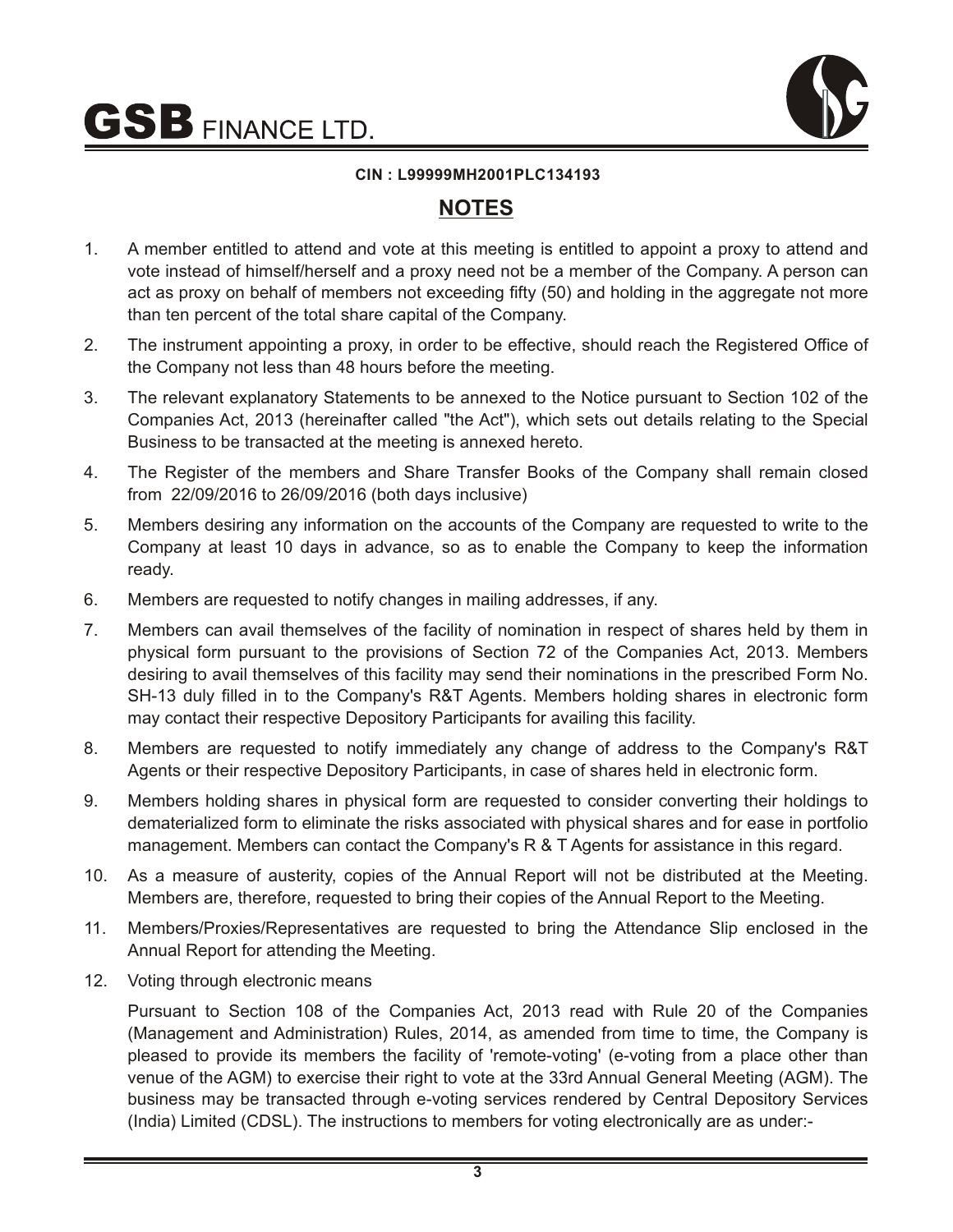# $\mathbf{GSB}$  finance ltd.



- a) The voting period begins on **Thursday, September 22, 2016 at 09.00 a.m. and ends on Sunday, September 25 2016 at 5.00 p.m.** During this period shareholders' of the Company, holding shares either in physical form or in dematerialized form, as on the cut-off date i.e. September 19, 2016, may cast their vote electronically. The e-voting module shall be disabled by CDSL for voting after 5.00 p.m. on September 25, 2016.
- b) Members holding shares in physical or in demat form as on September 19, 2016 shall only be eligible for e-voting.
- c) The shareholders should log on to thee-voting website **[www.evotingindia.com](http://www.evotingindia.com)**
- d) Click on Shareholders.
- e) Now Enter your User ID;
	- i. For CDSL: 16 digits beneficiary ID;
	- ii. For NSDL: 8 Character DP ID followed by 8 Digits Client ID;
	- iii. Members holding shares in Physical Form should enter Folio Number registered with the Company.
- f) Next enter the Image Verification as displayed and Click on Login.
- g) If you are holding shares in demat form and had logged on to www.evotingindia.com and voted on an earlier voting of any company, then your existing password is to be used.
- h) If you are a first time user follow the steps given below:

| For Members holding shares in Demat Form and Physical Form |                                                                                                                                                                                                                                                                                                    |  |  |  |  |  |  |  |  |  |  |
|------------------------------------------------------------|----------------------------------------------------------------------------------------------------------------------------------------------------------------------------------------------------------------------------------------------------------------------------------------------------|--|--|--|--|--|--|--|--|--|--|
| <b>PAN</b>                                                 | Enter your 10 digit alpha-numeric *PAN issued by Income Tax Department<br>(Applicable for both demat shareholders as well as physical shareholders)                                                                                                                                                |  |  |  |  |  |  |  |  |  |  |
|                                                            | Members who have not updated their PAN with the Company /<br>Depository Participant are requested to use the first two letters of their<br>name and the 8 digits of the sequence number (refer serial no. printed<br>on the name and address sticker/Postal Ballot Form/mail) in the PAN<br>field. |  |  |  |  |  |  |  |  |  |  |
|                                                            | In case the sequence number is less than 8 digits enter the applicable<br>number of 0's before the number after the first two characters of the<br>name in CAPITAL letters. Eg. If your name is Ramesh Kumar with<br>sequence number 1 then enter RA00000001 in the PAN field.                     |  |  |  |  |  |  |  |  |  |  |
| Dividend Bank<br>Details or<br>Date of Birth               | Enter the Dividend Bank Details or Date of Birth (in dd/mm/yyyy format)<br>as recorded in your demat account or in the company records in order to<br>login.                                                                                                                                       |  |  |  |  |  |  |  |  |  |  |
| (DOB)                                                      | If both the details are not recorded with the depository or company<br>$\bullet$<br>please enter the member id / folio number in the Dividend Bank<br>details field as mentioned in instruction (v).                                                                                               |  |  |  |  |  |  |  |  |  |  |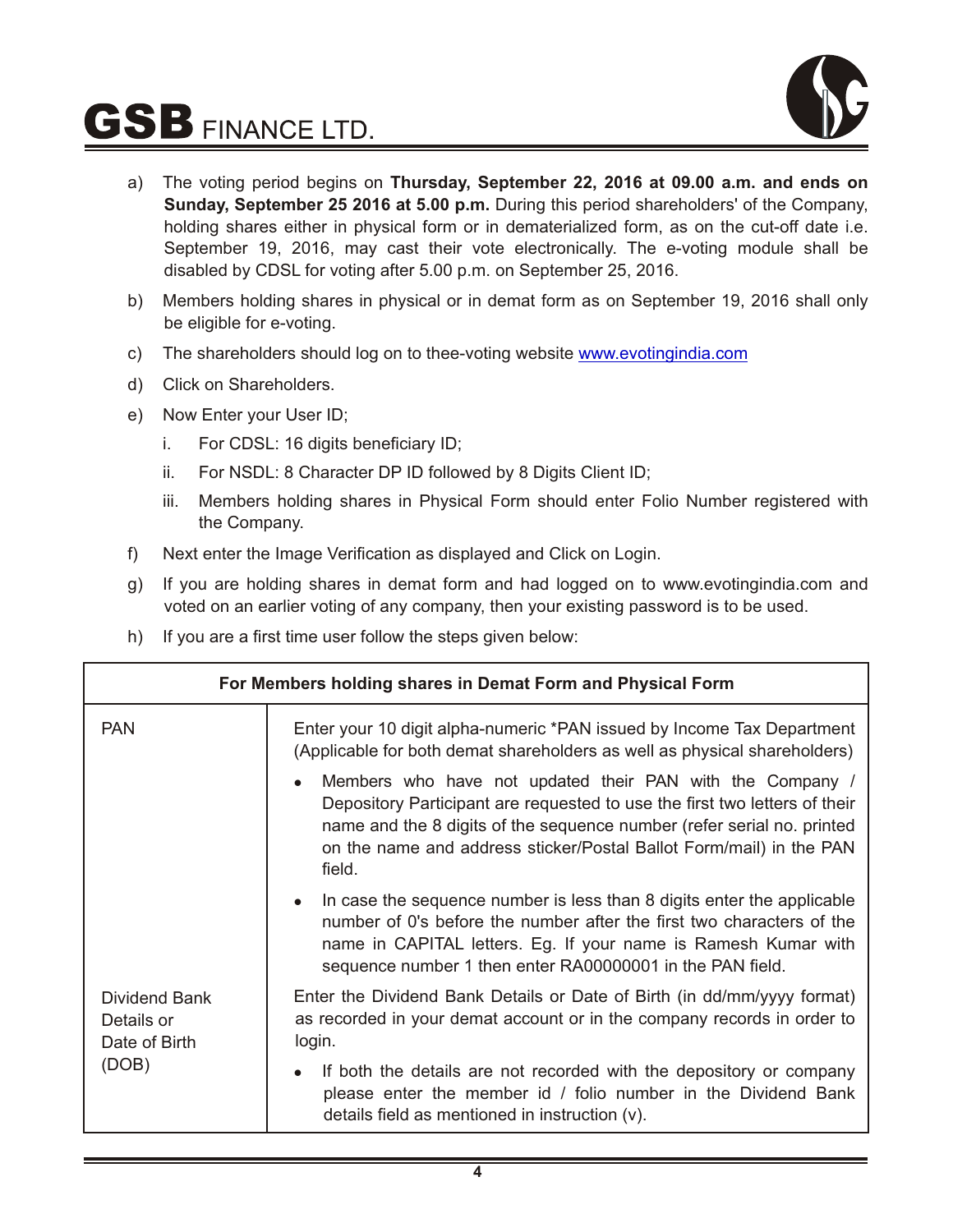

- i) After entering these details appropriately, click on "SUBMIT" tab.
- j) Members holding shares in physical form will then directly reach the Company selection screen. However, members holding shares in demat form will now reach 'Password Creation' menu wherein they are required to mandatorily enter their login password in the new password field.
- k) Kindly note that this password is to be also used by the demat holders for voting for resolutions of any other company on which they are eligible to vote, provided that company opts for e-voting through CDSL platform. It is strongly recommended not to share your password with any other person and take utmost care to keep your password confidential.
- l) For Members holding shares in physical form, the details can be used only for e-voting on the resolutions contained in this Notice.
- m) Click on the EVSN for the relevant<Company name> on which you choose to vote.
- n) On the voting page, you will see "RESOLUTION DESCRIPTION" and against the same the option "YES/NO" for voting. Select the option YES or NO as desired. The option YES implies that you assent to the Resolution and option NO implies that you dissent to the Resolution.
- o) Click on the "RESOLUTIONS FILE LINK" if you wish to view the entire Resolution details.
- p) After selecting the Resolution you have decided to vote on, click on "SUBMIT". a confirmation box will be displayed. If you wish to confirm your vote, click on "OK", else to change your vote, click on "CANCEL" and accordingly modify your vote.
- q) Once you "CONFIRM" your vote on the resolution, you will not be allowed to modify your vote.
- r) You can also take out print of the voting done by you by clicking on "Click here to print" option on the Voting page.
- s) If Demat account holder has forgotten the changed password then Enter the User ID and the image verification code and click on Forgot Password & enter the details as prompted by the system.
- t) Note for Non-Individual Shareholders and Custodians
	- <sup>l</sup>Non-Individual shareholders (i.e. other than Individuals, HUF, NRI etc.) and Custodian are required to log on towww.evotingindia.com and register themselves as Corporates.
	- <sup>l</sup>A scanned copy of the Registration Form bearing the stamp and sign of the entity should be emailed to helpdesk.evoting@cdslindia.com.
	- After receiving the login details acompliance user should be created using the admin login and password. The Compliance user would be able to link the account(s) for which they wish to vote on.
	- <sup>l</sup>The list of accounts should be mailed to helpdesk.evoting@cdslindia.com and on approval of the accounts they would be able to cast their vote.
	- A scanned copy of the Board Resolution and Power of Attorney (POA) which they have issued in favour of the Custodian, if any, should be uploaded in PDF format in the system for the scrutinizer to verify the same.
- u) In case you have any queries or issues regarding e-voting, you may refer the, Frequently Asked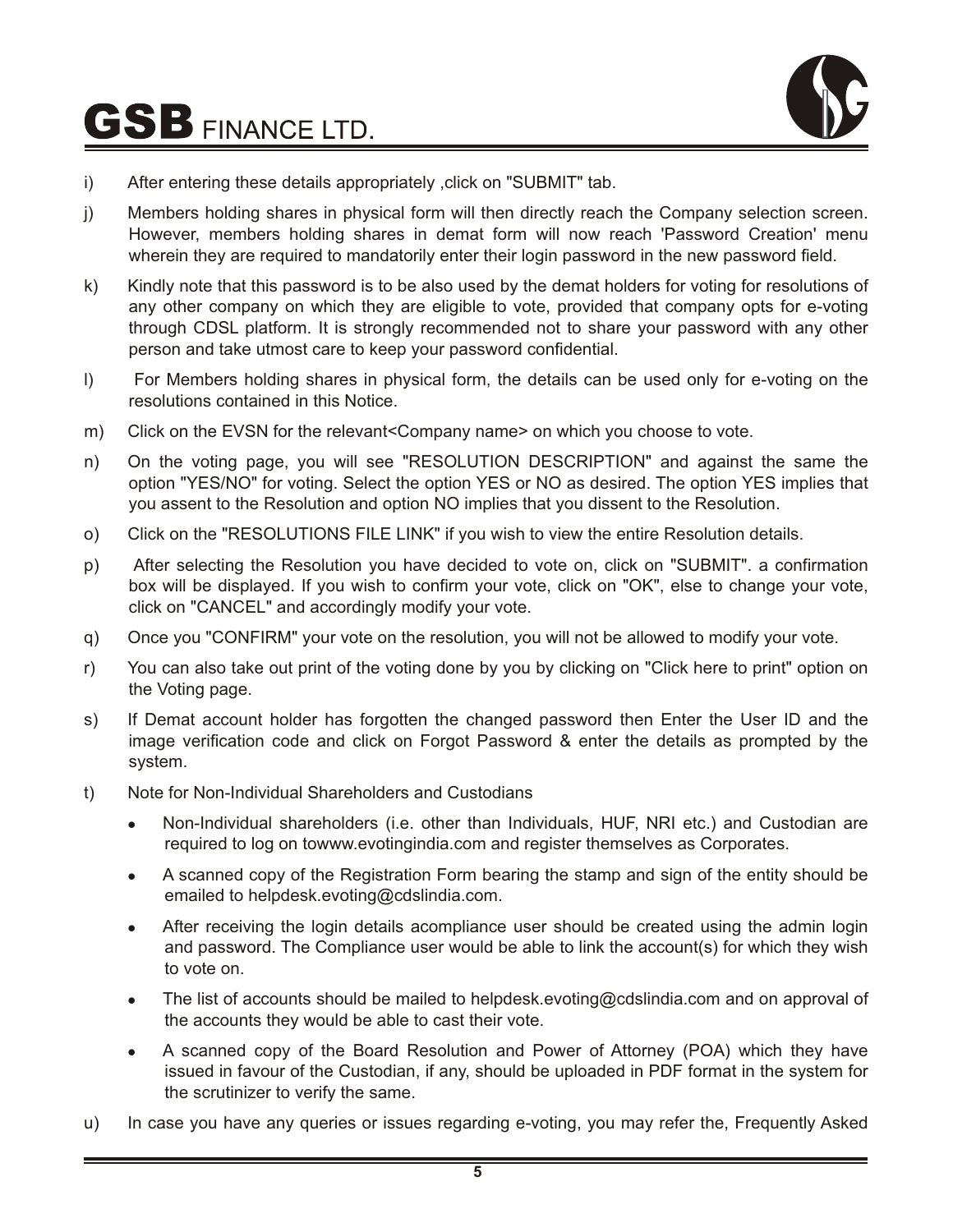



Questions ("FAQs")and e-voting manual available at www.evotingindia.com, under help section or write an email to helpdesk.evoting@cdslindia.com.

#### **1. General Instructions / information for members for voting on the Resolutions :**

- a) Facility of voting through Poll paper shall be made available at the Meeting. Members attending the Meeting, who have not already casts their vote by remote e-voting, shall be able to exercise their right at the Meeting.
- b) Members who have cast their vote by remote e-voting may also attend the Meeting, but shall not be entitled to vote again at the AGM.
- c) The voting rights of shareholders shall be in proportion to their share of the paid up equity share capital of the Company as on the cut-off date. A person whose name is recorded in the Register of Members or in the Register of Beneficial Owners maintained by the Depositories as on the cut-off date only shall be entitled to avail the facility of remote e-voting or voting at the AGM.
- d) Mr. Vijay Kumar Mishra (Membership No.F-5023), Practicing Company Secretary has been appointed by the Board of Directors of the Company as the Scrutinizer to scrutinize the remote e-voting process as well as voting through poll at the Meeting, in a fair and transparent manner.
- e) The results shall be declared not later than forty-eight hours from conclusion of the meeting. The results declared along with the Scrutinizer's Report will be placed on the website of the Company at www.gsbfinance.com and the website of CDSL immediately after the result is declared by the Chairman and will simultaneously be forwarded to BSE Limited, where Equity Shares of the Company are listed.

Members may also note that the Notice of the Annual General Meeting and the Annual Report for financial year 2015-2016 will also be available on the Company's website www.gsbfinance.com for their download. The physical copies of the aforesaid documents will also be available at the Company's Registered Office in Mumbai for inspection during normal business hours (10.00 am to 5.00 pm) on all working days up to and including the date of the Annual General Meeting of the Company. Even after registering for e-communication, members are entitled to receive such communication in physical form, upon making a request for the same, free of cost. For any communication, the shareholders may also send requests to the Company's investor email id: investor.complaint@gsbfinance.com.

> For and on behalf of the Board **For GSB FINANCE LTD**

> > **Sd/- G. S. BIYANI (DIN No. 00523132) Chairman**

Date : 30th May, 2016 **Registered Office:** 815, Stock Exchange Tower, 8th Floor, Dalal Street, Mumbai - 400 001.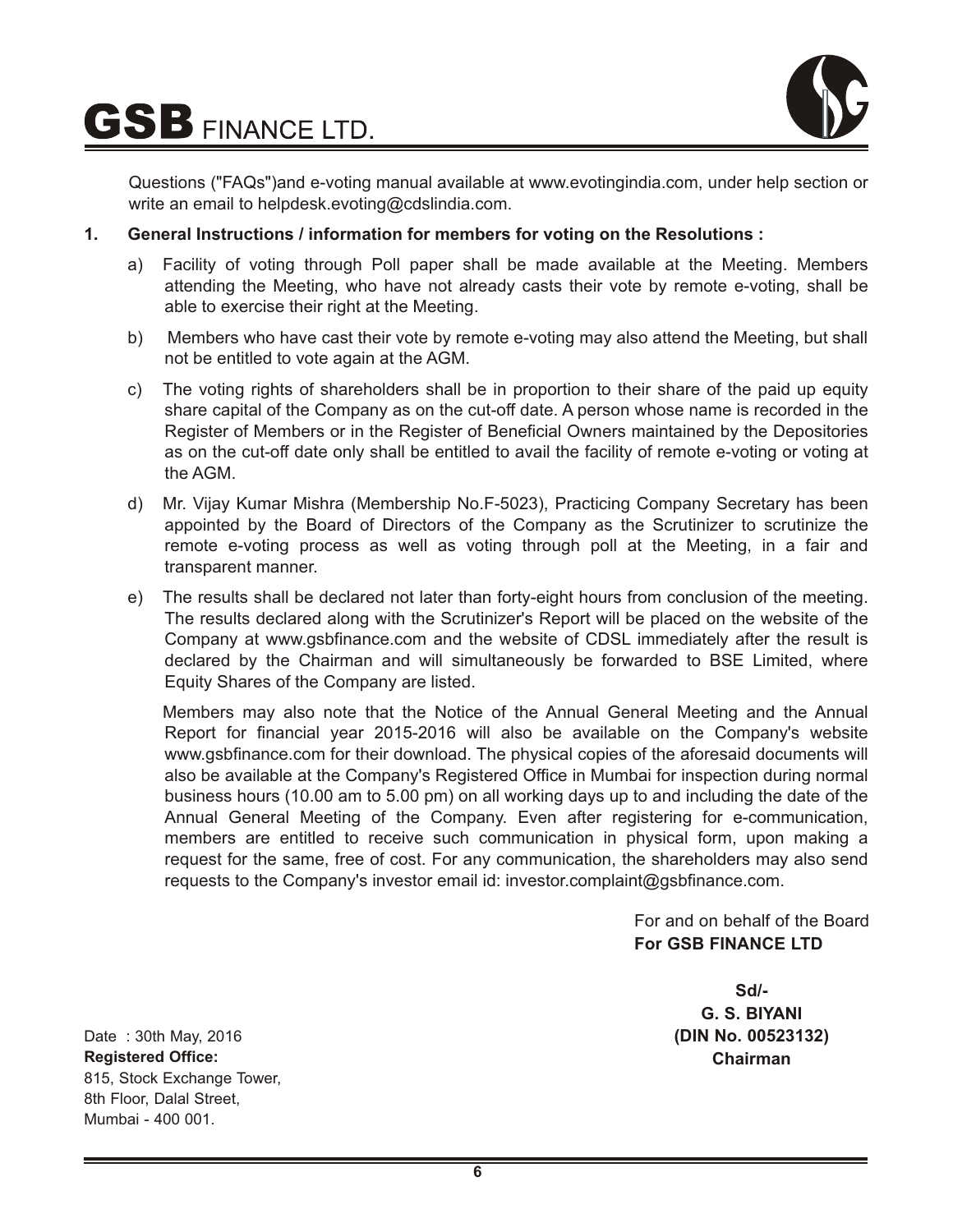

#### **Annexure to the Notic pursuant to section 102 of the Companies Act 2013**

#### **Item No. 4**

Mr. Suyash R Biyani is as Non-Executive Director of th Company pursuant of th Listing Agreement. He joined th Board of Directors of your Company on 30/05/2016.

The Board considers that his continued association would be of immense benefit to the Company and it is desirable to continue to avail services of Mr. SUYASH R BIYANI as Non-Executive Director. Accordingly, the Board recommends the resolution in relation to appointment of Mr. SUYASH R BIYANI as Non-Executive Director, for the approval by the shareholders of the Company.

Except Mr. SUYASH R BIYANI being an appointee, none of the Directors and Key Managerial Personnel of the Company and their relatives is Concerned or interested, financial or of the Company and relatives is concerned or interested, financial or otherwise.

For and on behalf of the Board

**For GSB FINANCE LTD**

**G. S. BIYANI (DIN No. 00523132) Chairman**

Date : 30th May, 2016

**Registered Office :** 815, Stock Exchange Tower, 8th Floor, Dalal Street, Mumbai - 400 001.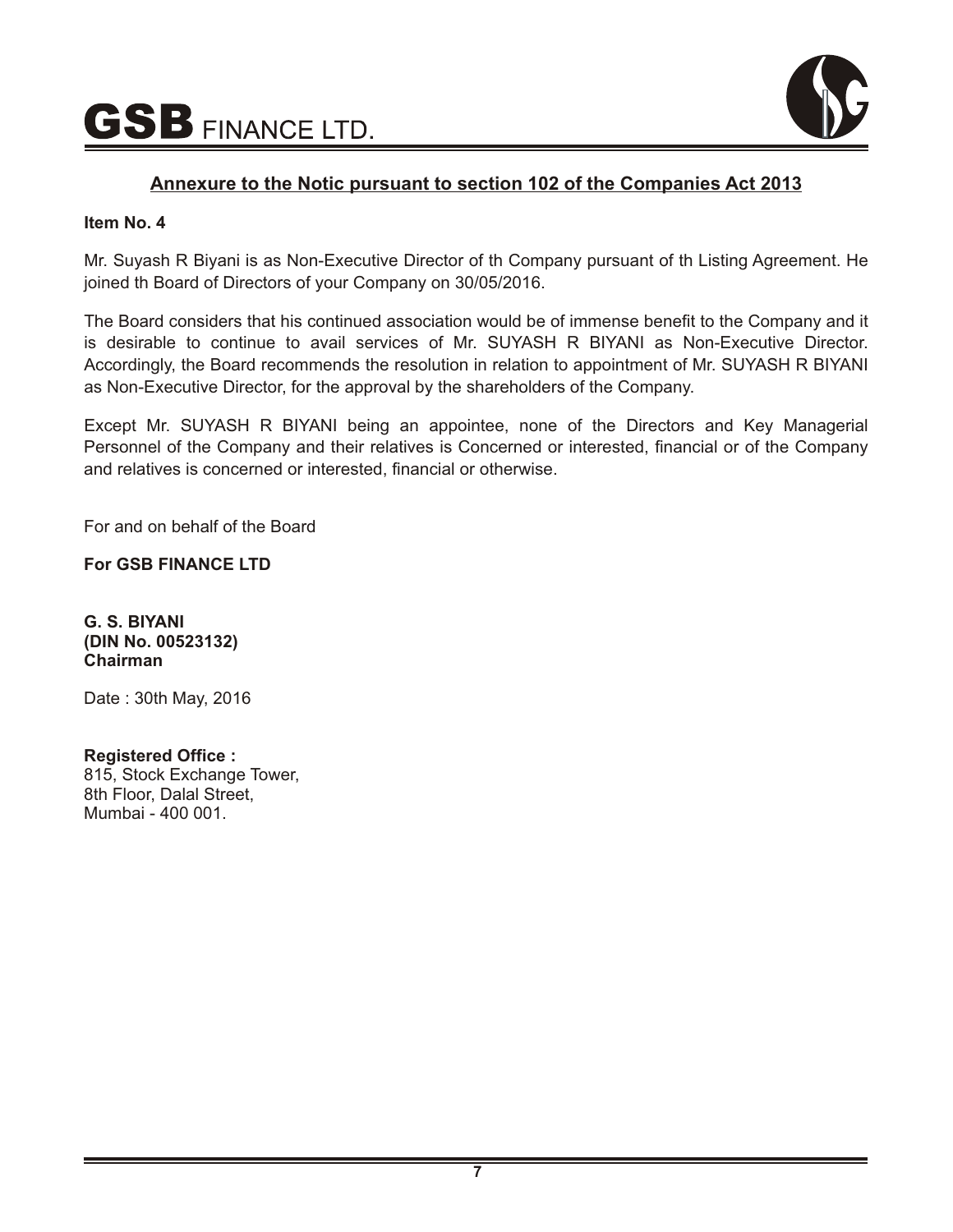

CIN: L99999MH2001PLC134193

## **DIRECTORS' REPORT FOR THE YEAR ENDED 31ST MARCH, 2016**

To,

#### **THE SHAREHOLDER,**

Your Directors' have pleasure in presenting the 33rd Annual Reports together with Audited Statement of Accounts for the year ended 31st March 2016.

#### **FINANCIAL HIGHLIGHTS:**

The financial performance of the Company, for the year ended March 31, 2016 is summarized below:

|                                                       |         | (Rs. in Lacs) |
|-------------------------------------------------------|---------|---------------|
|                                                       | 2015-16 | 2014-15       |
| Profit /(Loss) before Depreciation & Tax              | 31.02   | 31.05         |
| Depreciation                                          | (1.92)  | (1.47)        |
| <b>Provision for Taxation</b>                         | (8.68)  | (6.13)        |
| Income Tax for Earlier Year                           | ٠       | (0.06)        |
| Deferred Tax Expenses / (Savings)                     | 0.30    | (0.12)        |
| Deferred Tax Assets Written off                       | (0.84)  | (1.99)        |
| MAT Credit/ MAT Credit (W/off)                        | 0.00    | (14.93)       |
| Profit / (Loss) after Tax Available for Appropriation | 19.88   | 6.59          |
| Less:- Transfer to Statutory Special Reserve          | (4.00)  | (1.33)        |
| Surplus For the Year                                  | 15.88   | 5.26          |
| Add:- Balance brought forward from Previous Year      | 116.50  | 111.24        |
| <b>Balance Carried Forward</b>                        | 132.38  | 116.50        |

#### **STATE OF COMPANY'S AFFAIRS:**

The Financial Market and Commodity Market was average during the year. The Company was cautious while trading in shares. Hence, sales turnover has reduced from Rs. 73.50/- crores in last year to Rs. 14.87/- crores. However, the company was able to make profits during the year.

During the current financial year, the company has earned Net Profit before tax and other adjustment of Rs 29.10 laces as compared to Net Profit Rs. 29.58 laces in previous financial Year.

#### **DIVIDEND:**

The Board, for the year ended 31st March, 2016 in view of profit is required for reinvested in business hence regret not to declare any dividend for the year.

#### **RESERVES:**

The board does not proposed any amount to carry to any specific reserves other than Statutory Reserve Fund.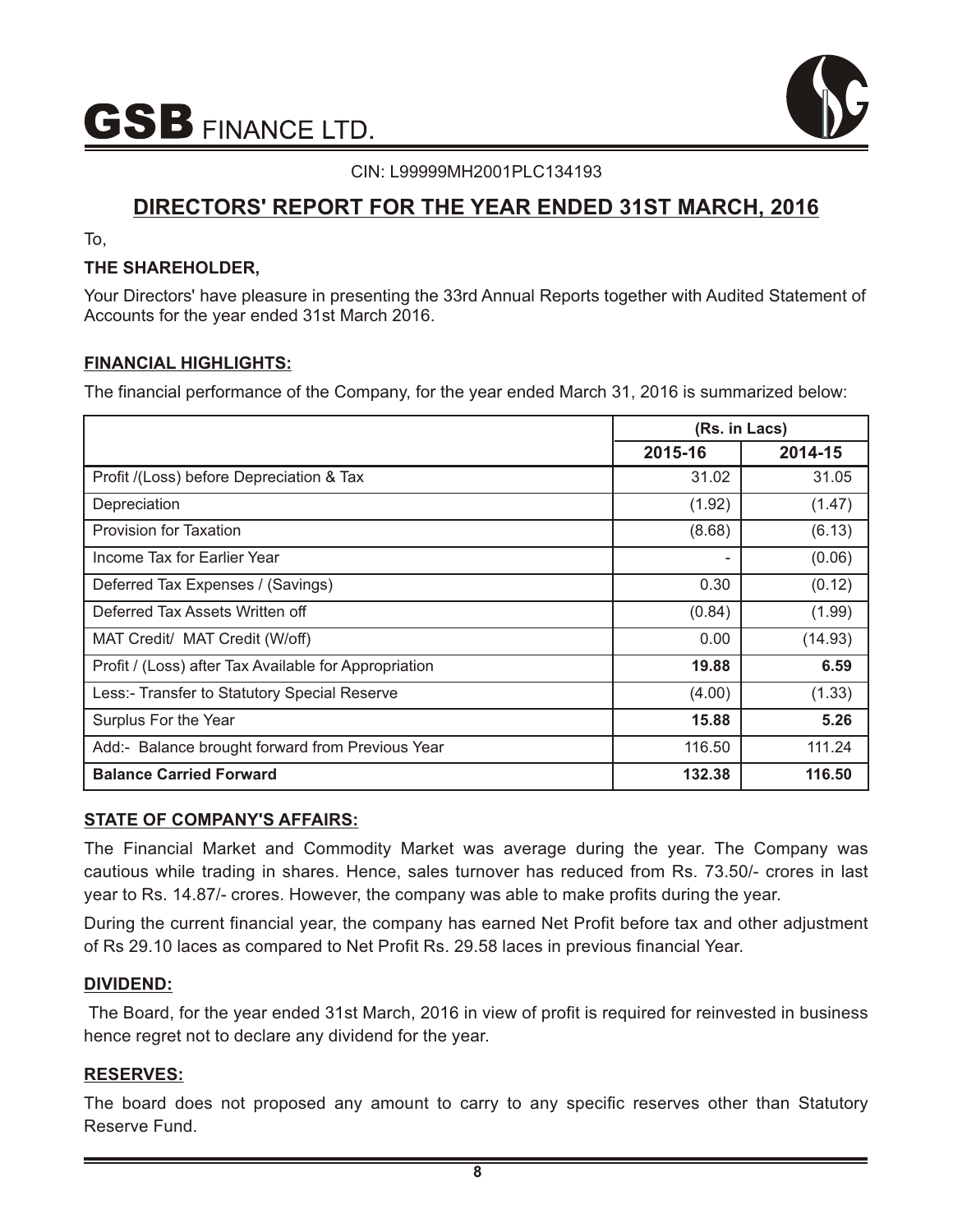

#### **CHANGES IN NATURE OF BUSINESS:**

There is no significant changes had been made in the nature of the company during the financial year.

#### **MATERIAL CHANGES AND COMMITMENTS OCCURRED BETWEEN THE DATE OF BALANCE SHEET AND THE DATE OF AUDIT REPORT**

No significant material changes and commitments have occurred between the date of the balance sheet and the date of the audit report.

#### **SIGNIFICANT AND MATERIAL ORDERS PASSED BY REGULATORS/COURTS/TRIBUNALS**

There are no significant and material orders passed by Regulators/Court/Tribunals against the company.

#### **ADEQUACY OF INTERNAL FINANCIAL CONTROLS WITH REFERENCE TO THE FINANCIAL STATEMENTS**

The Company has in place proper and adequate internal control systems commensurate with the nature of its business, size and complexity of its operations. Internal control systems comprising of policies and procedures are designed to ensure liability of financial reporting, timely feedback on achievement of operational and strategic goals, compliance with policies, procedure, applicable laws and regulations, and that all assets and resources are acquired economically, used and safeguarded and protected against loss from unauthorized use or disposition and transactions are authorized, recorded and reported correctly. The internal financial control is designed to ensure that the financial and other records are reliable for preparing financial statements and data, and for maintaining accountability of persons.

#### **SUBSIDIARY/JOINT VENTURES/ASSOCIATE COMPANIES AND THEIR PERFORMANCE**

There is no Subsidiary company or Joint Venture or Associate Companies of the Company.

#### **DEPOSITS**

During the financial year, Company has not accepted any type of deposits. Neither, any type of deposits of previous year is Unpaid or Unclaimed during the financial year.

#### **STATUTORY AUDITORS:**

The Members of the Company had, at the Annual General Meeting (AGM) held on 25/09/2015, approved the appointment of M/S S.K. RATHI & CO., Chartered Accountants Firm Registration No - 108724W as the Statutory Auditors of the Company, to hold office from the conclusion of that AGM until the conclusion of the AGM to be held in the year 2019 (subject to ratification of the appointment by the Members at every AGM held after the above said AGM).

Rule 3(7) of Companies (Audit and Auditors) Rules, 2014, states that appointment of the Auditor shall be subject to ratification by the members at every Annual General Meeting till the expiry of the term of the Auditor.

In view of the above, the existing appointment of M/S S.K. RATHI & CO Chartered Accountants Chartered Accountants, Mumbai, is being placed for members'' ratification. As required under Section 139 of the Companies Act, 2013, the Company has obtained a written consent from the Auditors to such continued appointment and also a certificate from them to the effect that their appointment, if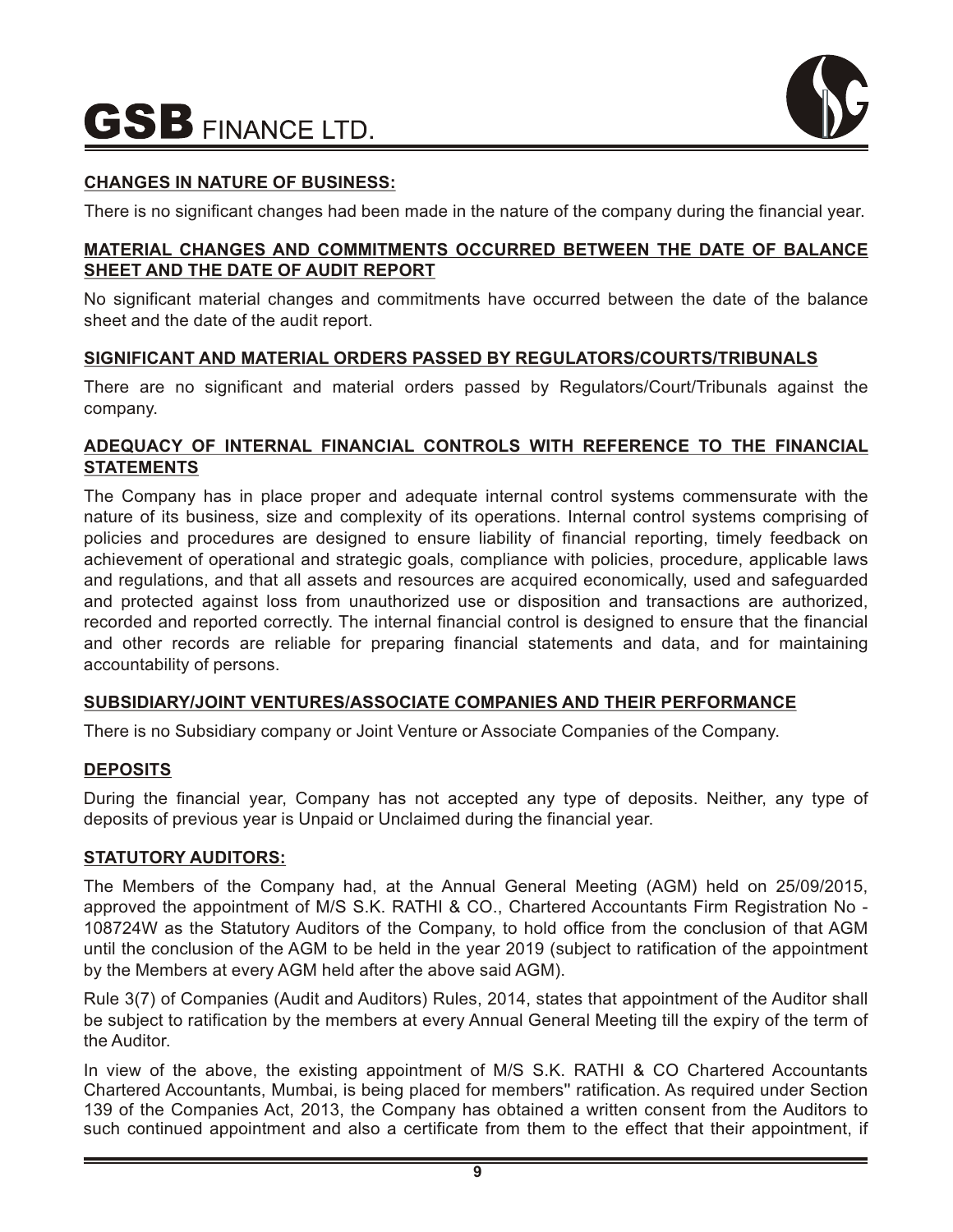



ratified, would be in accordance with the conditions prescribed under the Companies Act, 2013 and the rules made there under, as may be applicable.

#### **AUDITORS REPORT:**

Auditors had not made any qualification or did not make any adverse remark in their report regarding financial statements. Therefore, there is no need for any clarification or any comment on Auditors report.

#### **SHARE CAPITAL**

During the financial year, the Company had not issued any Equity Shares with Differential rights, any Sweat Equity Shares and any Employee Stock Options.

#### **ANNUAL REPORT**

The Extract of Annual report of the company in Form MGT-9 has been annexed with this report.

#### **CONSERVATION OF ENERGY, TECHNOLOGY, ABSORPTION, AND FOREIGN EXCHANGE EARNINGS AND OUTGO**

- **A) Conservation of Energy : Nil**
- **B) Technology Absorption : Nil**
- **C) Foreign Exchange earnings and outgo:**

The company has no foreign exchange earnings and outgo transactions during the current financial year.

#### **CORPORATE SOCIAL RESPONSIBILTY (CSR)**

No Corporate social responsibility activities have been taken during the year of Rule 9 of Companies (Corporate Social Responsibility Policy) Rules, 2014 as Rule 9 is not applicable to company.

#### **DIRECTORS**

#### **A) Changes in Directors and Key Managerial Persons:-**

Mr. Ramakant Biyani (DIN No. 00523178) who retires by rotation and is eligible for reappointment has been re-appointed.

Mr. Suyash R Biyani (DIN No. 007525350) has been appointed as Non-Executive Director.

There is no Change in Key Managerial Persons by way of Appointment, Re-designation, Resignation, Death, Disqualification and Variations made or withdrawn, etc., of the company during the financial year.

#### **B) Declaration by an Independent Director(s) and reappointment, if any:-**

The Board of Directors of the company hereby confirms that they have received the declaration of fulfilling the criteria of Independent Director specified in subsection (6) of section 149 of the Companies Act, 2013 from all the Independent directors appointed during the year.

#### **NUMBER OF MEETINGS OF THE BOARD OF DIRECTORS**

The Board of Directors of the Company has done four board meetings during this financial year which is in compliance to the provisions of the Companies Act, 2013.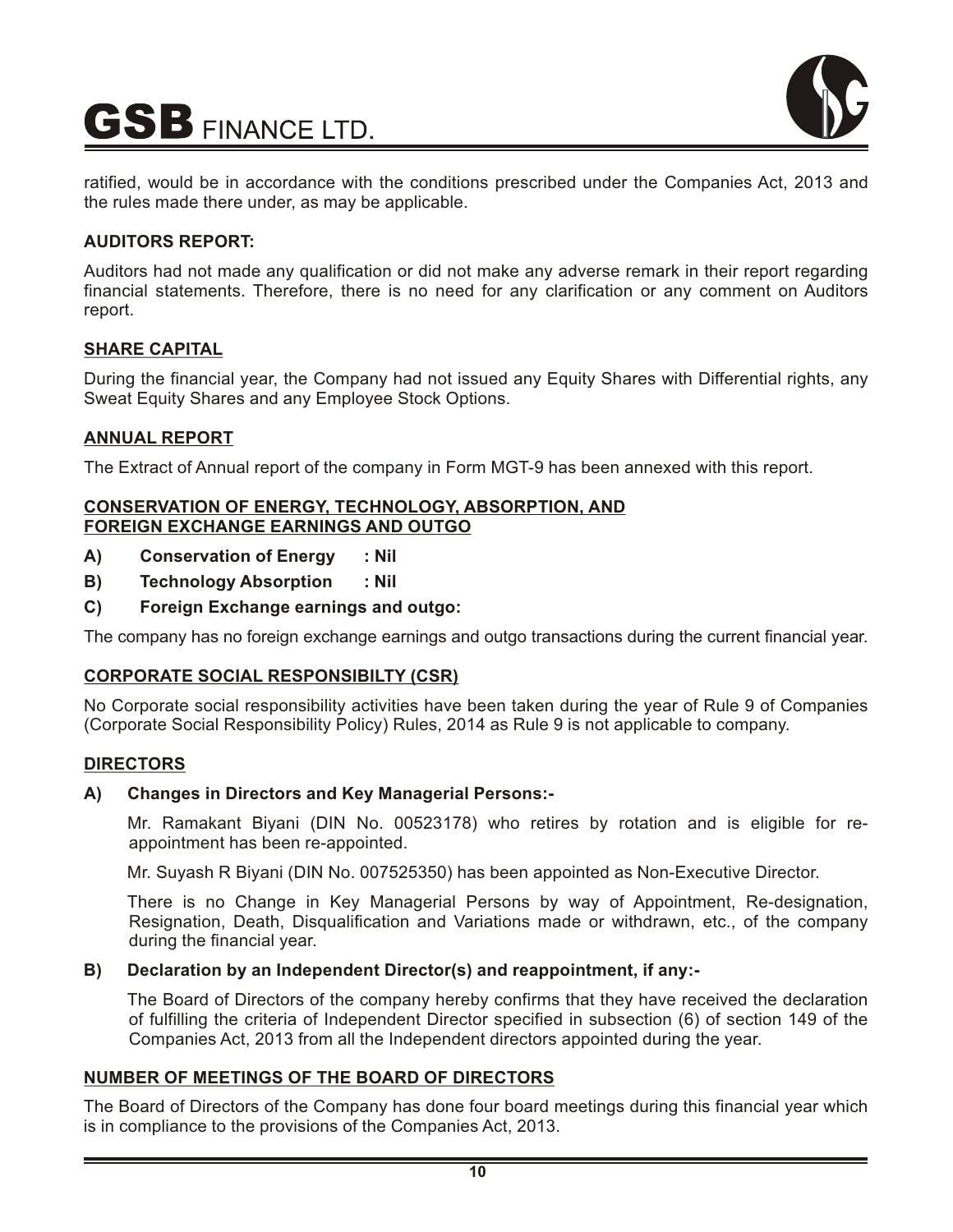

#### **LOANS, GUARANTEES OR INVESTMENTS UNDER SECTION 186**

The Company has not made any loans and Investments and guarantees in relation to section 186 of the Companies Act, 2013 during the financial year.

#### **CONTRACTS OR ARRANGEMENTS WITH RELATED PARTIES**

Form No AOC-2 has been attached with the details of transaction entered with the related parties at on arm length or non arm length basis.

#### **MANAGERIAL REMUNERATION**

Details of Managerial Remuneration required to be Disclosed in Boards Report as per Rule 5(1) of the Companies (Appointment and Remuneration of Managerial Personnel) Rules, 2014:-

| <b>Name</b>             | <b>Amount</b>  |
|-------------------------|----------------|
| Shri Girdhari S. Biyani | Rs. 6,00,000/- |
| Shri Ramakant S Biyani  | Rs. 6,00,000/- |

There is no employee who is withdrawing remuneration more than 60 Lacs per annum, more than 5 Lacs per month and more than remuneration of Managing Director or Whole Time Director

#### **RISK MANAGEMENT POLICY:**

A statement has been annexed with the report indicating development and implementation of a risk management policy for the company including identification therein of elements of risk, which in the opinion of the Board may threaten the existence of the company

#### **DIRECTOR'S RESPONSIBILITY STATEMENT**

Pursuant to Section 134 (3) (c) of the Companies Act, 2013, your directors confirm that:

- (i) In the preparation of the accounts for the financial year ended 31 March 2016, the applicable Accounting standards have been followed and there was no material departure from the standards;
- (ii) The directors have selected such accounting policies and applied them consistently and make judgments and estimates that are reasonable and prudent so as to give true and fair view of the state of affairs of the company at the end of the said financial year and of the profit and loss of the company for the said financial year;
- (iii) The directors have taken proper and sufficient care for the maintenance of adequate accounting records in accordance with the provisions of Companies Act, 2013 for safeguarding the assets of the company and for preventing and detecting fraud and other irregularities;
- (iv) The directors have prepared the accounts for the year ended 31 March 2016 on a 'going concern' basis.
- (v) The directors have laid down internal financial controls which are adequate and are operating effectively.
- (vi) The directors have devised proper systems to ensure compliance with the provisions of all applicable laws and that such systems were adequate and operating effectively.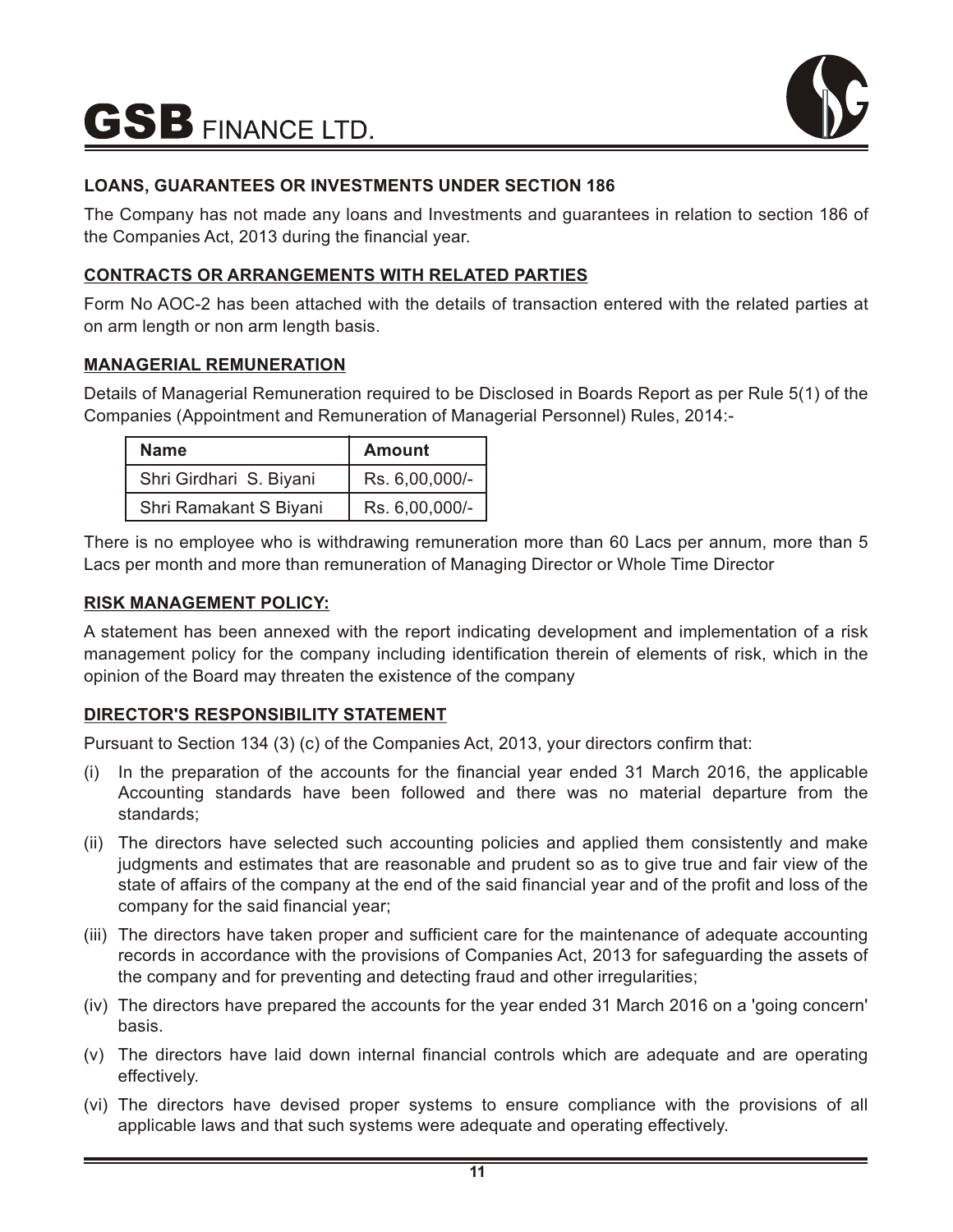

#### **AUDIT COMMITTEE :**

During the year under review company have Four Audit Committee Meetings as on 30th May, 2015; 13th August, 2015; 13th November, 2015; 12th February, 2016. The Audit Committee is constituted in line with the regulatory requirements mandated by the Companies Act, 2013. More than half of member of Audit committee is Independent Director. The Audit Committee have Independent Director as a Chairman.

#### **The Audit Committee shall mandatorily review the following information:**

- (1) Management discussion and analysis of financial condition and results of operations;
- (2) Statement of significant related party transactions (as defined by the audit committee), submitted by management;
- (3) Management letters / letters of internal control weaknesses issued by the statutory auditors;
- (4) Internal audit reports relating to internal control weaknesses; and
- (5) The appointment, removal and terms of remuneration of the chief internal auditor shall be subject to review by the audit committee.
- (6) Statement of deviations:
	- (a) Quarterly statement of deviation(s) including report of monitoring agency, if applicable, submitted to stock exchange.
	- (b) Annual statement of funds utilized for purposes other than those stated in the offer document / prospectus / notice.

Director's attendance record of Audit committee

| Sr.<br>No. | <b>Name of Director</b> | <b>Designation &amp; Category</b><br>of Directorship | No. of Audit<br><b>Committee Meeting</b><br>entitled to attended | No. of Audit<br><b>Committee Meeting</b><br>attended |
|------------|-------------------------|------------------------------------------------------|------------------------------------------------------------------|------------------------------------------------------|
|            | Mr. Parasram Kabra      | Non-Executive Independent Director                   |                                                                  |                                                      |
|            | Mr. Manish Zanwar       | Non-Executive Independent Director                   |                                                                  |                                                      |
|            | Mr. Girdharilal Biyani  | <b>Executive Director</b>                            |                                                                  |                                                      |

#### **NOMINATION AND REMUNERATION COMMITTEE:**

The Nomination and Remuneration Committee is constituted in line with the regulatory requirements mandated by the Companies Act, 2013. Following is the role and responsibility of Nomination and Remuneration Committee.

- (1) formulation of the criteria for determining qualifications, positive attributes and independence of a director and recommend to the board of directors a policy relating to, the remuneration of the directors, key managerial personnel and other employees;
- (2) Formulation of criteria for evaluation of performance of independent directors and the board of directors;
- (3) Devising a policy on diversity of board of directors;
- (4) Identifying persons who are qualified to become directors and who may be appointed in senior management in accordance with the criteria laid down, and recommend to the board of directors their appointment and removal;
- (5) Whether to extend or continue the term of appointment of the independent director, on the basis of the report of performance evaluation of independent directors;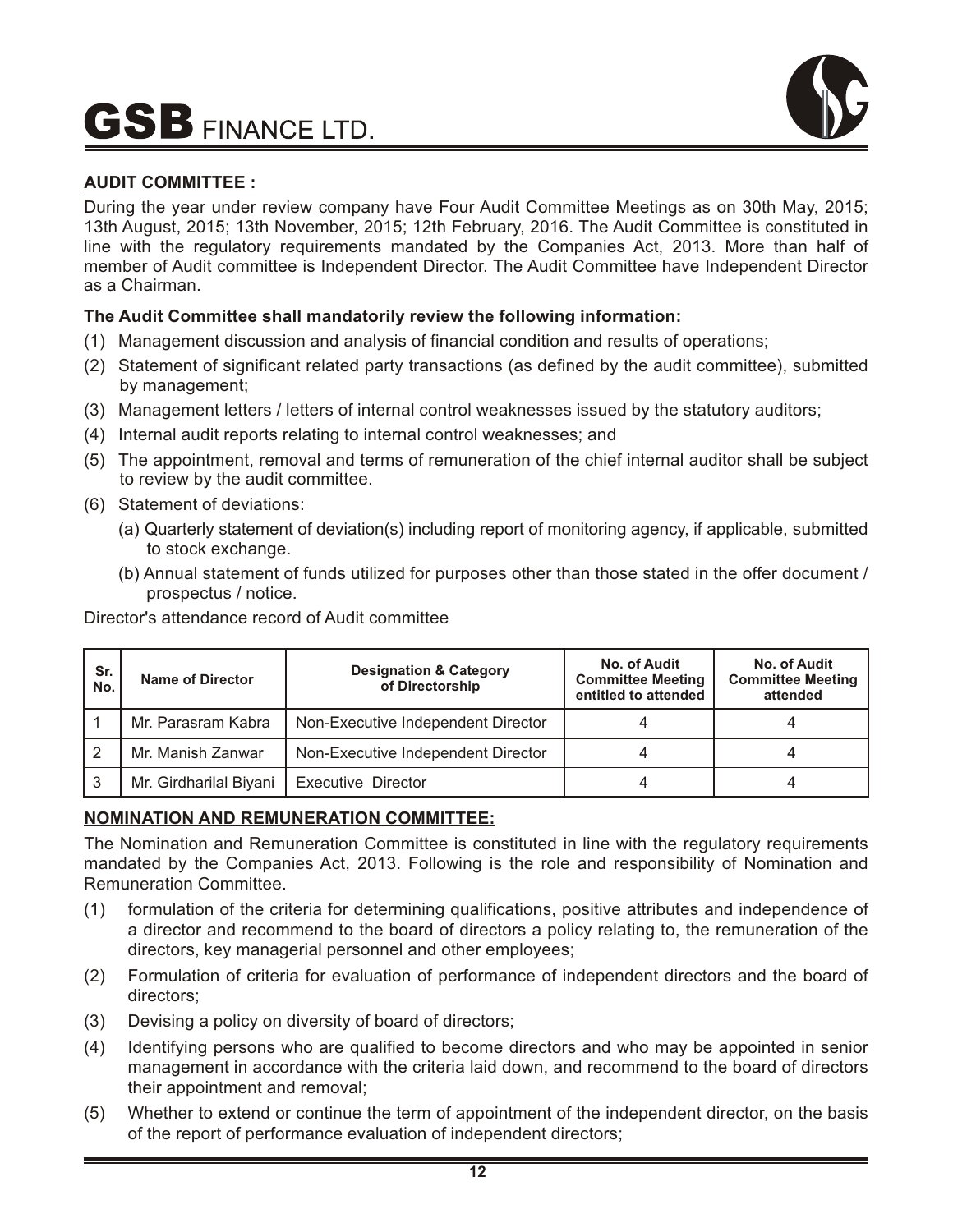| Sr.<br>No. | <b>Name of Director</b> | <b>Designation &amp; Category</b><br>of Directorship | No. of Audit<br><b>Committee Meeting</b><br>entitled to attended | No. of Audit<br><b>Committee Meeting</b><br>attended |
|------------|-------------------------|------------------------------------------------------|------------------------------------------------------------------|------------------------------------------------------|
|            | Mr. Parasram Kabra      | Non-Executive Independent Director                   |                                                                  |                                                      |
|            | Mr.Manish Zanwar        | Non-Executive Independent Director                   |                                                                  |                                                      |
| 3          | Mr.Girdharilal Biyani   | Executive Director                                   |                                                                  |                                                      |

Director's attendance record of Nomination and Remuneration Committee:

#### **STAKEHOLDERS RELATIONSHIP COMMITTEE:**

The Nomination and Remuneration Committee is constituted in line with the regulatory requirements mandated by the Companies Act, 2013. The Committee consider and resolve the grievances of the security holders of the listed entity including complaints related to transfer of shares, non-receipt of annual report and non-receipt of declared dividends.

| Sr.<br>No. | <b>Name of Director</b> | <b>Designation &amp; Category</b><br>of Directorship | No. of Audit<br><b>Committee Meeting</b><br>entitled to attended | No. of Audit<br><b>Committee Meeting</b><br>attended |
|------------|-------------------------|------------------------------------------------------|------------------------------------------------------------------|------------------------------------------------------|
|            | Mr. Parasram Kabra      | Non-Executive Independent Director                   |                                                                  |                                                      |
|            | Mr.Manish Zanwar        | Non-Executive Independent Director                   |                                                                  |                                                      |
|            | Mr.Girdharilal Biyani   | Executive Director                                   |                                                                  |                                                      |

#### **VIGIL MECHANISM :**

Vigil Mechanism policy has been introduced by the Board on the framework for reporting instances of unethical/improper conduct and action for suitable steps to investigate and correct the same. The Whistle blower policy which is under the ambit of Vigil Mechanism is an extension of the Company's Code of Conduct through which the Company seeks to provide a mechanism for its employees, Directors, vendors or customers to disclose any unethical and / or improper practice(s) taking place in the Company for appropriate action and reporting. Through this policy the Company provides the necessary safeguards to all Whistle Blowers for making in good faith.

#### **DISCLOSURE UNDER THE SEXUAL HARESSMENT OF WOMEN AT WORK PLACE (PREVENTION, PROHIBITION AND REDRESSAL ) ACT, 2013:**

Your Company has in place a Policy on Prevention, Prohibition and Redressal of Sexual Harassment at Workplace in line with the requirements of The Sexual Harassment of Women at Workplace (Prevention, Prohibition and Redressal) Act, 2013. The policy has set guidelines on the redressal and enquiry process that is to be followed by the complainants. While dealing with issues related to sexual harassment at the workplace towards any women employee's secrecy will be maintained and no women employee will be subjected to any kind of harassment and other mean of in-convinces for raising and issue or pointing out unethical behavior. All women employees (permanent, temporary, contractual and trainees) are covered under this policy. All employees are treated with dignity with a view to maintain an environment free of sexual harassment whether physical, verbal or psychological.

It is further reported that no women employee during the year under review has approach the management for having a sexual harassment complaint.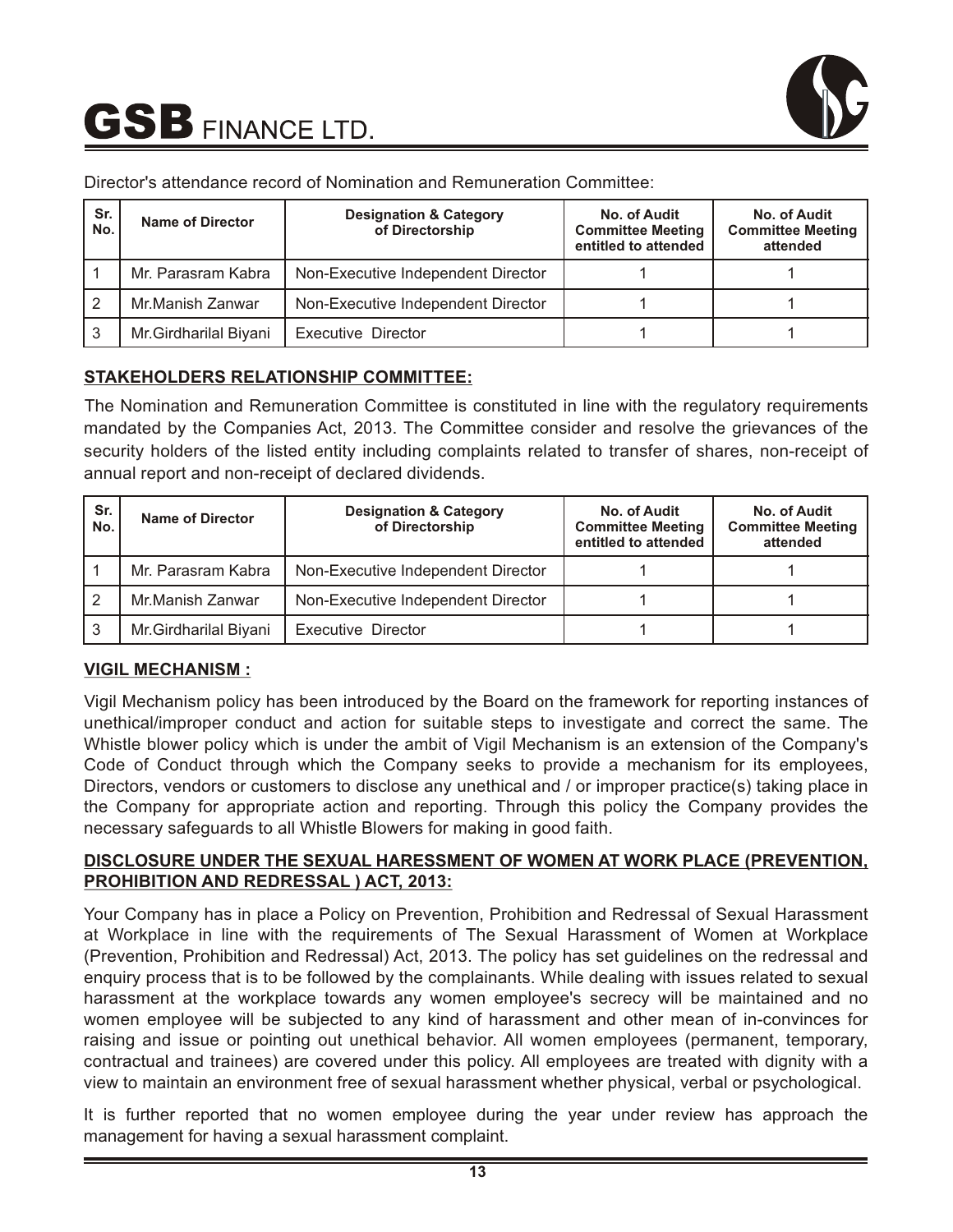

#### **ARCHIVAL POLICY:**

This Policy is framed in compliance of The Securities Exchange Board of India (Listing Obligations and Disclosure Requirements) Regulations 2015 ("LODR Regulations") notification dated September 2, 2015 and other circulars as may be specified in this regard.

#### **LISTING ON STOCK EXCHANGES :**

Pursuant to the Reg. 109 - SEBI (ICDR) Regulation - 2009 (amendment) and SEBI (Listing Obligations and Disclosure Requirements) Regulations - 2015 which were notified on September 2, 2015 with the objective of bringing the framework governing the regime of listed entities in line with the Companies Act, 2013 and as per LODR 2015, a new Listing Obligation and Disclosure Requirement was executed with BSE Limited. The Annual Listing Fee for the Financial Year 2016-17 has been duly paid within the stipulated time to BSE Limited.

#### **SEPARATE MEETING OF INDEPENDENT DIRECTORS :**

During the year under review, the Independent Directors had, in accordance with the provisions of Schedule IV (Code for Independent Directors) of the Companies Act, 2013 and Regulation 17 of the SEBI (LODR), met separately and discussed and reviewed, inter-alia, the performance of Non-Independent Directors and the Board as a whole after taking into consideration the views of Executive and Non-Executive Directors.

They also assessed the quality, quantity and timeliness of flow of information between the Company's Management and the Board that are necessary for the Board to effectively and reasonably perform its duties. All the Independent Directors were present at the Meeting.

#### **CORPORATE GOVERNANCE CERTIFICATE:**

As per Regulation 15 of Listing Obligation and Disclosure requirement all company who's paid up capital is less than Ten Crore or Net worth less than Twenty-Five Crore are not required to compile Corporate Governance regulations. As the company paid up Capital is less than Ten Crore hence company is exempted from such compliance and it does not need to furnish Corporate Governance Certificate as required.

#### **INTERNAL FINANCIAL REPORT :**

The Board has adopted policies and procedures for efficient conduct of business. The Audit Committee evaluates the efficacy and adequacy of financial control system in the Company, its compliance with operating systems, accounting procedures and policies at all locations of the Company and strives to maintain the Standard in Internal Financial Control.

#### **SECRETARIAL AUDIT REPORT:**

Pursuant to the provisions of Section 204 of the Companies Act, 2013 and the Companies (Appointment and Remuneration of Managerial Personnel) Rules, 2015, the Board of Directors had appointed M/s. VKM & Associates, Company Secretaries in Practice to undertake the Secretarial Audit of the Company for the financial year 2015-2016. The Report of the Secretarial Auditor is annexed herewith as Annexure III and forms an integral part of this Report.

The report is self explanatory and Board does not make any comment.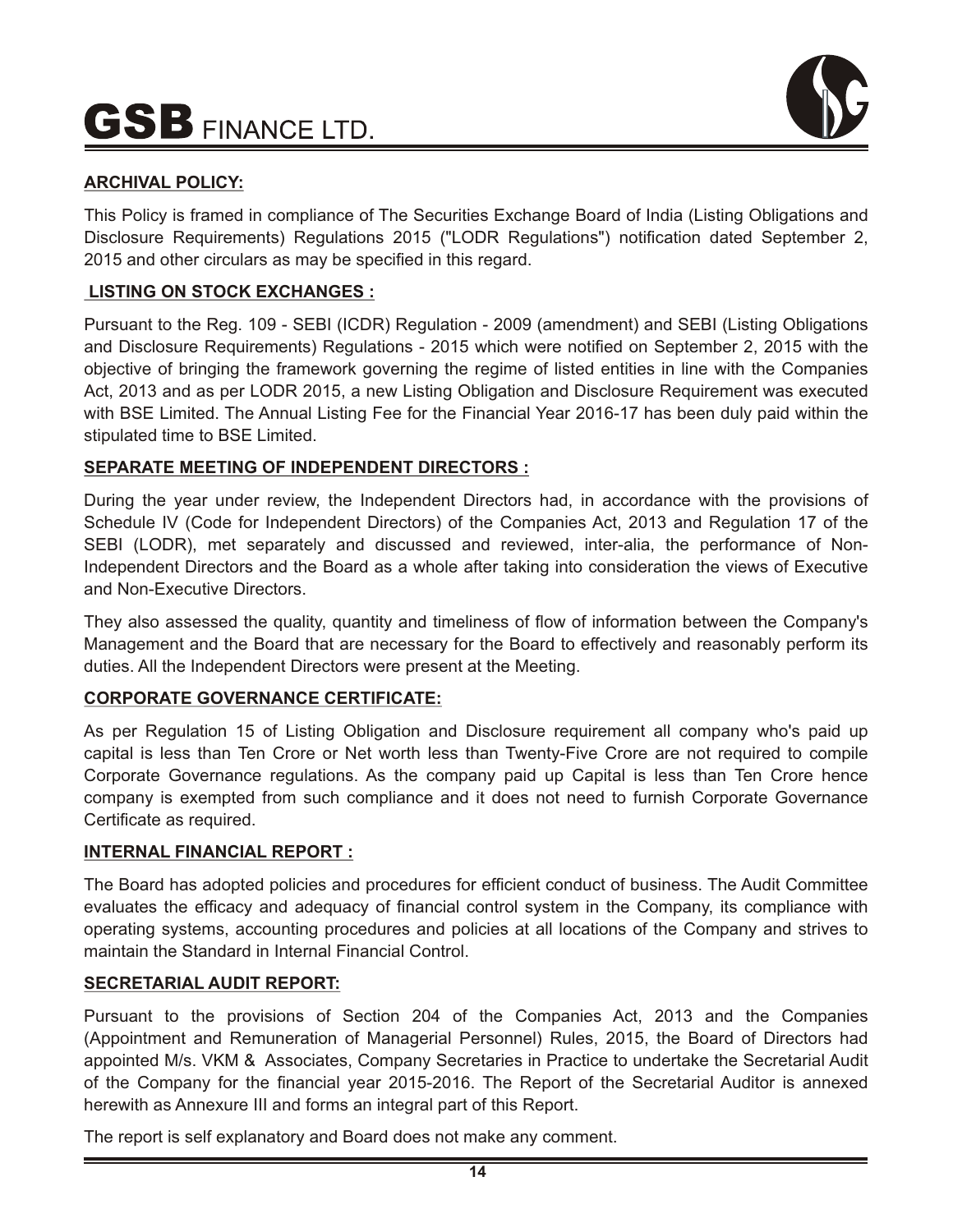

#### **ACKNOWLEDGEMENT:**

Your Directors wish to express their gratitude to the officials of the Stock Broking Houses, Stock Exchanges, company's bankers and shareholders who have extended their valuable support to the Company. Directors are also grateful to the staff and employees of the Company for their devotion and relentless services.

> For and on behalf of the Board **For GSB FINANCE LTD**

> > **Sd/- G. S. BIYANI (DIN No. 00523132) Chairman**

Date : 30th May, 2016 **Registered Office:** 815, Stock Exchange Tower, 8th Floor, Dalal Street, Mumbai - 400 001.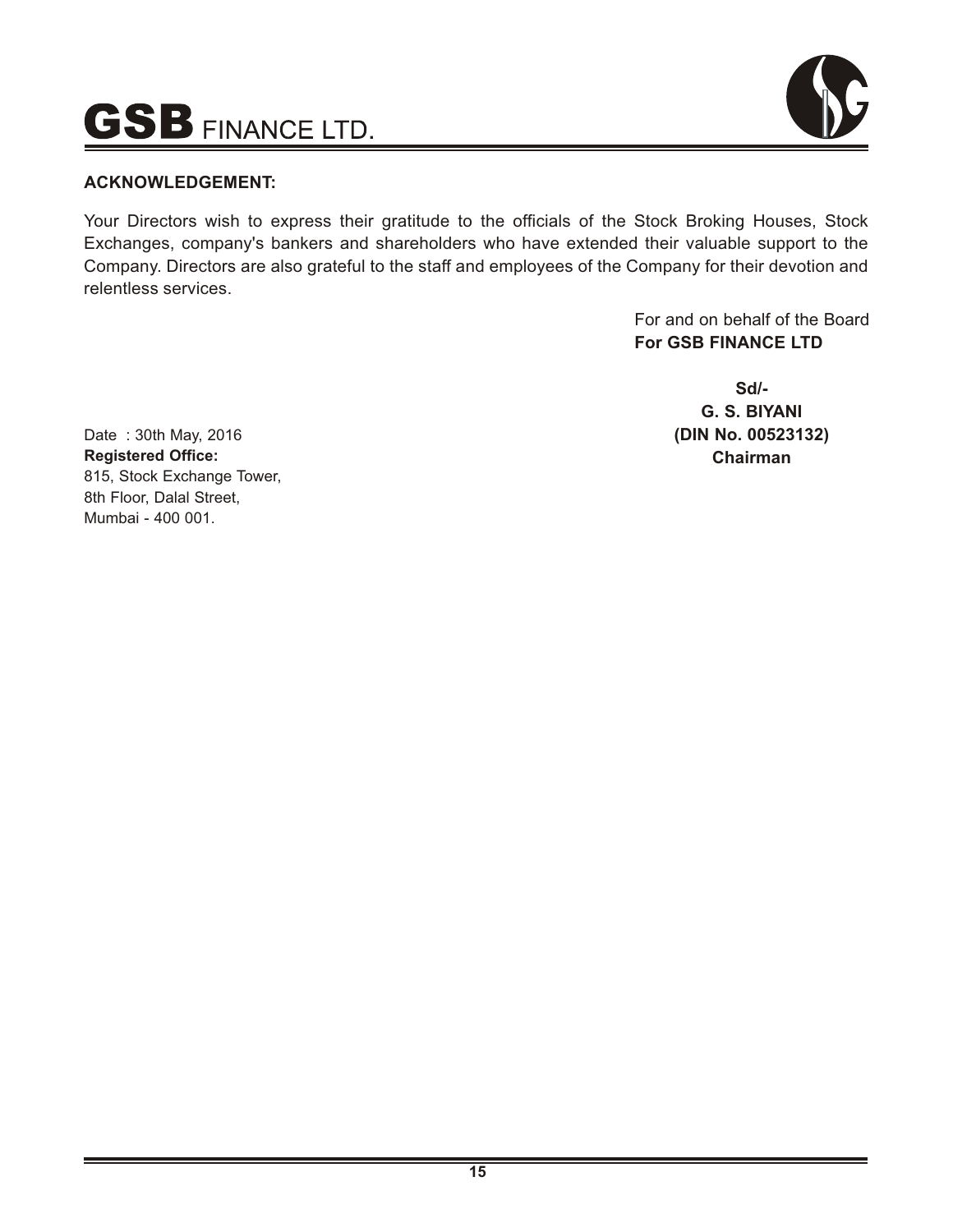

# **FORM MR-3**

# **SECRETARIAL AUDIT REPORT**

#### **FOR THE FINANCIAL YEAR ENDED ON 31ST MARCH, 2016**

#### **[Pursuant to Section 204(1) of the Companies Act, 2013 and Rule No. 09 of the Companies (Appointment and Remuneration Personnel) Rules, 2014**]

#### **TO, THE MEMBERS, GSB FINANCE LIMITED, 815, EXCHANGE TOWER, 8TH FLOOR, DALAL STREET FORT, MUMBAI-400023**

We have conducted the Secretarial Audit of the compliance of applicable statutory provisions and the adherence to good corporate practices by "GSB FINANCE LIMITED" (hereinafter called the Company). Secretarial Audit was conducted in a manner that provided us reasonable basis for evaluating the corporate conducts/statutory compliances and expressing our opinion thereon.

Based on our verification of the Company's books, papers, minute books, forms and returns filed and other records maintained by the company and also the information provided by the Company, its officers, agents and authorised representatives during the conduct of secretarial audit, we hereby report that in our opinion the Company has , during the audit period covering the financial year ended on 31st March, 2016 complied with the Statutory provisions listed hereunder and also that the Company has proper Board-processes and compliance-mechanism in place to the extent, in the manner and subject to the extent, in the manner and subject to the reporting made hereinafter.

We have examined the books, papers, minute books, forms and returns filed and other records maintained by the Company for the financial year ended on 31st March, 2016 according to the provisions of;

- 1. The Companies Act, 2013 (the Act) and the rules made there under;
- 2. The Securities Contracts ( Regulation) Act, 1956(SCRA) and the rules made there under;
- 3. The Depositories Act, 1996 and the Regulations and Bye-law framed hereunder;
- 4. Foreign Exchange Management Act, 1999 and the rules and regulations made there under to the extent of Foreign Direct Investment and Overseas Direct Investment;
- 5. Reserve Bank of India Act, 1934 and rules and regulations made there under and any modification, new enactment from time to time related to Non Banking Financial Company.
- 6. The following Regulations and Guidelines prescribed under the Securities and Exchange Board of India , 1992 ( ' SEBI Act');
	- (a) The Securities and Exchange Board of India (Substantial Acquisition of Shares and Takeovers) Regulations, 2011;
	- (b) The Securities and Exchange Board of India ( Prohibition of Insider Trading) Regulations, 1992 and SEBI (Prohibition of Insider Trading) Regulations 2015;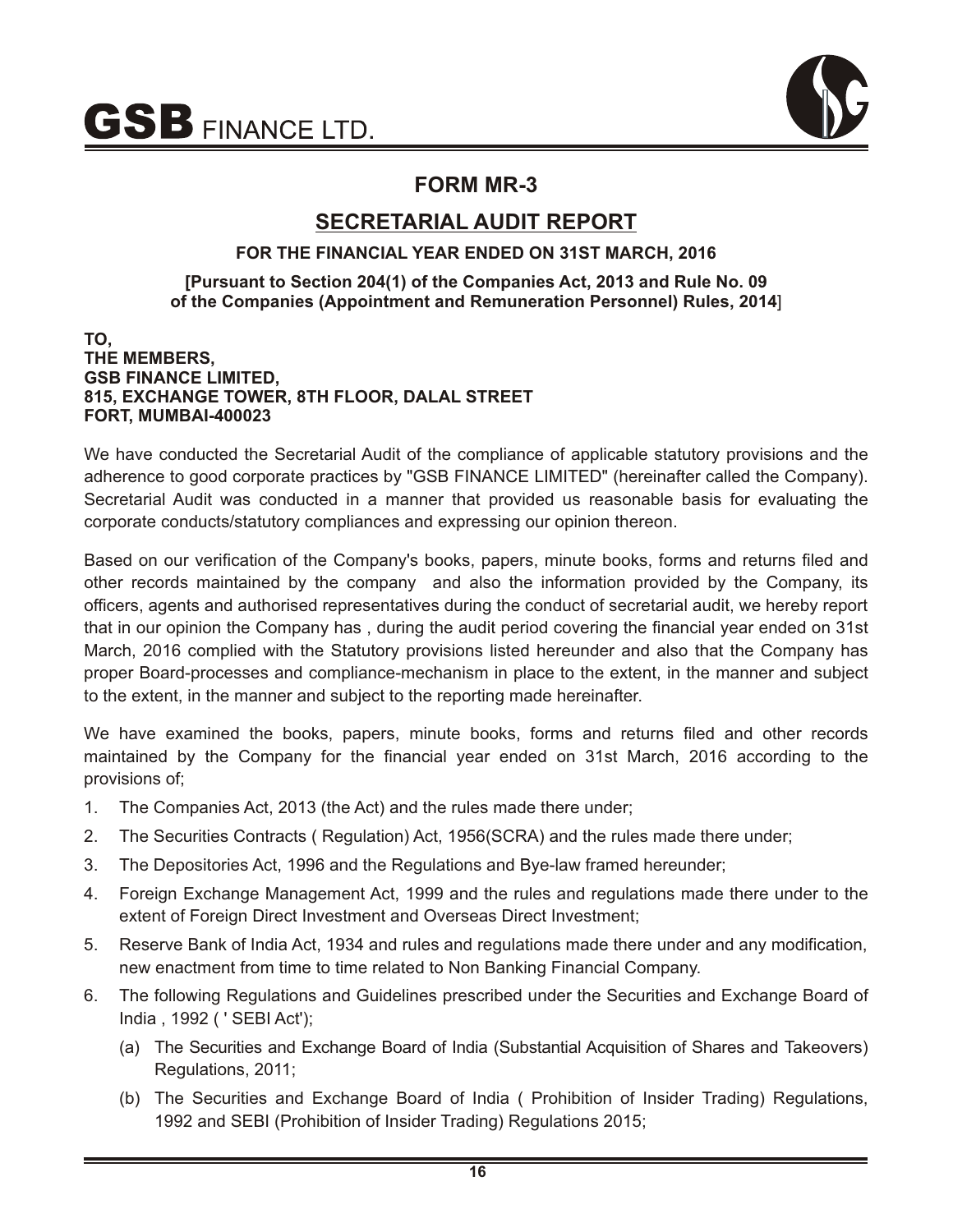# $\mathbf{GSB}$  FINANCE LTD.



- (c) The Securities and Exchange Board of India (Issue of Capital and Disclosure Requirements) Regulations, 2009 - Not applicable for the audit period;
- (d) The Securities and Exchange Board of India (Employee Stock Option Scheme and Employee Stock Purchase Scheme) Guidelines , 1999 - Not applicable for the audit period;
- (e) The Securities and Exchange Board of India (Issue and Listing of Debt Securities) Regulations, 2008 - Not applicable for the audit period;
- (f) The Securities and Exchange Board of India ( Registration to an Issue and Share Transfers Agents ) Regulations, 1993;
- (g) The Securities and Exchange Board of India ( Delisting of Equity Shares) Regulations, 2009 Not applicable for the audit period;
- (h) The Securities and Exchange Board of India (Buyback of Securities ) Regulations, 1998 Not applicable for the audit period;

#### **7. Other Laws applicable to the Company ;**

- i. Competition Act, 2002
- ii. The Prevention of Money Laundering Act, 2002 (PMLA).
- iii. The Income Tax Act, 1961
- iv. Shops and Establishments Act, 1948
- v. The Finance Act, 1994
- vi. The Sexual Harassment of Women at Workplace (Prevention, Prohibition and Redressal) Act, 2013.
- vii. Securities Laws (Amendment) Bill, 2014.

We have also examined compliance with the applicable clause of the following;

- I. The Secretarial Standards issue by the Institute of Company Secretaries of India.
- II. The Listing Agreements entered into by the Company with Bombay Stock Exchange.

During the period under review, the Company has complied with the provisions of the Act, Rules, Regulations, Guidelines, Standards, etc. mentioned above:

- 1. As per section 203 of the Companies Act, 2013, every company having paid up capital above 5 crore needs to appoint Company Secretary (CS) in whole time practice. During under our review company has not appointed any Company Secretary.
- 2. As per section 149 of the Companies Act, 2013 composition of Board is not proper because DIN no of Mr. Manish Zanvar and Mr. Parasram Kabra not taken and is incomplete on MCA site.

We further report that, having regard to the compliance system prevailing in the Company and on examination of the relevant documents and records in pursuance thereof, on test-check basis, the Company has complied with the other laws applicable to the Company.

The Board of Directors of the Company is duly constituted with proper balance of Executive Directors, Non-Executive Directors and Independent Directors. The changes in the composition of the Board of Directors that took place during the period under review were carried out in compliance with the provisions of the Act.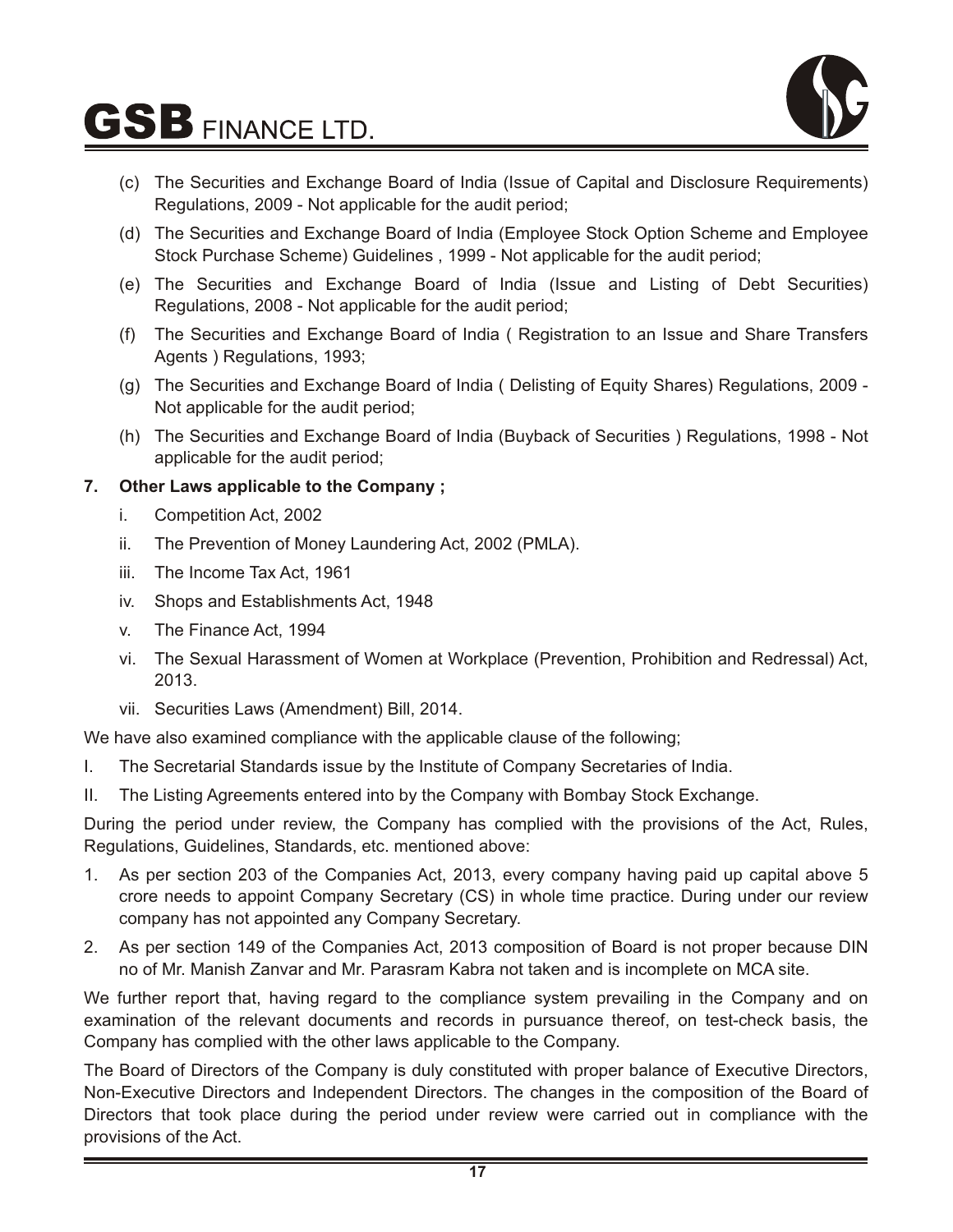



Adequate notice is given to all Directors to schedule the Board Meetings, agenda and detailed notes on agenda were sent at least seven days in advance, and a system exists for seeking and obtaining further information and clarification on the agenda items before the meeting and for meaningful participation at the meeting.

All decision at Board Meetings and Committee Meetings are carried with the consent of majority of director as recorded in the minutes of the Meetings of the Board of Directors or Committee of the Board, also along with those who have not voted in favour or abstain from voting with their comments as the case may be.

We further report that there are adequate systems and processes in the Company, commensurate with the size and operations of the Company to monitor and ensure compliance with applicable laws, rules, regulations and guidelines.

Place : Mumbai Date : 30/05/2016

**For VKM & Associates Practising Company Secretary**

> **(Vijay Kumar Mishra) Partner FCS No. 5023 C P No.: 4279**

Note: This report is to be read with our letter of even date which is annexed as "ANNEXURE A" and forms an integral part if this report.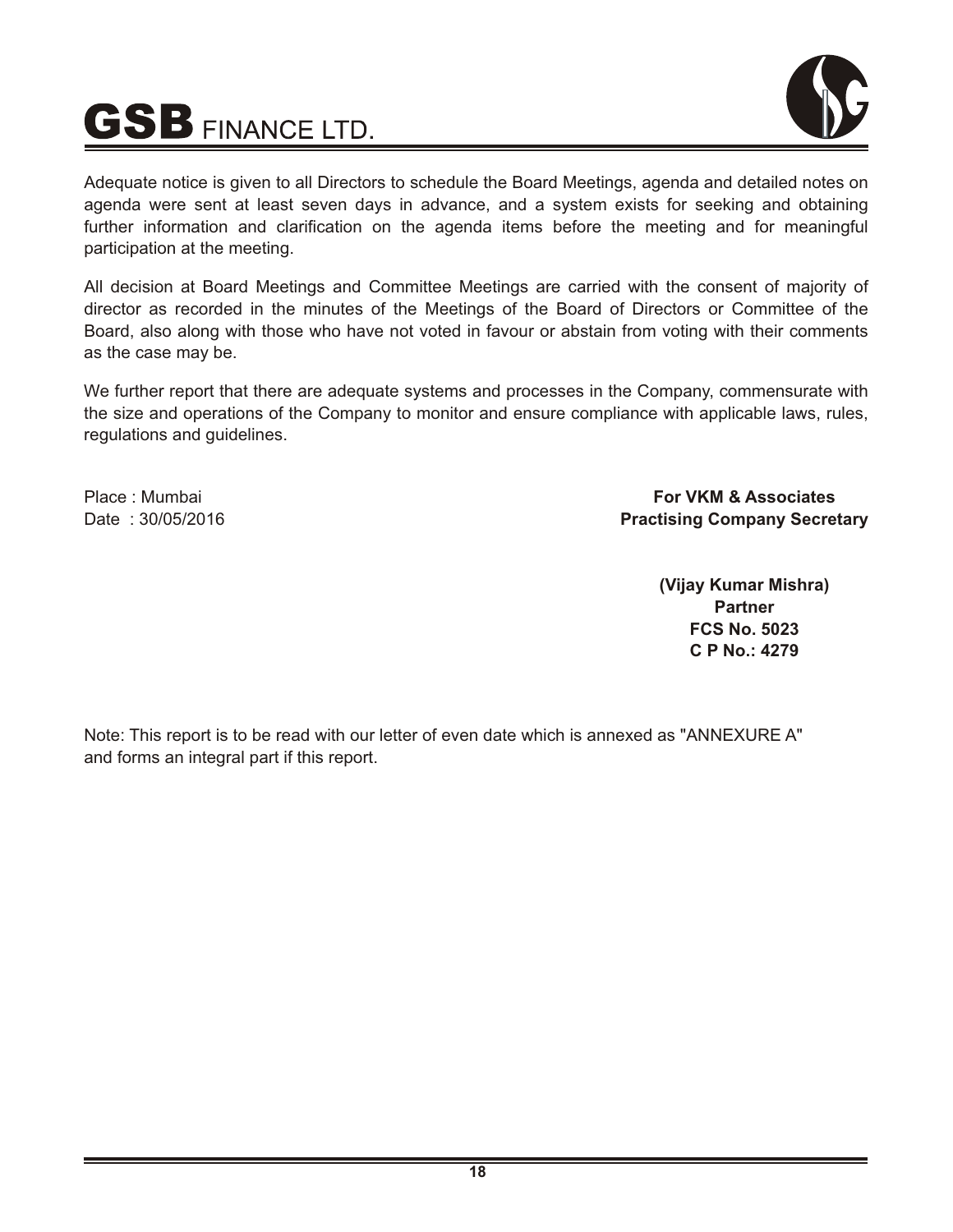



# **"ANNEXURE A"**

#### **TO, THE MEMBERS, GSB FINANCE LIMITED, 815, EXCHANGE TOWER, 8TH FLOOR, DALAL STREET FORT, MUMBAI - 400023**

Our report of even date is to be read along with this letter.

- 1. Maintenance of Secretarial records is the responsibility of the management of the Company. Our responsibility is to express an opinion on these secretarial records based on our audit.
- 2. We have followed the audit practices and processes as were appropriate to obtain reasonable assurance about the correctness of the contents of the Secretarial records. The verification was done on the test basis to ensure that correct facts are reflected in Secretarial records. We believe that the processes and practices, we followed provide a reasonable basis for our opinion.
- 3. We have not verified the correctness and appropriateness of financial records and books of accounts of the Company.
- 4. The compliance of provisions of Corporate and other applicable laws, rules, regulations, standards is the responsibility of the management. Our examination was limited to the verification of procedures on test basis.
- 5. The Secretarial Audit Report is neither an assurance as to the future viability of the Company nor of efficacy or effectiveness with which the management has conducted the affairs of the Company.

Place : Mumbai Date : 30/05/2016

**For VKM & Associates Practising Company Secretary**

> **(Vijay Kumar Mishra) Partner FCS No. 5023 C P No.: 4279**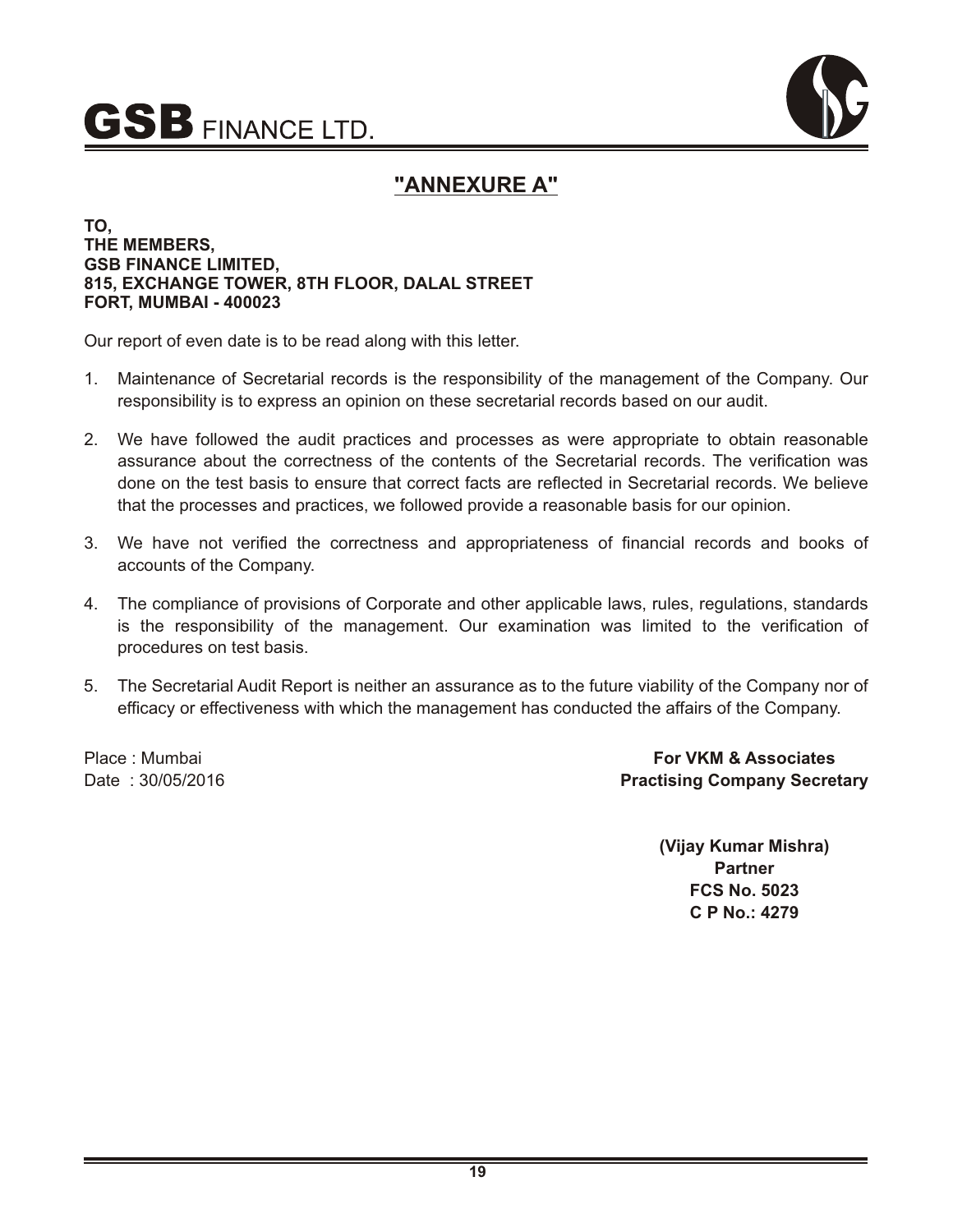

CIN: L99999MH2001PLC134193

# **ANNEXURE II - Form AOC- 2**

#### **(Pursuant to clause (h) of sub-section (3) of section 134 of the Act and Rule 8(2) Of the Companies (Accounts) Rules, 2014)**

Form for disclosure of particulars of contracts/arrangements entered into by the company with related parties referred to in sub-section (1) of section 188 of the Act including certain arm's length transactions under third proviso thereto:

- **1. Details of material contracts or arrangements or transactions not at arm's length basis:** Not Applicable
- **2. Details of material contracts or arrangement or transactions at arm's length basis:** Not Applicable

**BY ORDER OF THE BOARD** 

**Girdharilal Sagarmal Biyani** Chairman/CEO

**Date : 30th May, 2016**

#### **Registered Office:**

815, STOCK EXCHANGE TOWER, 8TH FLOOR, DALAL STREET, MUMBAI - 400 001. CIN : L99999MH2001PLC134193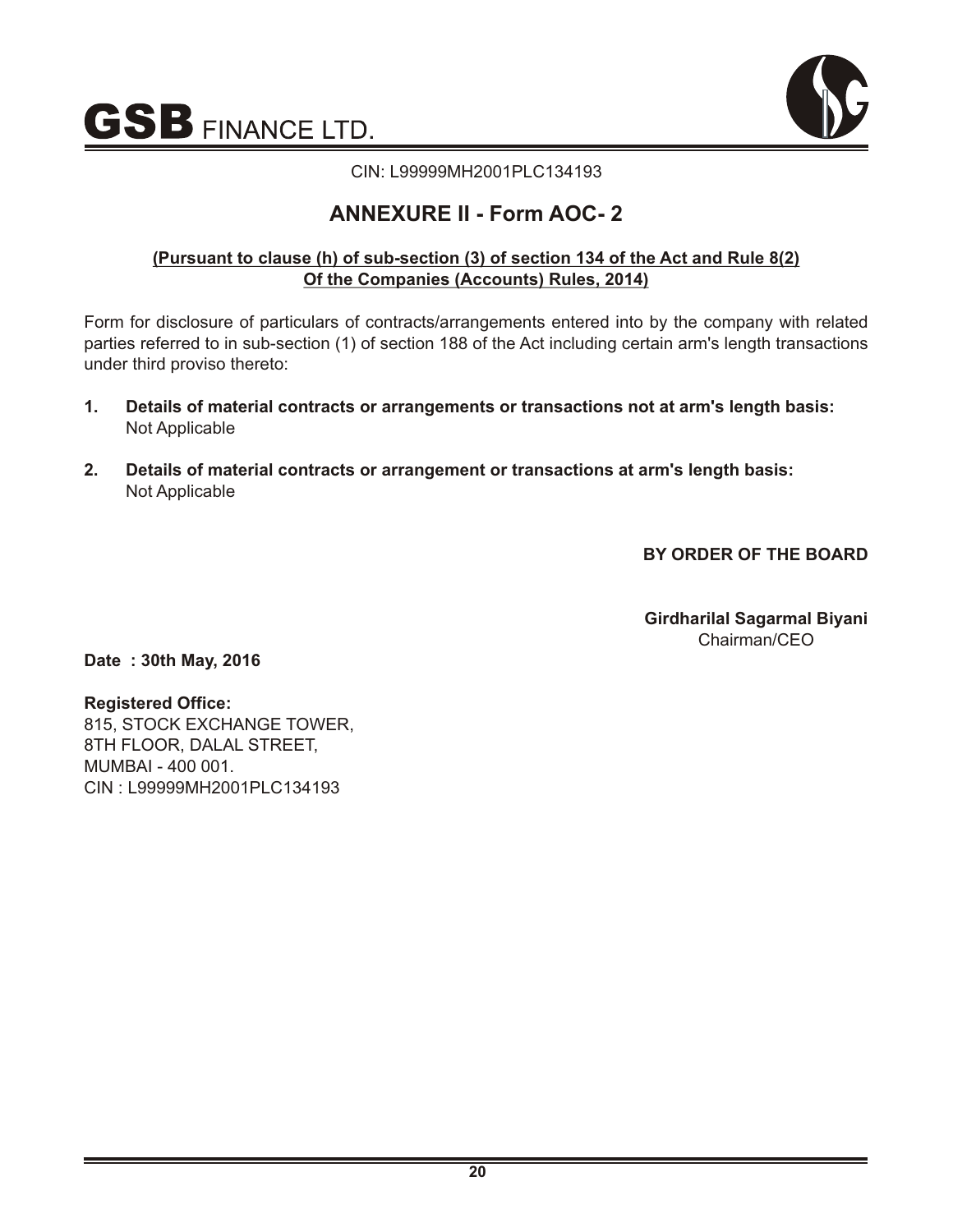



#### CIN: L99999MH2001PLC134193

#### **Annexure - IV**

#### **Form No. MGT - 9 EXTRACT OF ANNUAL RETURN**

#### **As on the financial year ended on March 31, 2016**

#### **[Pursuant to Section 92(3) of the Companies Act, 2013 and Rule 12(1) of the Companies (Management and Administration) Rules, 2014]**

#### .**I. REGISTRATION AND OTHER DETAILS:**

- i. Corporate Identity Number (CIN) of the C99999MH2001PLC134193 Company
- ii. Registration Date 11th December, 2001
- iii. Name of the Company **GSB Finance Limited**
- iv. Category/Sub-Category of the Company Public Company limited by shares
- 
- vi. Whether listed Company **Yes**
- vii. Name, Address and Contact System Support Services details of Registrar and 209, Shivai Industrial Estate,

v. Address of the Registered office 815, Stock Exchange Tower, 8th Floor, and contact details Dalal Street, Fort, Mumbai - 400 001. Tel: 022-2265 7185 / 2272 2929

Transfer Agent, if any Near Park-Davis, 89, Andheri Kurla Road, Saki Naka, Andheri (E), Mumbai - 400 072. Maharashtra. Ph No.: 022 - 2850 0835, Fax: 022-2850 1438 Website : ww.sysss.com

#### **PRINCIPAL BUSINESS ACTIVITIES OF THE COMPANY**

All the business activities contributing 10% or more of the total turnover of the company shall be stated:-

| S.  | Name and Description of main | NIC Code of            | % total turnover of |  |  |  |
|-----|------------------------------|------------------------|---------------------|--|--|--|
| No. | products / services          | the product / services | the company         |  |  |  |
|     | Trading in Shares & Services | 9971                   | 98.10               |  |  |  |

#### **II. PARTICULARS OF HOLDING, SUBSIDIARY AND ASSOCIATE COMPANIES**

| S.<br>No. | Name and Address<br>of the Company | CIN / GLN | Holding/<br>Subsidiary/<br><b>Associate</b> | $%$ of<br><b>Shares held</b> | <b>Applicable Section</b><br>of Companies<br>Act, 2013 |  |  |
|-----------|------------------------------------|-----------|---------------------------------------------|------------------------------|--------------------------------------------------------|--|--|
|           | N.A.                               | N.A.      | N.A.                                        | N.A.                         | N.A.                                                   |  |  |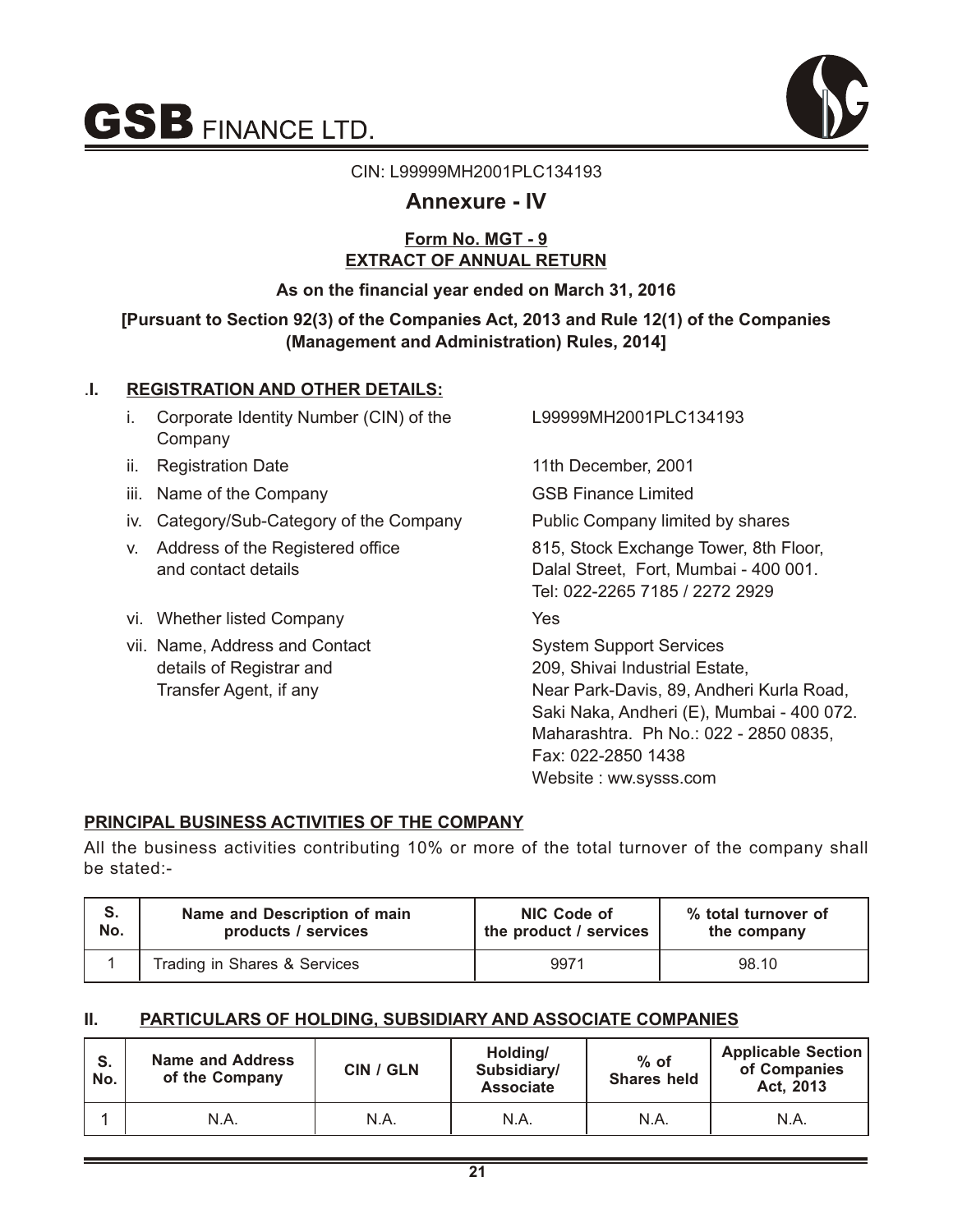

## **III. PARTICULARS OF HOLDING, SUBSIDIARY & ASSOCIATE COMPANIES**

| S.<br>No. | Name & Address of the<br>Company | <b>CIN/GLN</b> | <b>Holding / Subsidiary /</b><br><b>Associate</b> | $%$ of<br><b>Shares Held</b> | <b>Applicable</b><br><b>Section</b> |  |  |
|-----------|----------------------------------|----------------|---------------------------------------------------|------------------------------|-------------------------------------|--|--|
|           | Not Applicable                   | --             | $- -$                                             | $- -$                        | $- -$                               |  |  |
|           |                                  |                |                                                   |                              |                                     |  |  |

#### **IV. SHARES HOLDING PATTERN (Equity Share capital Break up as % to total Equity)**

| Code  | Category                       | No. of Shares |          |         | % Age of Shares |          |          | No. of Shares Holders |              |              | % of Shares Holders |                  |       | Shares of<br>Pledged |                  |
|-------|--------------------------------|---------------|----------|---------|-----------------|----------|----------|-----------------------|--------------|--------------|---------------------|------------------|-------|----------------------|------------------|
|       |                                | Demat         | Physical | Total   | Demat           | Physical | Total    | Demat                 | Physical     | Total        |                     | Demat   Physical | Total | <b>Shares</b>        | $%$ of<br>Shares |
| (A)   | <b>Promoter Group</b>          | $\mathbf{0}$  | 0        | 0.000   | 0.000           | 0.000    | $\Omega$ | $\mathbf{0}$          | $\mathbf{0}$ | 0.00         | 0.00                | 0.00             | 0.00  | $\mathbf{0}$         | 0.000            |
| 1.    | Indian                         | $\Omega$      | 0        | 0       | 0.000           | 0.000    | 0.000    | $\Omega$              | 0            | $\mathbf{0}$ | 0.00                | 0.00             | 0.00  | $\Omega$             | 0.000            |
| (a)   | Individual/HUF                 | 1803659       | 100      | 1803759 | 30.061          | 0.002    | 30.063   | $\overline{7}$        | 1            | 8            | 0.05                | 0.056            | 0.064 | $\Omega$             | 0.000            |
| (b)   | Cent. Govt/State Govt(s)       | $\mathbf{0}$  | 0        | 0       | 0.000           | 0.000    | 0.000    | $\Omega$              | $\mathbf{0}$ | $\mathbf{0}$ | 0.00                | 0.00             | 0.00  | $\Omega$             | 0.000            |
| (c)   | <b>Bodies Corporate</b>        | 1515298       | 0        | 1515298 | 25.255          | 0.000    | 25.255   | 3                     | 0            | 3            | 0.024               | 0.00             | 0.024 | $\Omega$             | 0.000            |
| (d)   | Financial Insti./Banks         | $\mathbf{0}$  | 0        | 0       | 0.000           | 0.000    | 0.000    | $\mathbf{0}$          | $\mathbf{0}$ | $\mathbf{0}$ | 0.00                | 0.00             | 0.00  | $\mathbf{0}$         | 0.000            |
| (e)   | Any Other(Specify)             | 0             | 0        | 0       | 0.000           | 0.000    | 0.000    | 0                     | 0            | $\mathbf{0}$ | 0.00                | 0.00             | 0.00  | $\Omega$             | 0.000            |
| (ei)  | PAC-Individuals                | 0             | 0        | 0       | 0.000           | 0.000    | 0.000    | $\Omega$              | 0            | $\mathbf{0}$ | 0.00                | 0.00             | 0.00  | $\Omega$             | 0.000            |
| (eii) | <b>Mututal Fund</b>            | 0             | 0        | 0       | 0.000           | 0.000    | 0.000    | $\Omega$              | 0            | $\mathbf{0}$ | 0.00                | 0.00             | 0.00  | $\Omega$             | 0.000            |
| (eiii | PAC-Body Corporate             | $\mathbf{0}$  | 0        | 0       | 0.000           | 0.000    | 0.000    | $\mathbf{0}$          | 0            | $\mathbf{0}$ | 0.00                | 0.00             | 0.00  | $\Omega$             | 0.000            |
| (eiv) | Non Govt. Institutions         | $\Omega$      | 0        | 0       | 0.000           | 0.000    | 0.000    | $\Omega$              | 0            | $\Omega$     | 0.00                | 0.00             | 0.00  | $\Omega$             | 0.000            |
|       | Sub Total(A)(1)                | 3318957       | 100      | 3319057 | 55.316          | 0.002    | 55.318   | 10                    | 1            | 11           | 0.008               | 0.01             | 0.088 | $\Omega$             | 0.000            |
| 2.    | Foreign                        | $\mathbf{0}$  | 0        | 0       | 0.000           | 0.000    | 0.000    | $\mathbf{0}$          | 0            | $\mathbf{0}$ | 0.00                | 0.00             | 0.00  | $\mathbf{0}$         | 0.000            |
| a     | Individual(NRI/Frgn Ind)       | 0             | 0        | 0       | 0.000           | 0.000    | 0.000    | $\Omega$              | 0            | 0            | 0.00                | 0.00             | 0.00  | $\Omega$             | 0.000            |
| b     | <b>Bodies Corporate</b>        | $\Omega$      | 0        | 0       | 0.000           | 0.000    | 0.000    | $\Omega$              | 0            | $\Omega$     | 0.00                | 0.00             | 0.00  | $\Omega$             | 0.000            |
| С     | Institution                    | 0             | 0        | 0       | 0.000           | 0.000    | 0.000    | $\mathbf{0}$          | 0            | $\mathbf{0}$ | 0.00                | 0.00             | 0.00  | $\mathbf{0}$         | 0.000            |
| d     | Any Other(Specify)             | $\mathbf{0}$  | 0        | 0       | 0.000           | 0.000    | 0.000    | $\mathbf{0}$          | $\mathbf{0}$ | $\mathbf{0}$ | 0.00                | 0.00             | 0.00  | $\Omega$             | 0.000            |
|       | Sub Total(A)(2)                | 0             | 0        | 0       | 0.000           | 0.000    | 0.000    | 0                     | 0            | 0            | 0.00                | 0.00             | 0.00  | $\mathbf{0}$         | 0.000            |
|       | <b>Total Promoter Group(A)</b> | 3318957       | 100      | 3319057 | 55.316          | 0.002    | 55.318   | 10                    | 1            | 11           | 0.08                | 0.008            | 0.088 | 0                    | 0.000            |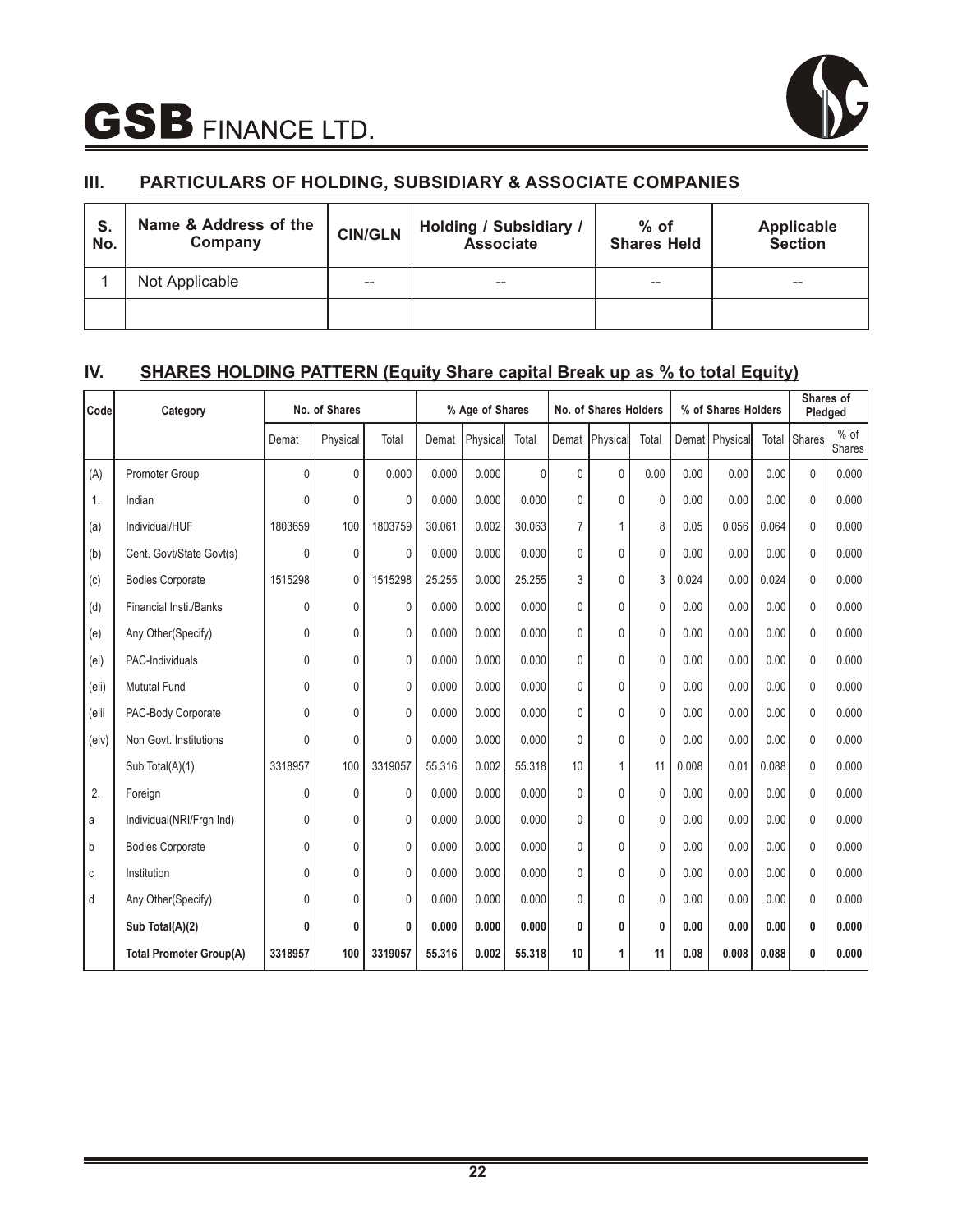

| Code      | Category                        | No. of Shares |                 |                | % Age of Shares |          |         | No. of Shares Holders |              |              | % of Shares Holders | Shares of<br>Pledged |               |              |                         |
|-----------|---------------------------------|---------------|-----------------|----------------|-----------------|----------|---------|-----------------------|--------------|--------------|---------------------|----------------------|---------------|--------------|-------------------------|
|           |                                 | Demat         | Physical        | Total          | Demat           | Physical | Total   | Demat                 | Physical     | Total        |                     | Demat   Physical     | Total         | Shares       | $%$ of<br><b>Shares</b> |
| (B)       | <b>Public Shareholding</b>      | $\mathbf{0}$  | 0               | $\mathbf 0$    | 0.000           | 0.000    | 0.000   | $\mathbf{0}$          | $\mathbf{0}$ | $\mathbf{0}$ | 0.00                | 0.00                 | 0.00          | $\mathbf{0}$ | 0.000                   |
| 1         | Institutions                    | 0             | 0               | $\mathbf 0$    | 0.000           | 0.000    | 0.000   | 0                     | 0            | 0            | 0.00                | 0.00                 | 0.00          | $\mathbf{0}$ | 0.000                   |
| (a)       | <b>Mututal Fund</b>             | 0             | 0               | $\mathbf 0$    | 0.000           | 0.000    | 0.000   | 0                     | $\mathbf{0}$ | 0            | 0.00                | 0.00                 | 0.00          | $\mathbf{0}$ | 0.000                   |
| (b)       | Financial Inst./Banks           | $\mathbf{0}$  | 0               | $\mathbf 0$    | 0.000           | 0.000    | 0.000   | $\mathbf{0}$          | $\mathbf{0}$ | $\mathbf{0}$ | 0.00                | 0.00                 | 0.00          | $\mathbf{0}$ | 0.000                   |
| (c)       | Cent. Govt/State Govt(s)        | 0             | $\mathbf{0}$    | $\mathbf{0}$   | 0.000           | 0.000    | 0.000   | 0                     | $\mathbf{0}$ | $\mathbf{0}$ | 0.00                | 0.00                 | 0.00          | $\mathbf{0}$ | 0.000                   |
| (d)       | Venture Capital Funds           | 0             | 0               | $\mathbf 0$    | 0.000           | 0.000    | 0.000   | 0                     | $\mathbf{0}$ | $\mathbf{0}$ | $0.00 \mathsf{I}$   | 0.00                 | 0.00          | 0            | 0.000                   |
| (e)       | Insurance Companies             | 0             | 0               | $\mathbf 0$    | 0.000           | 0.000    | 0.000   | 0                     | 0            | $\mathbf{0}$ | 0.00                | 0.00                 | 0.00          | $\mathbf{0}$ | 0.000                   |
| (f)       | Foreign Inst Investors          | 0             | 0               | $\mathbf 0$    | 0.000           | 0.000    | 0.000   | 0                     | $\mathbf{0}$ | $\mathbf{0}$ | 0.00                | 0.00                 | 0.00          | $\mathbf 0$  | 0.000                   |
| (g)       | Frgn vent. Capital Inve.        | 0             | $\mathbf{0}$    | $\mathbf 0$    | 0.000           | 0.000    | 0.000   | 0                     | $\mathbf{0}$ | 0            | 0.00                | 0.00                 | 0.00          | $\mathbf{0}$ | 0.000                   |
| (h)       | Any Other(Specify)              | 0             | 0               | $\mathbf 0$    | 0.000           | 0.000    | 0.000   | 0                     | $\mathbf{0}$ | $\mathbf{0}$ | 0.00                | 0.00                 | 0.00          | 0            | 0.000                   |
|           | Sub Total(B)(1)                 | 0             | 0               | 0              | 0.000           | 0.000    | 0.000   | 0                     | 0            | 0            | 0.00                | 0.00                 | 0.00          | 0            | 0.000                   |
| <b>B2</b> | Non Institutions                | $\mathbf{0}$  | $\mathbf{0}$    | $\mathbf{0}$   | 0.000           | 0.000    | 0.000   | $\mathbf{0}$          | $\mathbf{0}$ | $\Omega$     | 0.00                | 0.00                 | 0.00          | $\mathbf{0}$ | 0.000                   |
| (a)       | <b>Bodies Corporate</b>         | 249462        | 60800           | 310262         | 4.158           | 1.013    | 5.171   | 48                    | 48           | 96           | 0.384               | 0.384                | 0.767         | $\mathbf{0}$ | 0.000                   |
| (ai)      | Corporate Client Bene           | 0             | 0               | 0              | 0.000           | 0.000    | 0.000   | $\mathbf{0}$          | 0            | $\mathbf{0}$ | 0.00                | 0.00                 | 0.00          | $\mathbf{0}$ | 0.000                   |
| (aii)     | Corporate Client Margin         | $\mathbf{0}$  | 0               | $\mathbf 0$    | 0.000           | 0.000    | 0.000   | 0                     | 0            | 0            | 0.00                | 0.00                 | 0.00          | $\mathbf{0}$ | 0.000                   |
| (aiii     | Corporate Body (Offers)         | $\mathbf{0}$  | $\mathbf{0}$    | $\mathbf{0}$   | 0.000           | 0.000    | 0.000   | 0                     | $\mathbf{0}$ | 0            | 0.00                | 0.00                 | 0.00          | $\mathbf{0}$ | 0.000                   |
| (b)       | Individuals                     | $\mathbf{0}$  | $\Omega$        | $\Omega$       | 0.000           | 0.000    | 0.000   | 0                     | $\Omega$     | $\Omega$     | 0.00                | 0.00                 | 0.00          | $\mathbf{0}$ | 0.000                   |
| L         | Share Capital <= 100000         | 829120        | 1195293         | 2024413        | 13.819          | 19.922   | 33.74   | 8342                  | 9039         | 12381        | 26.712              | 72.208               | 98.98         | $\mathbf{0}$ | 0.000                   |
| Ш         | Share Capital > 100000          | 344657        | 0               | 344657         | 5.744           | 0.000    | 0.744   | 14                    | $\mathbf{0}$ | 14           | 0.112               | 0.00                 | 0.112         | $\mathbf{0}$ | 0.000                   |
| (c)       | Any Other(Specify)              | $\mathbf{0}$  | 0               | $\mathbf{0}$   | 0.000           | 0.000    | 0.000   | 0                     | $\mathbf{0}$ | $\mathbf{0}$ | 0.00                | 0.00                 | 0.00          | $\mathbf{0}$ | 0.000                   |
| (ci)      | NRI Individuals(Non Rep)        | 400           | 0               | 400            | 0.007           | 0.000    | 0.007   | 4                     | 0            | 4            | 0.032               | 0.00                 | 0.032         | $\mathbf{0}$ | 0.000                   |
| (cii)     | <b>OCB</b>                      | 0             | 0               | $\mathbf 0$    | 0.000           | 0.000    | 0.0001  | 0                     | $\mathbf{0}$ | $\mathbf{0}$ | 0.00                | 0.00                 | 0.00          | 0            | 0.000                   |
| (ciii     | Non-Domestic Company            | $\mathbf{0}$  | 0               | $\overline{0}$ | 0.000           | 0.000    | 0.000   | 0                     | $\mathbf{0}$ | $\mathbf{0}$ | 0.00                | 0.00                 | 0.00          | $\mathbf{0}$ | 0.000                   |
| (civ)     | NRI (Repatriation)              | 1211          | 0               | 1211           | 0.02            | 0.000    | 0.02    | 4                     | 0            | 4            | 0.832               | 0.00                 | 0.032         | $\mathbf{0}$ | 0.000                   |
|           |                                 | 0             | 0               | 0              | 0.000           | 0.000    | 0.000   | 0                     | 0            | 0            | 0.00                | 0.00                 | 0.00          | 0            | 0.000                   |
|           | Sub Total (B)(2)                | 1424850       | 1256093         | 2680943        | 23.748          | 20.935   | 44.682  | 3412                  | 9087         | 12499        | 27.272              |                      | 72.632 99.904 | 0            | 0.000                   |
|           | Total Public (B)                | 1424850       | 1256093         | 2680943        | 23.748          | 20.935   | 44.682  | 3412                  | 9087         | 12499        | 27.272              |                      | 72.632 99.904 | $\mathbf{0}$ | 0.000                   |
|           | Total $(A)+(B)$                 | 4743802       | 1256193         | 6000000        | 74.063          | 20.937   | 100.000 | 3422                  | 9088         | 12510        | 27.532              |                      | 7284 99.992   | $\mathbf{0}$ | 0.000                   |
| (C)       | <b>Cust agnst Depst Receipt</b> | 0             | 0               | 0              | 0.000           | 0.000    | 0.000   | 0                     | 0            | 0            | 0.00                | 0.00                 | 0.00          | $\mathbf{0}$ | 0.000                   |
| 1.        | Promoter & Promoter Grp         | 0             | 0               | 0              | 0.000           | 0.000    | 0.000   | 0                     | 0            | $\mathbf{0}$ | 0.00                | 0.00                 | 0.00          | $\mathbf{0}$ | 0.000                   |
| 2.        | Public                          | 0             | 0               | 0              | 0.000           | 0.000    | 0.000   | 0                     | 0            | $\mathbf{0}$ | 0.00                | 0.00                 | 0.00          | $\mathbf{0}$ | 0.000                   |
|           | Grand Total (A)+(B)+(C)         | 4743802       | 1256193         | 6000000        | 74.063          | 20.937   | 100.000 | 3422                  | 9088         |              | 12510 27.532        |                      | 7284 99.992   | 0            | 0.000                   |
|           | Others                          | 0             | 0               | 0              | 0.000           | 0.000    | 0.000   | 0                     | 0            | 0            | 0.00                | 0.00                 | 0.00          | $\mathbf{0}$ | 0.000                   |
|           | In Transit(Demat Shares)        | 0             | 0               | $\mathbf{0}$   | 0.000           | 0.000    | 0.000   | 0                     | 0            | $\Omega$     | 0.00                | 0.00                 | 0.00          | $\mathbf{0}$ | 0.000                   |
|           | <b>Grand Totals:</b>            |               | 4743802 1256193 | 6000000        | 74.063          | 20.937   | 100.000 | 3422                  | 9088         |              | 12510 27.532        |                      | 7284 99.992   | 0            | 0.000                   |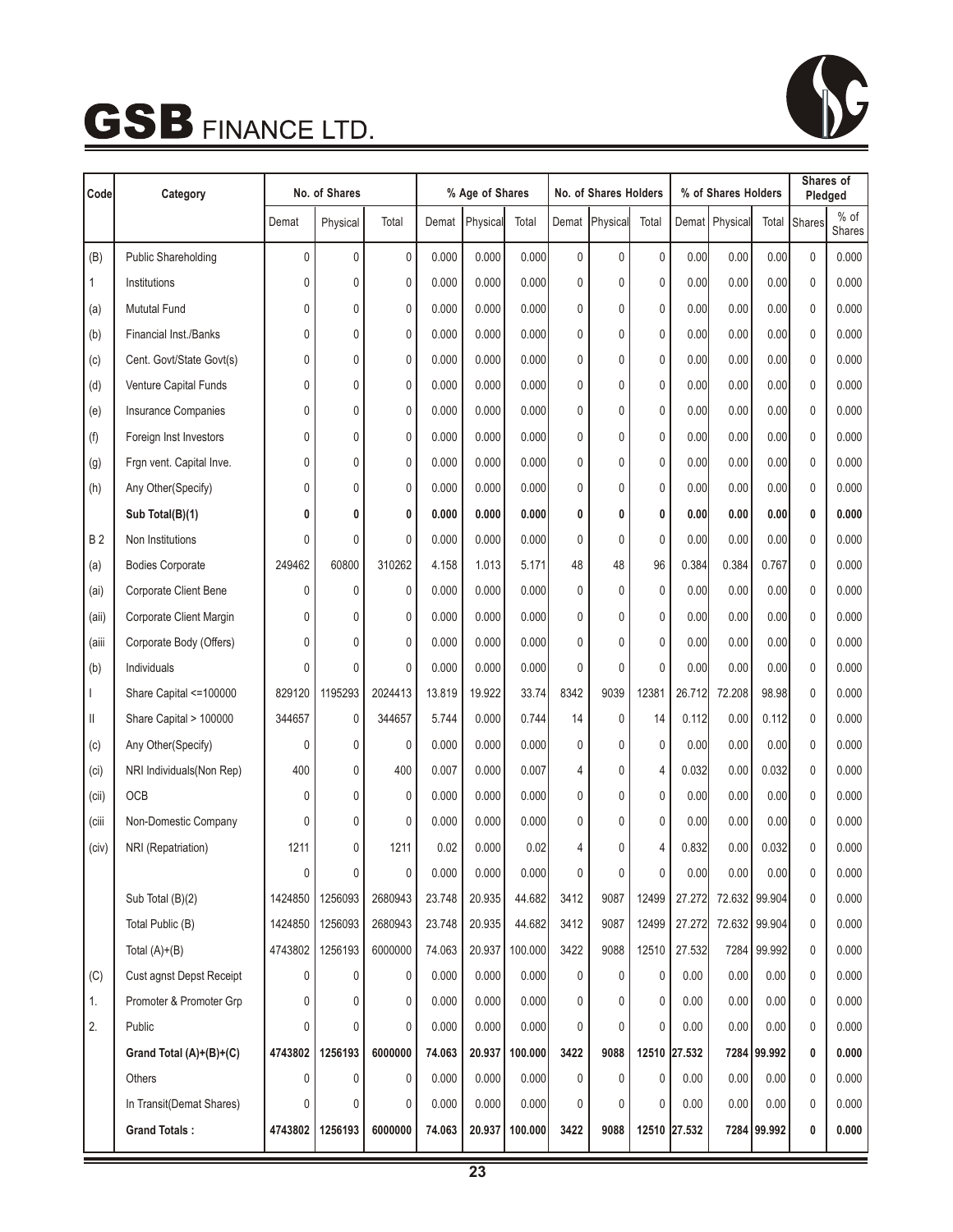

#### **PHYSICAL / ELECTRONIC SHAREHOLDING PATTERN**

| Category             | No. of Shares | % Age of<br>Share to total | Number of<br><b>Share Holders</b> | % Age to<br>Total |
|----------------------|---------------|----------------------------|-----------------------------------|-------------------|
| C. D. S. L.          | 4,03,390      | 6.723                      | 1,175                             | 9.392             |
| N. S. D. L.          | 43,40,417     | 72.34                      | 2,248                             | 17.968            |
| Physical             | 12,56,193     | 20,937                     | 9,088                             | 72.64             |
| In Transit (Demat)   | $\Omega$      | 0.000                      |                                   |                   |
| <b>TOTALS</b>        | 60,00,000     | 100.000                    | 12,511                            | 100.000           |
| <b>PROMOTERS</b>     | 33,19,057     | 55.31                      |                                   |                   |
| <b>NON PROMOTERS</b> | 26,80,943     | 44.69                      |                                   |                   |

#### **(ii) SHARE HOLDING OF PROMOTERS**

| SI.            | <b>Shareholders Name</b>             |                         | Details of Shares Held     |                          | Encumbered/Pledge.       |                  | Details of Warr.   |                | Details of Conv.         | $%$ of<br><b>Diluted</b> | Category                |
|----------------|--------------------------------------|-------------------------|----------------------------|--------------------------|--------------------------|------------------|--------------------|----------------|--------------------------|--------------------------|-------------------------|
| No.            |                                      | No. of<br><b>Shares</b> | % of Shr.to<br>Total Shrs. | No. of<br><b>Shares</b>  | $%$ of<br>Shares         | Warrants<br>Held | $%$ of<br>Warrants | Secur.<br>Held | $%$ of<br>Held           | <b>Shares</b><br>Capital |                         |
| 1              | <b>GIRDHARI SAGARMAL BIYANI</b>      | 349103                  | 5.818383                   | $\overline{a}$           |                          | $-$              | --                 | --             | $\overline{\phantom{a}}$ | 5.818383                 | Individual/HUF          |
| $\overline{2}$ | GIRDHARILAL BIYANI (HUF)             | 7000                    | 0.116667                   | $\overline{a}$           | --                       | --               | --                 | --             | $\overline{\phantom{a}}$ | 0.116667                 | Individual/HUF          |
| 3              | <b>GSB CAPITAL MARKETS LTD.</b>      | 570280                  | 9.50                       | $\overline{a}$           | --                       | $-$              | --                 | $\overline{a}$ | $\overline{\phantom{a}}$ | 9.500000                 | <b>Bodies Corporate</b> |
| 4              | <b>GSB SECURITIES PVT LTD</b>        | 570000                  | 9.500000                   | $-$                      | $-$                      | --               | --                 | $\overline{a}$ | $\overline{\phantom{a}}$ | 9.500000                 | <b>Bodies Corporate</b> |
| 5              | <b>GSB SHARE CUSTODIAN SERV. LTD</b> | 375098                  | 6.251633                   | $\overline{a}$           | $- -$                    | --               | --                 | $\overline{a}$ | $\overline{\phantom{a}}$ | 6.251633                 | <b>Bodies Corporate</b> |
| 6              | NEELAM RAMAKANT BIYANI               | 461533                  | 7.692217                   | $-$                      | $\overline{\phantom{a}}$ | --               | --                 | --             | $\overline{\phantom{a}}$ | 7.692217                 | Individual/HUF          |
| $\overline{7}$ | RADHIKA G BIYANI                     | 5000                    | 0.08                       | $\overline{a}$           | --                       | --               | --                 | $\overline{a}$ | $-$                      | 0.08                     | Individual/HUF          |
| 8              | RAMAKANT S. BIYANI                   | 7500                    | 0.12                       | $\overline{\phantom{a}}$ | $\hspace{0.05cm} \cdots$ | --               | --                 | --             | $\overline{\phantom{a}}$ | 0.12                     | Individual/HUF          |
| 9              | RAMAKANT SAGARMAL BIYANI             | 540047                  | 9.125783                   | $\overline{a}$           | --                       | $-$              | --                 | $\overline{a}$ | $\overline{\phantom{a}}$ | 9.125783                 | Individual/HUF          |
| 10             | SUSHMA GIRDHARI BIYANI               | 433576                  | 7.226267                   | $\overline{\phantom{a}}$ | $\overline{\phantom{a}}$ | --               | --                 | --             | $\overline{\phantom{a}}$ | 7.226267                 | Individual/HUF          |
|                | <b>TOTAL</b>                         | 3319057                 | 55.31                      | $\mathbf{0}$             | 0                        | 0                | 0                  | 0              | 0                        | 55.31                    |                         |

#### **(iii) Change in Promoters' Shareholding as on the financial year ended on March 31, 2016**

| <b>Particulars</b>                                                                                                                                                                         | Shareholding at the<br>beginning of the year |                                     | <b>Cumulative Shareholding</b><br>during the year |                                     |
|--------------------------------------------------------------------------------------------------------------------------------------------------------------------------------------------|----------------------------------------------|-------------------------------------|---------------------------------------------------|-------------------------------------|
|                                                                                                                                                                                            | No. of<br><b>Shares</b>                      | % of total shares<br>of the company | No. of<br><b>Shares</b>                           | % of total shares<br>of the company |
| At the beginning of the year                                                                                                                                                               | 33,30,018                                    | 55.50                               |                                                   |                                     |
| Date wise Increase / Decrease in Promoters share-<br>holding during the year specifying the reasons for<br>increase / decrease (e.g. allotment / transfer / bonus /<br>sweat equity, etc.) | $(-)$ 10,961<br>(Sale)                       | $(-) 0.19$                          | <b>Not Applicable</b>                             |                                     |
| At the end of the year                                                                                                                                                                     | 33,19,057                                    | 55.31                               |                                                   |                                     |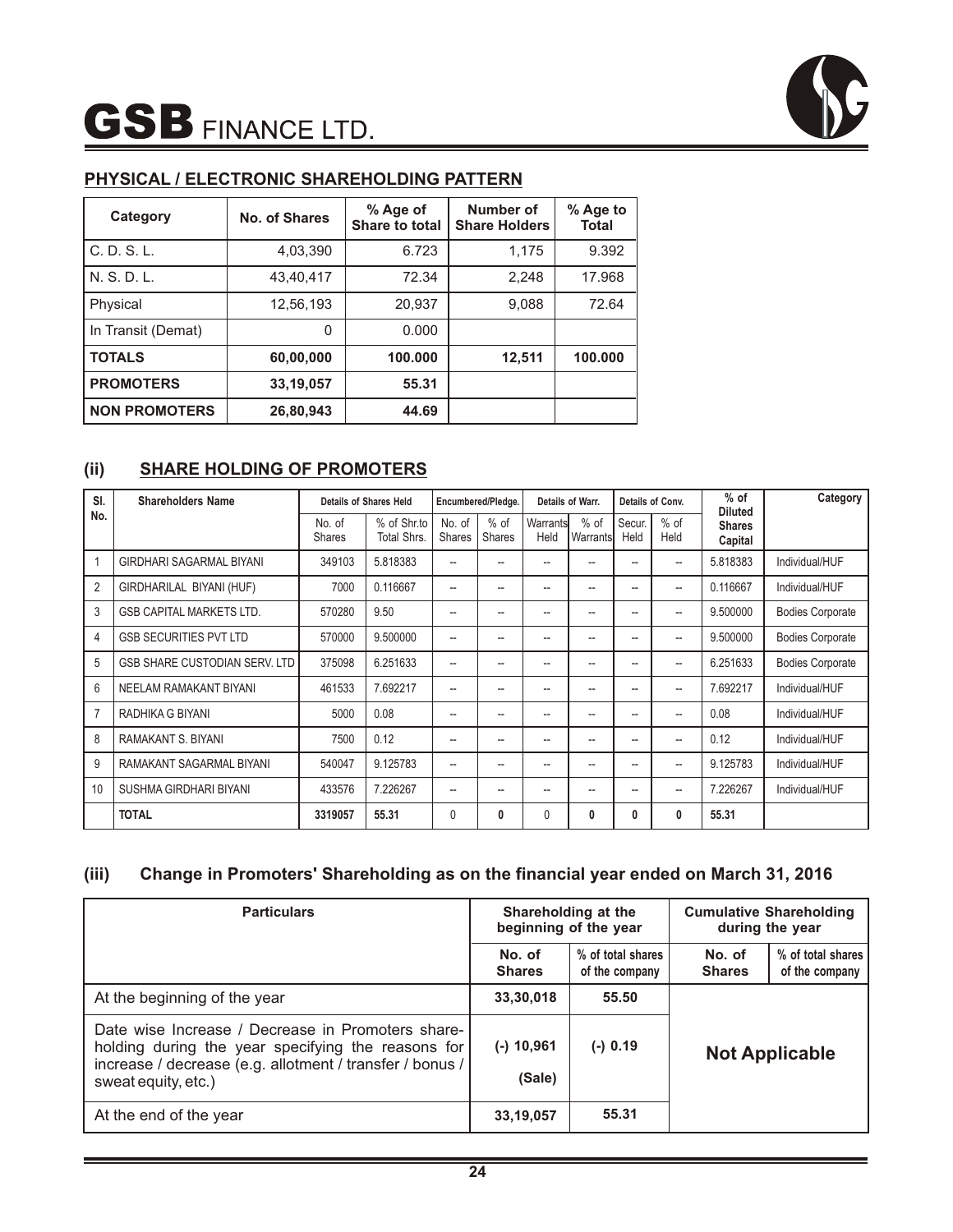

## **(IV) SHAREHOLDING PATTERN OF TOP TEN SHAREHOLDERS (OTHER THAN DIRECTORS, PROMOTERS & HOLDERS OF GDRS & ADRS)**

| Sr.<br>No. | <b>Name</b>                                    | <b>Shares</b><br>Held | % Age<br>to Total |
|------------|------------------------------------------------|-----------------------|-------------------|
|            | TRINITY REALTY AND FINVEST CONSULTANTS PVT LTD | 145983                | 2.4331            |
| 2          | YOGESH S. PATEL                                | 45500                 | 0.76              |
| 3          | MANISH JADAVJI CHHEDA                          | 34875                 | 0.5813            |
| 4          | <b>USHA Y. PATEL</b>                           | 33812                 | 0.56              |
| 5          | <b>VEENA VALLABHADAS GANDHI</b>                | 32801                 | 0.5467            |
| 6          | <b>SHASHI GARG</b>                             | 30079                 | 0.50              |
| 7          | <b>ZANWAR MANISH</b>                           | 28324                 | 0.4721            |
| 8          | ZANWAR VIJAYKANTH                              | 27852                 | 0.4642            |
| 9          | KANTILAL VALLABHDAS UNADKAT (HUF)              | 24000                 | 0.4000            |
| 10         | ARCADIA SHARE AND STOCK BROKERS PVT. LTD.      | 21850                 | 0.36              |

#### **(IV) SHAREHOLDING PATTERN OF DIRECTORS AND KEY MANAGERIAL PERSONNEL**

| SI.<br>No. | <b>Shareholders Name</b>    | <b>Shareholding</b>                                                                      |                                           | <b>Date</b> | Increase/                   | Reason | <b>Cumulative</b>                                                    | % of total                  |
|------------|-----------------------------|------------------------------------------------------------------------------------------|-------------------------------------------|-------------|-----------------------------|--------|----------------------------------------------------------------------|-----------------------------|
|            |                             | No. of Shares at I<br>the beginning<br>$(01-04-15)$ /<br>end of the year<br>$(31-03-16)$ | % of total<br>Shares of<br>the<br>Company |             | Decrease in<br>Shareholding |        | Shareholding<br>during the year<br>$(01-04-15)$<br>to<br>31-03-2016) | Shares of<br>the<br>Company |
|            | Girdharilal Sagarmal Biyani | 349103                                                                                   | 5.82                                      | $- -$       | --                          |        | 349103                                                               | 5.82                        |
| 2          | Ramakant Sagarmal Biyani    | 547547                                                                                   | 9.13                                      | $-$         | --                          |        | 547547                                                               | 9.13                        |
| 3          | Ritika Girdharilal Biyani   | 5000                                                                                     | 0.08                                      | --          |                             |        | 5000                                                                 | 0.08                        |
| 4          | Manish Zanwar               | 28324                                                                                    | 0.47                                      | $- -$       | --                          |        | 28324                                                                | 0.47                        |
| 5          | Usha Patel                  | 33812                                                                                    | 0.56                                      |             |                             |        | 33812                                                                | 0.56                        |
|            | <b>TOTAL</b>                | 963786                                                                                   | 15.97                                     | --          | --                          | --     | 963786                                                               | 15.97                       |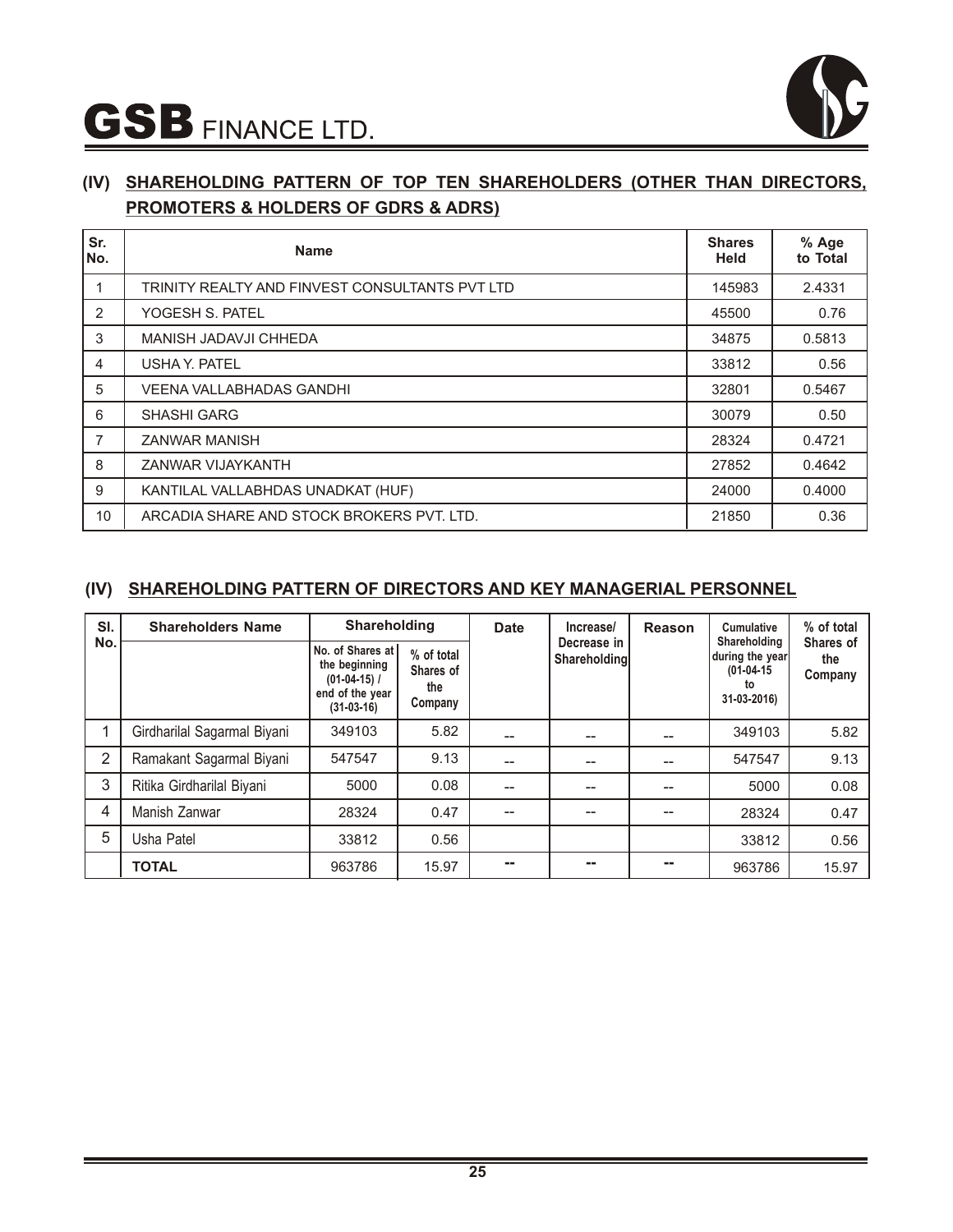

#### **V. INDEBTEDNESS**

Indebtedness of the Company including interest outstanding/accrued but not due for payment

|                                                   | <b>Secired Loans</b><br>excluding<br>deposits | <b>Unsecured</b><br>Loans | <b>Deposits</b> | <b>Total</b><br><b>Indebtedness</b> |
|---------------------------------------------------|-----------------------------------------------|---------------------------|-----------------|-------------------------------------|
| Indebtness at the beginning of the financial year |                                               |                           |                 |                                     |
| <b>Principal Amount</b><br>$\mathsf{i}$           | --                                            |                           | --              |                                     |
| $\mathsf{ii}$ )<br>Interest due but not paid      | --                                            | --                        | --              |                                     |
| Interest accrued but not due<br>iii)              | --                                            |                           | --              |                                     |
| Total (i+ii+iii)                                  | <b>NIL</b>                                    | <b>NIL</b>                | <b>NIL</b>      | <b>NIL</b>                          |
| Change in Indebtedness during the financial year  | --                                            |                           |                 |                                     |
| <b>Additions</b>                                  | --                                            |                           |                 |                                     |
| Reduction                                         | --                                            |                           |                 |                                     |
| <b>Net Change</b>                                 | --                                            |                           |                 |                                     |
| Indebtedness at the end of the financial year     | --                                            | --                        | --              | --                                  |
| $\mathsf{i}$<br><b>Principal Amount</b>           | --                                            |                           | --              |                                     |
| ii)<br>Interest due but not paid                  | --                                            | --                        | --              |                                     |
| Interest accrued but not due<br>iii)              |                                               |                           |                 |                                     |
| Total (i+ii+iii)                                  | <b>NIL</b>                                    | <b>NIL</b>                | <b>NIL</b>      | <b>NIL</b>                          |

#### **VI. REMUNERATION OF DIRECTORS AND KEY MANAGERIAL PERSONNEL**

#### **A. Remuneration to Managing Director, Whole time director and/or Manager:**

| SI.<br>No. | <b>Particulars of Remuneration</b>                                                  | Name of the<br>MD / WTD / Manager                | <b>Total Amount</b><br>(Rs. in Lacs) |
|------------|-------------------------------------------------------------------------------------|--------------------------------------------------|--------------------------------------|
| 1          | <b>Gross salary</b>                                                                 | Mr. Girdhari S. Biyani<br>Mr. Ramakant S. Biyani | 6,00,000<br>6,00,000                 |
|            | (a) Salary as per provisions contained in section 17(1) of<br>the Income Tax. 1961. |                                                  |                                      |
|            | (b) Value of perquisites u/s 17(2) of the Income tax Act, 1961                      |                                                  |                                      |
|            | (c) Profits in lieu of salary under section 17(3) of<br>the Income Tax Act, 1961    |                                                  |                                      |
| 2          | Stock option                                                                        |                                                  |                                      |
| 3          | <b>Sweat Equity</b>                                                                 |                                                  |                                      |
| 4          | Commission                                                                          |                                                  |                                      |
|            | others (specify)                                                                    |                                                  |                                      |
| 5          | Others, please specify                                                              | <b>NIL</b>                                       | <b>NIL</b>                           |
|            | Total (A)                                                                           |                                                  | 12,00,000                            |
|            | Ceiling as per the Act                                                              | N.A                                              | N.A                                  |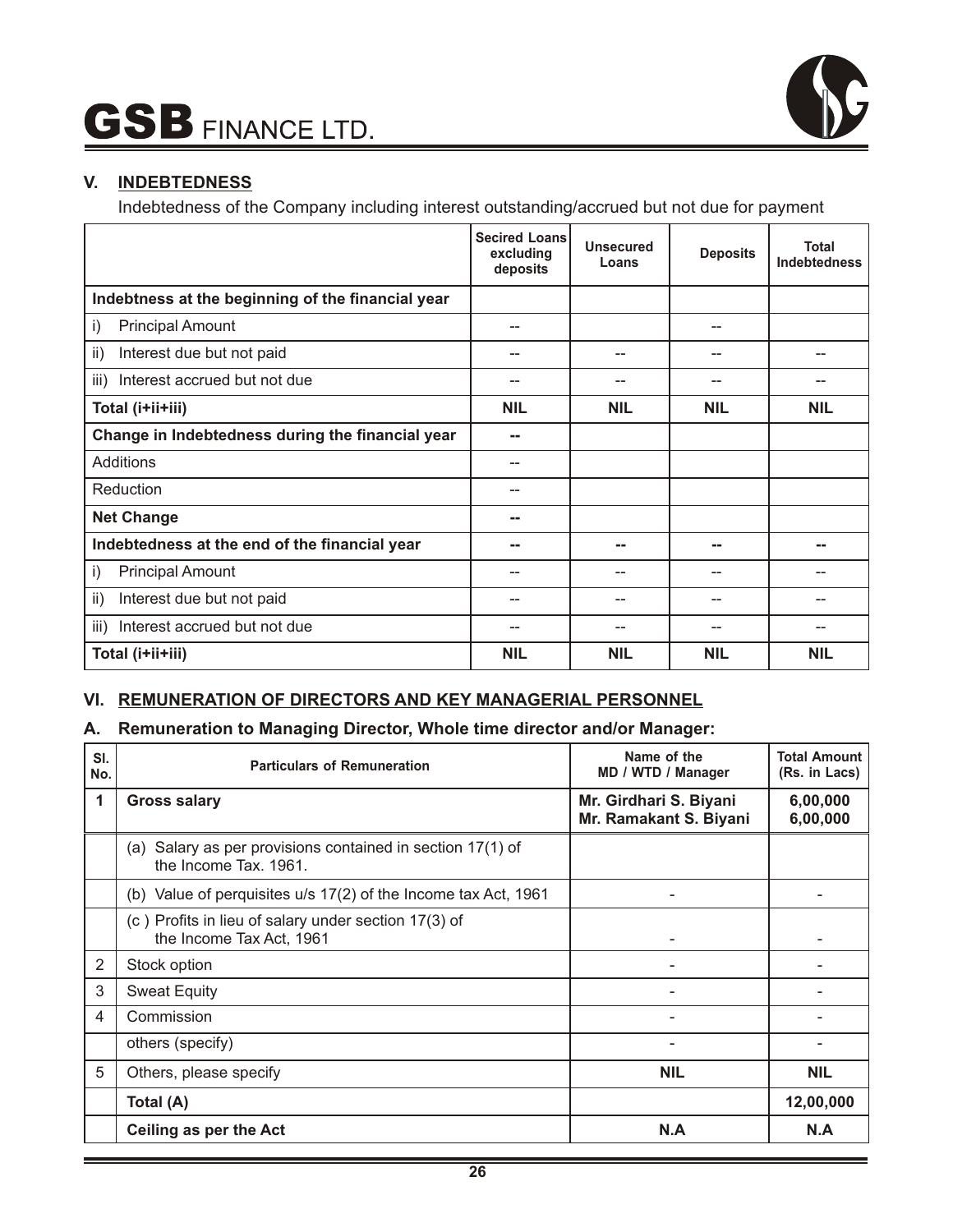

#### **B. Remuneration to Other Directors:**

| SI.<br>No. | <b>Particulars of Remuneration</b>                |            |                 | <b>Name of Directors</b> |            |            | <b>Total Amt.</b><br>(Rs. in Lacs) |
|------------|---------------------------------------------------|------------|-----------------|--------------------------|------------|------------|------------------------------------|
| 1          | <b>Independent Directors</b>                      |            |                 |                          |            |            |                                    |
|            | (a) Fee for attending board<br>committee meetings |            |                 |                          |            |            |                                    |
|            | (b) Commission                                    |            |                 |                          |            |            |                                    |
|            | (c) Others, please specify                        |            |                 |                          |            |            |                                    |
|            | Total (1)                                         | <b>Nil</b> | <b>Nil</b>      | <b>Nil</b>               | <b>Nil</b> | <b>Nil</b> | <b>Nil</b>                         |
| 2          | <b>Other Non Executive Directors</b>              |            |                 |                          |            |            |                                    |
|            | (a) Fee for attending board<br>committee meetings | -          | $\qquad \qquad$ |                          |            |            |                                    |
|            | (b) Commission                                    |            |                 |                          |            |            |                                    |
|            | Others please specify.<br>(c)                     | -          |                 |                          |            |            |                                    |
|            | Total (2)                                         | <b>Nil</b> | <b>Nil</b>      | <b>Nil</b>               | <b>Nil</b> | <b>Nil</b> | <b>Nil</b>                         |
|            | Total $(B)=(1+2)$                                 | <b>Nil</b> | <b>Nil</b>      | <b>Nil</b>               | <b>Nil</b> | <b>Nil</b> | <b>Nil</b>                         |
|            | <b>Total Managerial Remuneration</b>              | <b>Nil</b> | <b>Nil</b>      | <b>Nil</b>               | <b>Nil</b> | <b>Nil</b> | <b>Nil</b>                         |
|            | Overall Ceiling as per the Act.                   | N.A        |                 |                          |            |            |                                    |

#### **C. Remuneration to Key Managerial Personnel Other Than MD/Manager/WTD:**

| SI.<br>No.     | <b>Particulars of Remuneration</b>                                                  | <b>Name of Company</b><br>Secretary / CFO | <b>Total Amt.</b><br>(Rs. in Lacs) |
|----------------|-------------------------------------------------------------------------------------|-------------------------------------------|------------------------------------|
| 1              | <b>Gross salary</b>                                                                 |                                           |                                    |
|                | (a) Salary as per provisions contained in section 17(1)<br>of the Income Tax. 1961. |                                           |                                    |
|                | (b) Value of perquisites u/s 17(2) of the Income tax Act, 1961                      |                                           |                                    |
|                | (c) Profits in lieu of salary under section 17(3) of the<br>Income Tax Act, 1961    |                                           |                                    |
| $\overline{2}$ | Stock option                                                                        |                                           |                                    |
| 3              | <b>Sweat Equity</b>                                                                 |                                           |                                    |
| $\overline{4}$ | Commission                                                                          |                                           |                                    |
|                | as % of profit                                                                      |                                           |                                    |
|                | others (specify)                                                                    |                                           |                                    |
| 5              | Others, please specify                                                              |                                           |                                    |
|                | Total (A)                                                                           | <b>NIL</b>                                | <b>NIL</b>                         |
|                | <b>Ceiling as per the Act</b>                                                       | N.A                                       | N.A                                |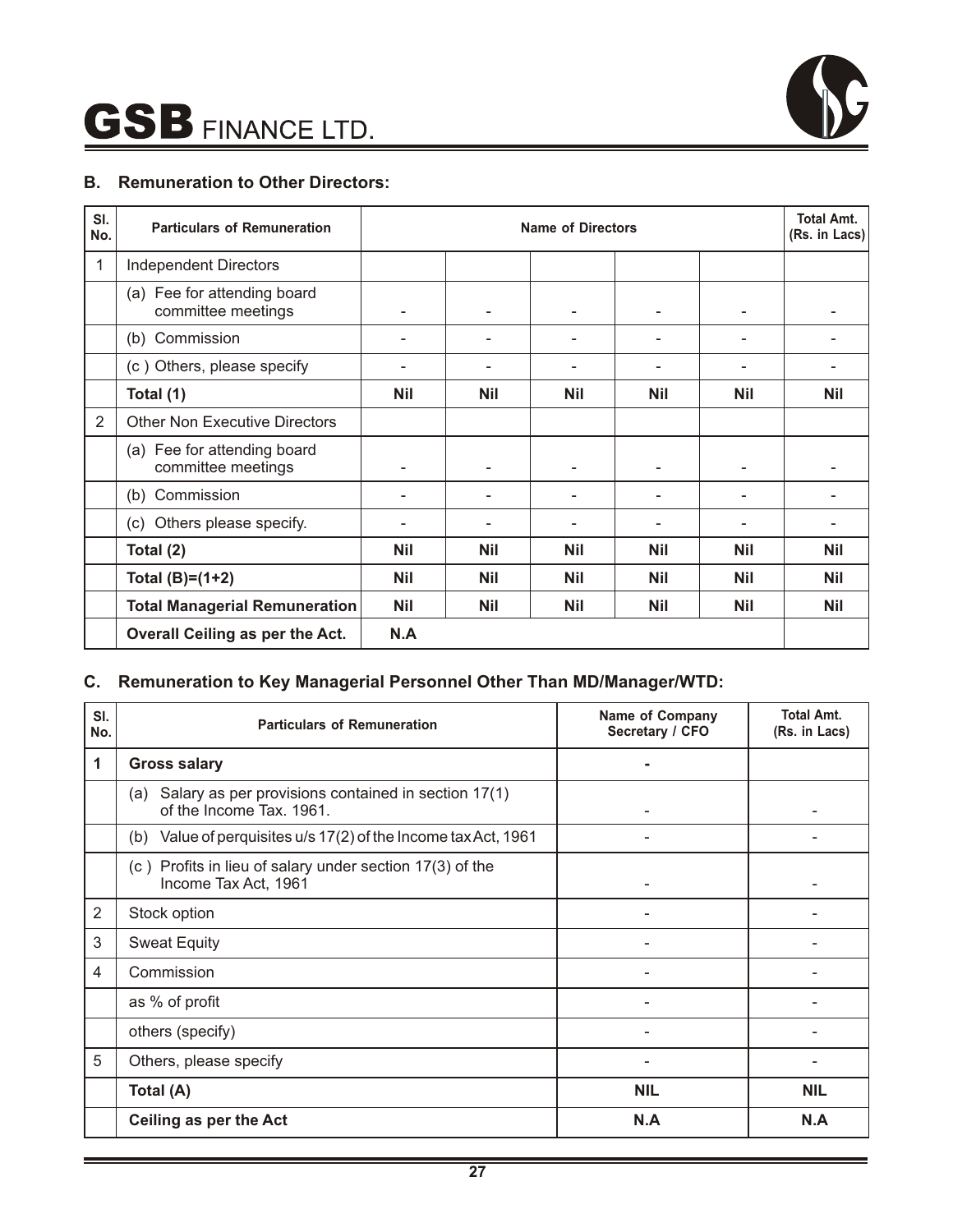

#### **VII. PENALTIES / PUNISHMENT / COMPPOUNDING OF OFFENCES**

| <b>Type</b>                  | Section of the<br><b>Companies</b><br>Act | <b>Brief</b><br><b>Description</b> | Details of<br><b>Penalty / Punishment / Compouding</b><br>fees imposed | <b>Authority</b><br>(RD/NCLT/<br>Court) | Appeal<br>made if any<br>(give details) |
|------------------------------|-------------------------------------------|------------------------------------|------------------------------------------------------------------------|-----------------------------------------|-----------------------------------------|
| A. COMPANY                   |                                           |                                    |                                                                        |                                         |                                         |
| Penalty                      |                                           |                                    |                                                                        |                                         |                                         |
| Punishment                   |                                           |                                    | <b>NONE</b>                                                            |                                         |                                         |
| Compounding                  |                                           |                                    |                                                                        |                                         |                                         |
| <b>B. DIRECTORS</b>          |                                           |                                    |                                                                        |                                         |                                         |
| Penalty                      |                                           |                                    |                                                                        |                                         |                                         |
| Punishment                   |                                           |                                    | <b>NONE</b>                                                            |                                         |                                         |
| Compounding                  |                                           |                                    |                                                                        |                                         |                                         |
| C. OTHER OFFICERS IN DEFAULT |                                           |                                    |                                                                        |                                         |                                         |
| Penalty                      |                                           |                                    |                                                                        |                                         |                                         |
| Punishment                   |                                           |                                    | <b>NONE</b>                                                            |                                         |                                         |
| Compounding                  |                                           |                                    |                                                                        |                                         |                                         |

#### For and on behalf of the Board, **For GSB Finance Ltd.**

Sd/-

Sd/-

**Place :** MUMBAI. **Date :** 30th May, 2016 **(Girdharilal Biyani)**  Chairman & CFO DIN No.: 00523132

**(Ramakant Biyani)**  Mg. Director DIN No.: 00523178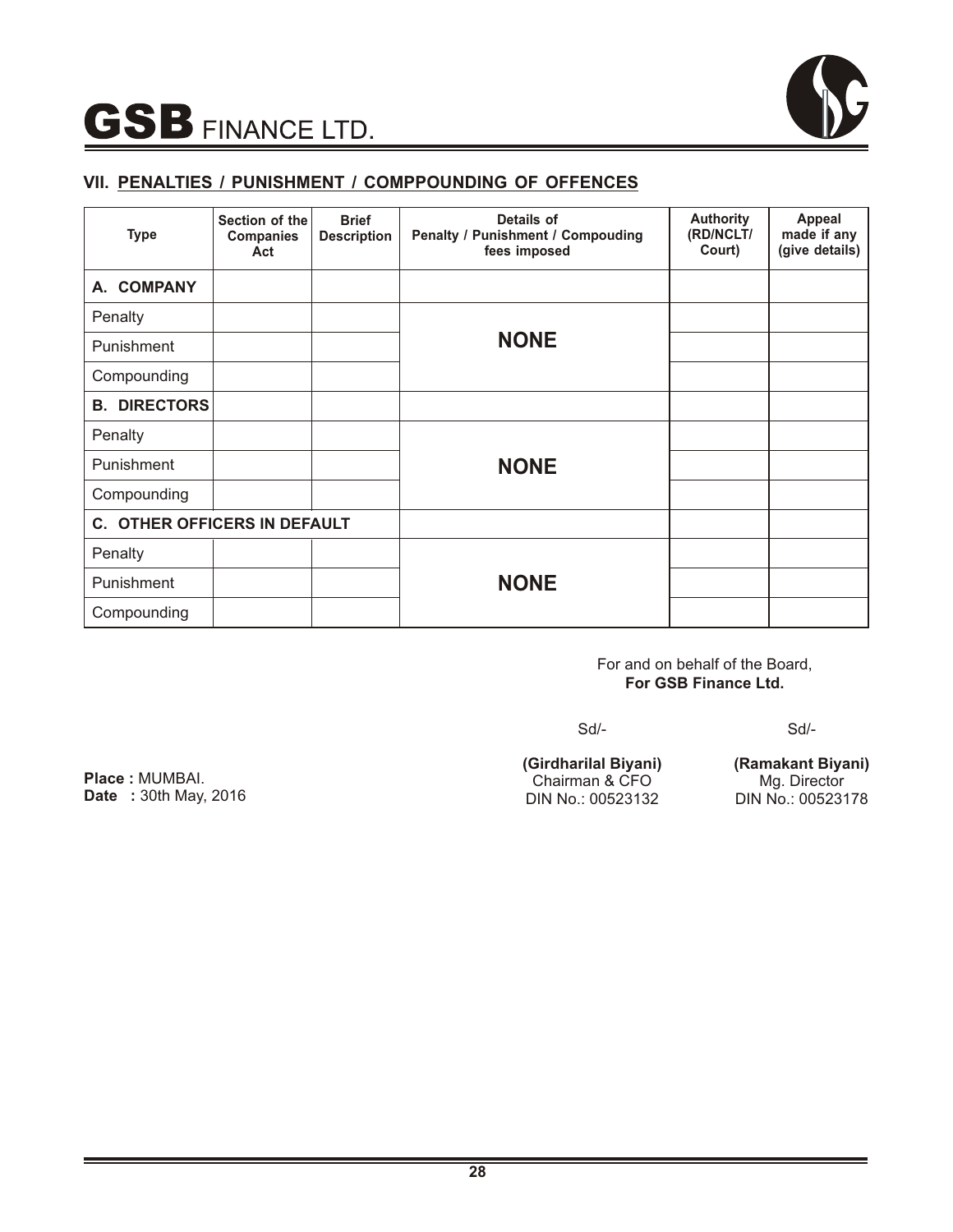



## **CEO / CFO CERTIFICATION**

The Board of Directors, **GSB Finance Limited,** 815, Stock Exchange Tower, 8th Floor, Dalal Street, Fort, Mumbai-400001

We hereby certify that:

- a) We have reviewed financial statements and the cash flow statement for the year ended 31st March 2016 and that to the best of our knowledge and belief;
	- 1) These statements do not contain any materially untrue statement or omit any material fact or contain statements that might be misleading.
	- 2) These statements together present a true and fair view of the Company's affairs and are in compliance with existing accounting standards, applicable laws and regulations.
- b) No transaction is entered into by the company during the year which is fraudulent, illegal or violatile of the Company's Code of Conduct.
- c) We accept responsibility for establishing and maintaining internal controls for financial reporting and that we have evaluated the effectiveness of the internal control systems of the Company pertaining to financial reporting and we have disclosed to the auditors and the Audit Committee, deficiencies in the design or operation of such internal controls, if any, of which we are aware and the steps we have taken or propose to take to rectify these deficiencies.
- d) We have indicated to the auditors and the Audit Committee:
	- 1) Significant changes in internal control over financial reporting during the year.
	- 2) Significant changes in accounting policies during the year and that the same have been disclosed in the notes to the financial statements; and
	- 3) Instances of significant fraud of which we have become aware and the involvement therein, if any, of the management or an employee having a significant role in the Company's internal control system over financial reporting.

#### **For GSB Finance Limited**

Place : Mumbai Date : 30th May, 2016

**Sd/- (Girdhari S. Biyani) Chairman/ CFO DIN No.00523132**

#### **COMPLIANCE CERTIFICATE**

To, The Members of **GSB Finance Limited,**

It is hereby certificate and examined that as provided in clause 49 I (D) of the listing agreement with the stock exchanges, the Board members and the Senior Management personnel of the Company have affirmed compliance with the Code of Conduct of the Company for the financial year ended 31st March, 2016.

**For GSB Finance Limited**

**Sd/- Girdhari S. Biyani Chairman/ CFO DIN No.00523132**

Place : Mumbai Date : 30th May, 2016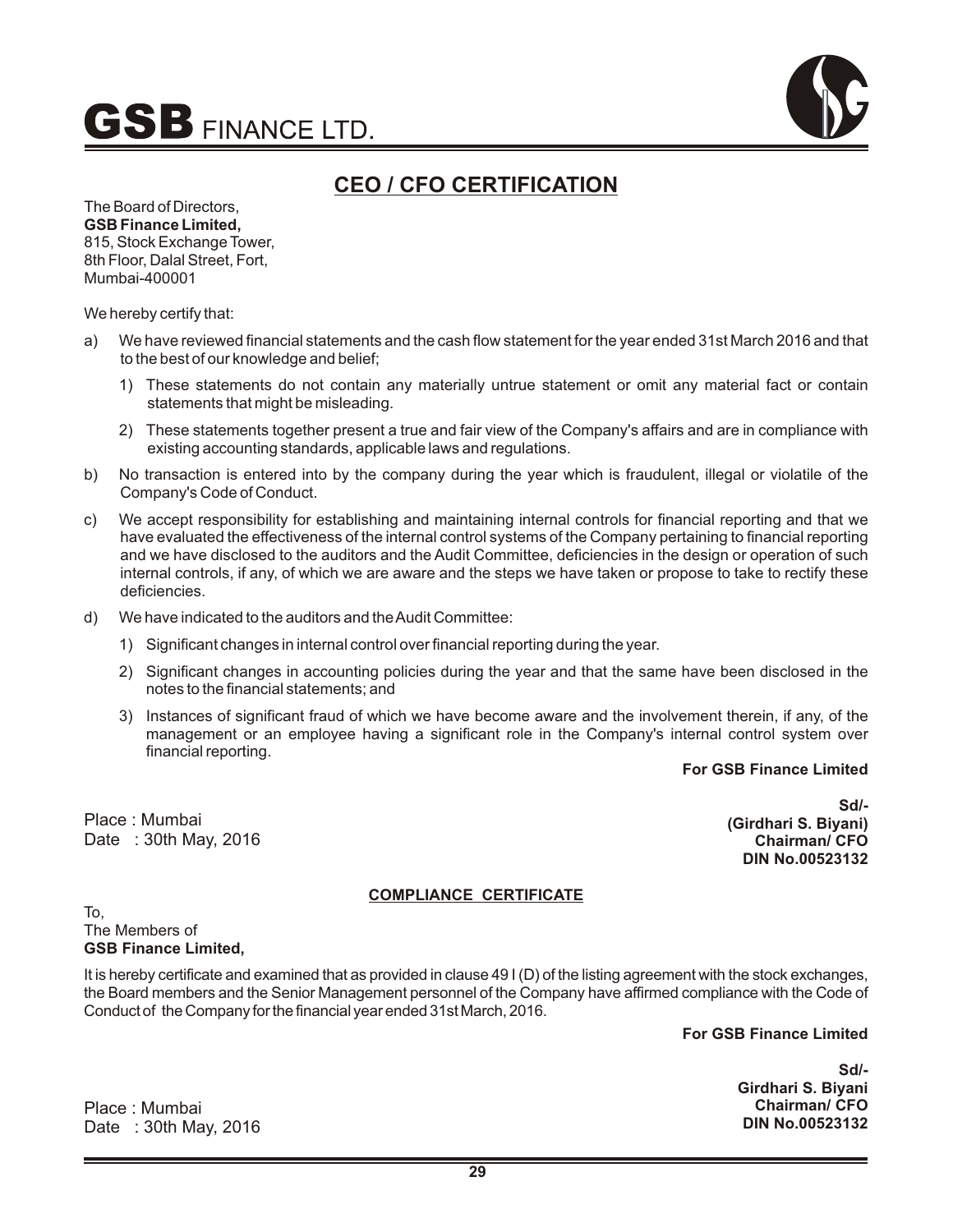

#### CIN: L99999MH2001PLC134193

## **MANAGEMENT DISCUSSIONS AND ANALYSIS REPORTS**

Your Directors are pleased to present the Management Discussion and Analysis Report for the year ended 31st March, 2016.

The Management Discussion and Analysis have been included in consonance with the Code of Corporate Governance as approved by The Securities and Exchange Board of India (SEBI). Investors are cautioned that these discussions contain certain forward looking statements that involve risk and uncertainties including those risks which are inherent in the Company's growth and strategy. The company undertakes no obligation to publicly update or revise any of the opinions or forward looking statements expressed in this report consequent to new information or developments, events or otherwise.

The management of the company is presenting herein the overview, opportunities and threats, initiatives by the Company and overall strategy of the company and its outlook for the future. This outlook is based on management's own assessment and it may vary due to future economic and other future developments in the country.

#### **Segment-wise Performance**

The Company operates in only one segment for trading and investment in shares and securities. The Business Segments has been identified in accordance with Accounting Standard.

#### **Subsidiary Company**

As there are no subsidiaries of the Company, Investment made in Subsidiaries is NIL.

#### **Risk & Concerns**

In today's complex business environment, almost every business decision requires executives and managers to balance risk and reward. Effective risk management is therefore critical to an organization's success. Globalization with increasing integration of markets, newer and more complex products and transactions and an increasingly stringent regulatory framework has exposed organizations to and integrated approach to risk management. Timely and effective risk management is of prime importance to our continued success. The sustainability of the business is derived from the following:

- $\triangleright$  Identification of the diverse risks faced by the company.
- $\triangleright$  The evolution of appropriate systems and processes to measure and monitor them.
- Ø Risk Management through appropriate mitigation strategies within the policy framework.
- Ø Monitoring the progress of the implementation of such strategies and subjecting them to periodical audit and review.
- $\triangleright$  Reporting these risk mitigation results to the appropriate managerial levels.
- Ø There is the risk of loss from inadequate or failed systems, processes or procedures. These may be attributed to human failure or technical problems given the increase use of technology and staff turnover. Your company has in place suitable mechanisms to effectively reduce such risks. All these risks are continuously analyzed and reviewed at various levels of management through an effective information system.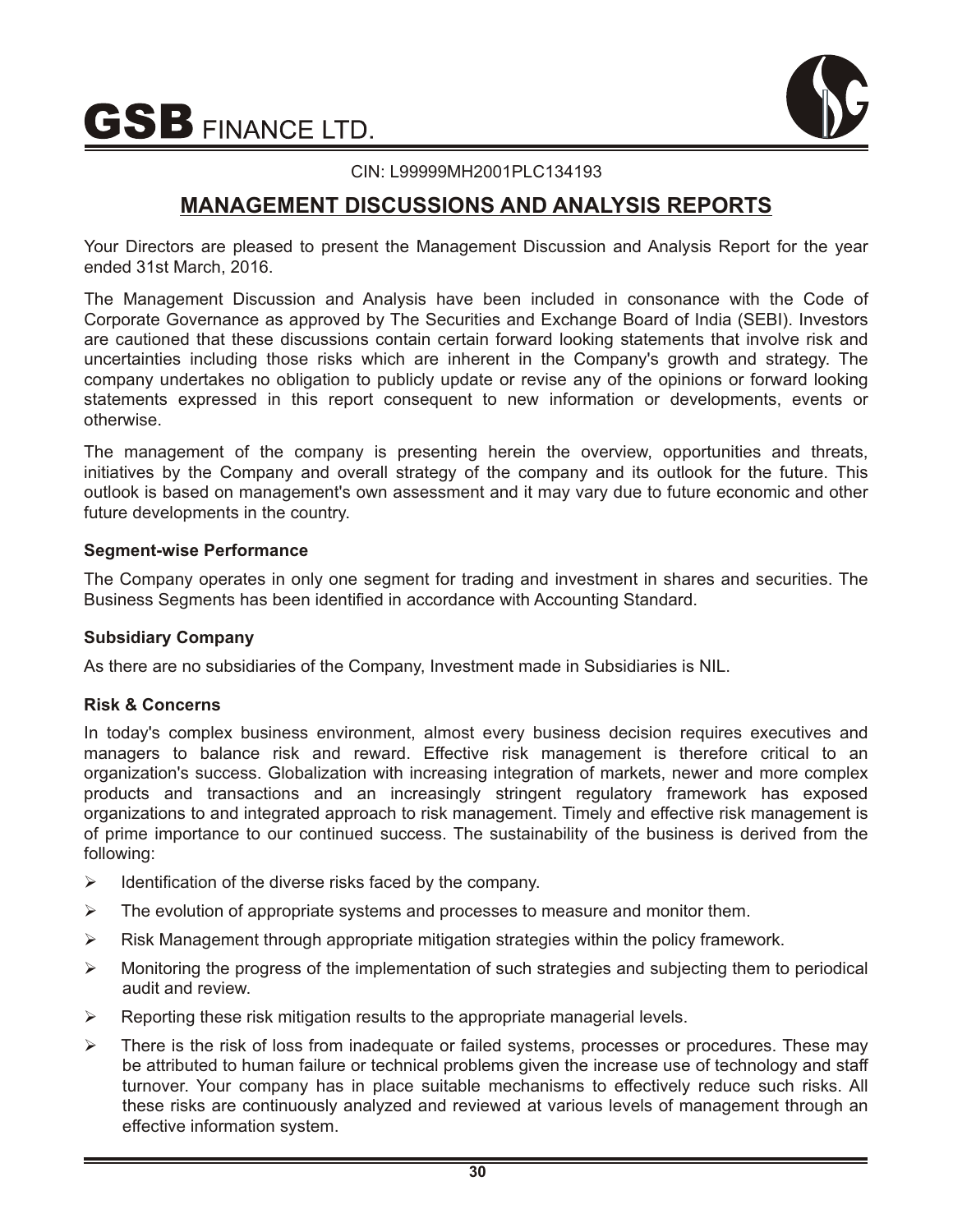

#### **Opportunities and Threats**

Some of the key trends of the industry that are favorable to the company to exploit these emerging opportunities are:

- $\triangleright$  Clients are more comfortable with uniform high quality and quick service and process across the enterprise.
- $\triangleright$  There are good prospects for expanding further activities in this direction.
- $\triangleright$  The company is also facing server competition from other Real estate companies

Some of the key changes in the industry unfavourable to the company are:

- $\triangleright$  Heightened competition
- > Increasing Compliances
- $\triangleright$  Attraction and retention of human capital.
- $\triangleright$  Regulatory changes.

#### **Internal Control Systems and their Adequacy**

Internal control systems are embedded in the processes across all functions in the Company. These systems are being regularly reviewed and wherever necessary are modified or redesigned to ensure better efficiency and effectiveness. The systems are subjected to supervision by the Board of Directors and the Audit Committee, duly supported by Corporate Governance.

Company Complies with all Applicable statutes, policies, procedures, listing requirements and management guidelines. It Adheres to applicable accounting standards and polices.

#### **Human Resources**

- $\triangleright$  The Management believes in maintaining cordial relations with its employees. The management recognizes the importance of Human Resources and effective steps will be taken to strengthen the same depending on the requirements.
- Ø The Company provided excellent working environment so that the individual staff can reach his/her full potential.
- $\triangleright$  The Company is poised to take on the challenges and march towards accomplishing its mission with success.
- Ø The Company maintained good Industrial / Business relation in market which enhanced the Creditworthiness of the Company.

#### **Cautionary Statement:**

Statement in the Management Discussion and Analysis describing the Company's objectives exceptions or predications may be forwards looking within the meaning of applicable securities, laws and regulations. Actual results may differ materially from those expressed in the statement. Several factors could make significant difference to the company's operation. These include climatic conditions and economic conditions affecting demand and supply, government regulations and taxation, natural calamities etc. over which the company does not have any control.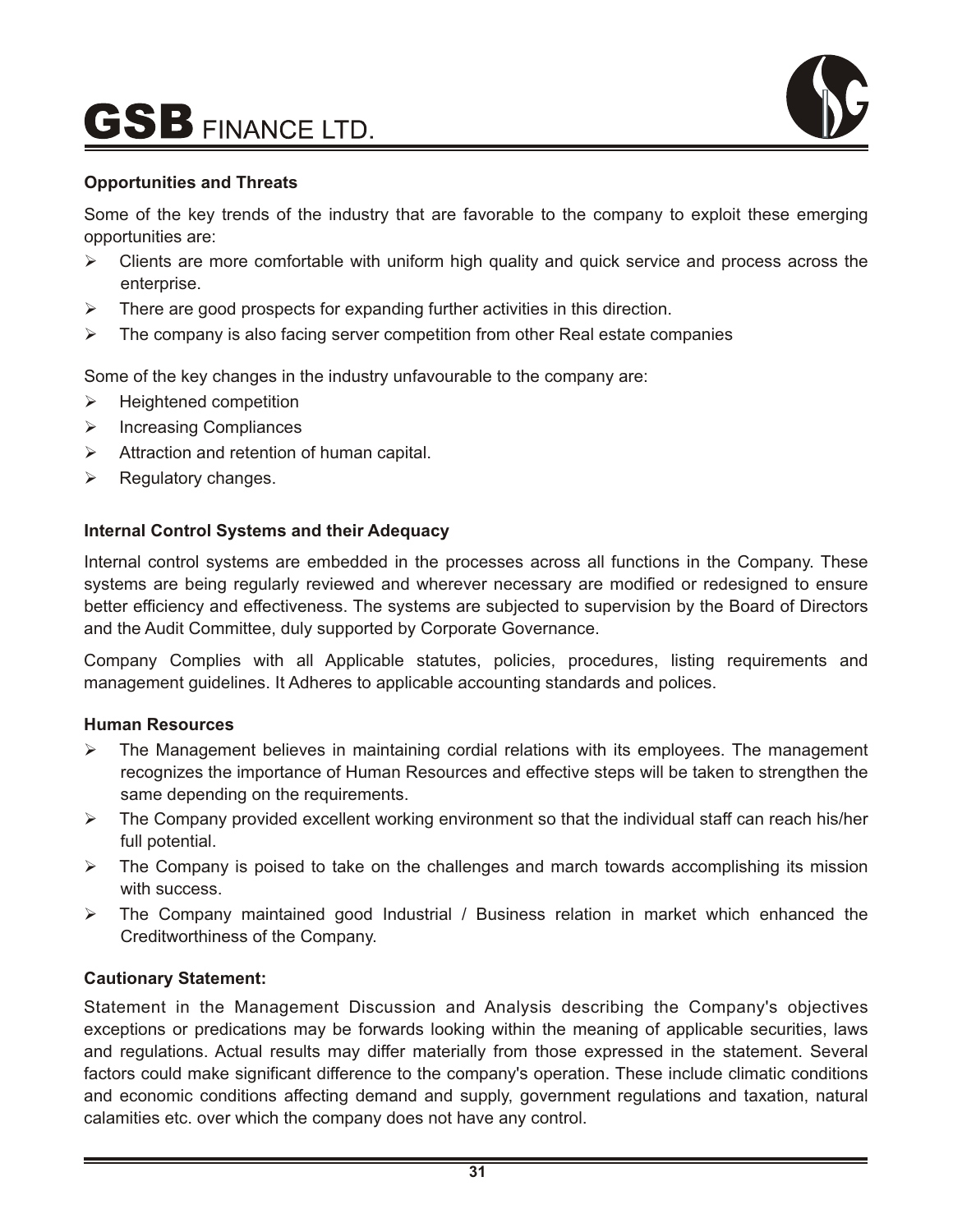

# **INDEPENDENT AUDITOR'S REPORT**

#### To The Members of **GSB FINANCE LIMITED**

#### **Report on the Financial Statements**

We have audited the accompanying financial statements of GSB FINANCE LIMITED. ("the Company"), which comprise the Balance Sheet as at March 31, 2016, the Statement of Profit and Loss, AND Cash Flow Statement for the year then ended, and a summary of significant accounting policies and other explanatory information.

#### **Management's Responsibility for the Financial Statements**

The Company's Board of Directors are responsible for the matters in section 134(5) of the Companies Act 2013 ("the act") with respect to preparation of these financial statements that give a true and fair view of the financial position, financial performance and cash flows of the Company in accordance with the accounting principles generally accepted in India, including the Accounting Standards specified under Section 133 of the Companies Act, 2013 read with Rule 7 of Companies (Accounts) Rules, 2014. This responsibility includes the maintenance of adequate accounting records in accordance with the provisions of the Act for safeguarding of the assets of the company and for prevention and detection of the frauds and other irregularities; selection and application of the appropriate accounting policies ; making judgments and estimates that are responsible and prudent; and design, implementation and maintenance of internal control, that are operating effectively for ensuring accuracy and completeness of the accounting records, relevant to the preparation and presentation of the financial statements that give a true and fair view and are free from material misstatement, whether due to fraud or error.

#### **Auditor's Responsibility**

Our responsibility is to express an opinion on these financial statements based on our audit. We have taken into account the provisions of the Act, the accounting and auditing standards and the matters that are required to be included in the audit report under the provisions of the Act and the Rules made there under.

We conducted our audit in accordance with the standards on auditing specified under section 143(10) of the Act. Those Standards require that we comply with ethical requirements and plan and perform the audit to obtain reasonable assurance about whether the financial statements are free from material misstatement.

An audit involves performing procedures to obtain audit evidence about the amounts and disclosures in the financial statements. The procedures selected depend on the auditor's judgment, including the assessment of the risks of material misstatement of the financial statements, whether due to fraud or error. In making those risk assessments, the auditor considers internal control relevant to the Company's preparation and fair presentation of the financial statements in order to design audit procedures that are appropriate in the circumstances. An audit also includes evaluating the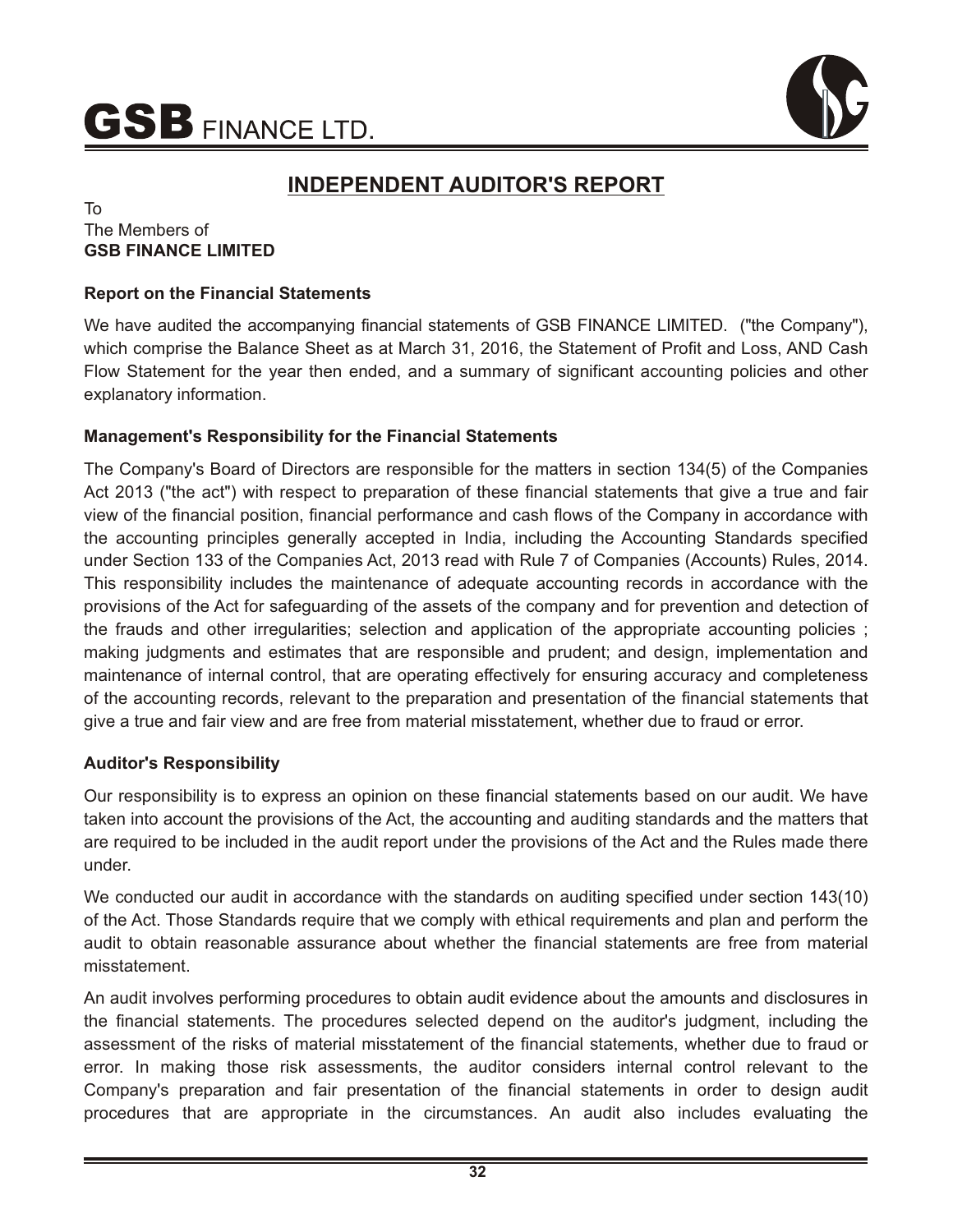

appropriateness of accounting policies used and the reasonableness of the accounting estimates made by management, as well as evaluating the overall presentation of the financial statements. We believe that the audit evidence we have obtained is sufficient and appropriate to provide a basis for our audit opinion on the financial statements.

#### **Opinion**

In our opinion and to the best of our information and according to the explanations given to us, the financial statements give the information required by the Act in the manner so required and give a true and fair view in conformity with the accounting principles generally accepted in India:

- (a) In the case of the Balance Sheet, of the state of affairs of the Company as at March 31, 2016;
- (b) In the case of the Profit and Loss Account, of the profit for the year ended on that date.
- (c) In the case of the Cash Flow Statement, of the cash flows for the year ended on that date.

#### **Report on Other Legal and Regulatory Requirements**

- **I.** As required by the Companies (Auditor's Report) Order, 2016 issued by central government of India in terms of Section 143(11) of the Act (hereinafter referred to as the "Order") and on the basis of such checks of the books and records of the Company as we considered appropriate and according to the information and explanation given to us, we give in the "Annexure A" a statement on the matters specified in paragraph 3 and 4 of the Order.
- **II.** As required by section 143(3) of the Act, we report that:
	- a. We have obtained all the information and explanations which to the best of our knowledge and belief were necessary for the purpose of our audit;
	- b. In our opinion proper books of account as required by law have been kept by the Company so far as appears from our examination of those books;
	- c. The Balance Sheet, Statement of Profit and Loss, and Cash Flow Statement dealt with by this Report are in agreement with the books of account;
	- d. In our opinion, the aforesaid financial statements comply with the accounting standards specified under Section 133 of the Act, read with Rule 7 of the companies (Accounts) Rules, 2014.
	- e. On the basis of the written representations received from the directors as on 31 March, 2016, taken on the records by the Board of Directors, none of the director is disqualified as on 31 March, 2016 from being appointed as the director in terms of Section 164(2) of the Act.
	- f. With respect to the adequacy of the internal financial controls over financial reporting of the Company and the operating effectiveness of such controls, refer to our separate report in "Annexure B"
	- g. With respect to the other matters to be included in the Auditor's Report in accordance with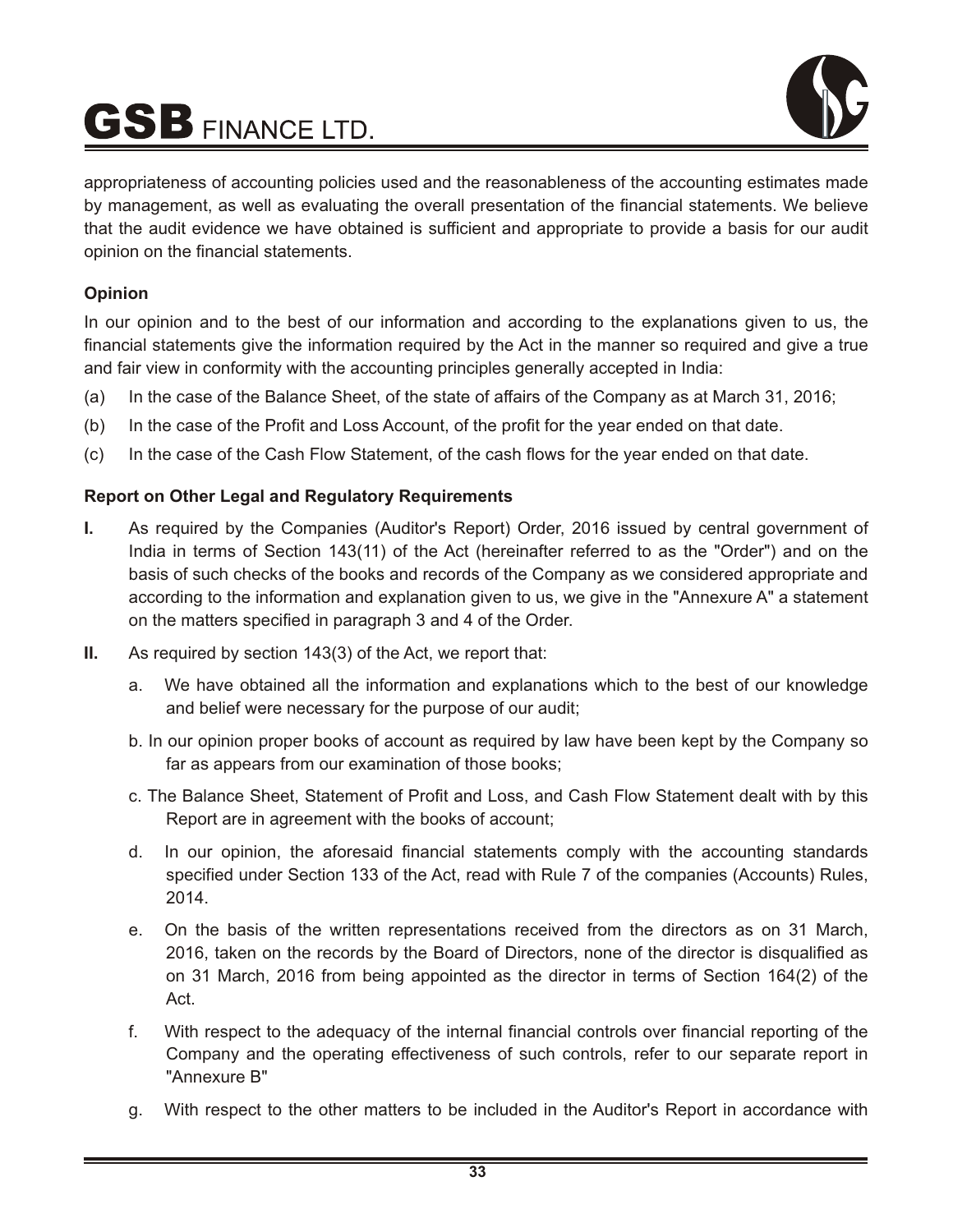

Rule 11 of the Companies (Audit and Auditor's) Rules, 2014, in our opinion and to the best of our information and according to the explanations given to us:

- (i) The Company does not have any pending litigations which would impact its financial position.
- (ii) The Company did not have any long-term contract including derivatives contract for which there were any material foreseeable losses.
- (iii) There has been no delay in transferring amounts, required to be transferred, to the Investor Education and Protection Fund by the Company.

**For S. K. Rathi & Co. Chartered Accountants Firm Registration No.108724W**

> **Sd/- CA S. K. Rathi (Proprietor) Membership No. 031071**

Place : Mumbai Date : 30/05/2016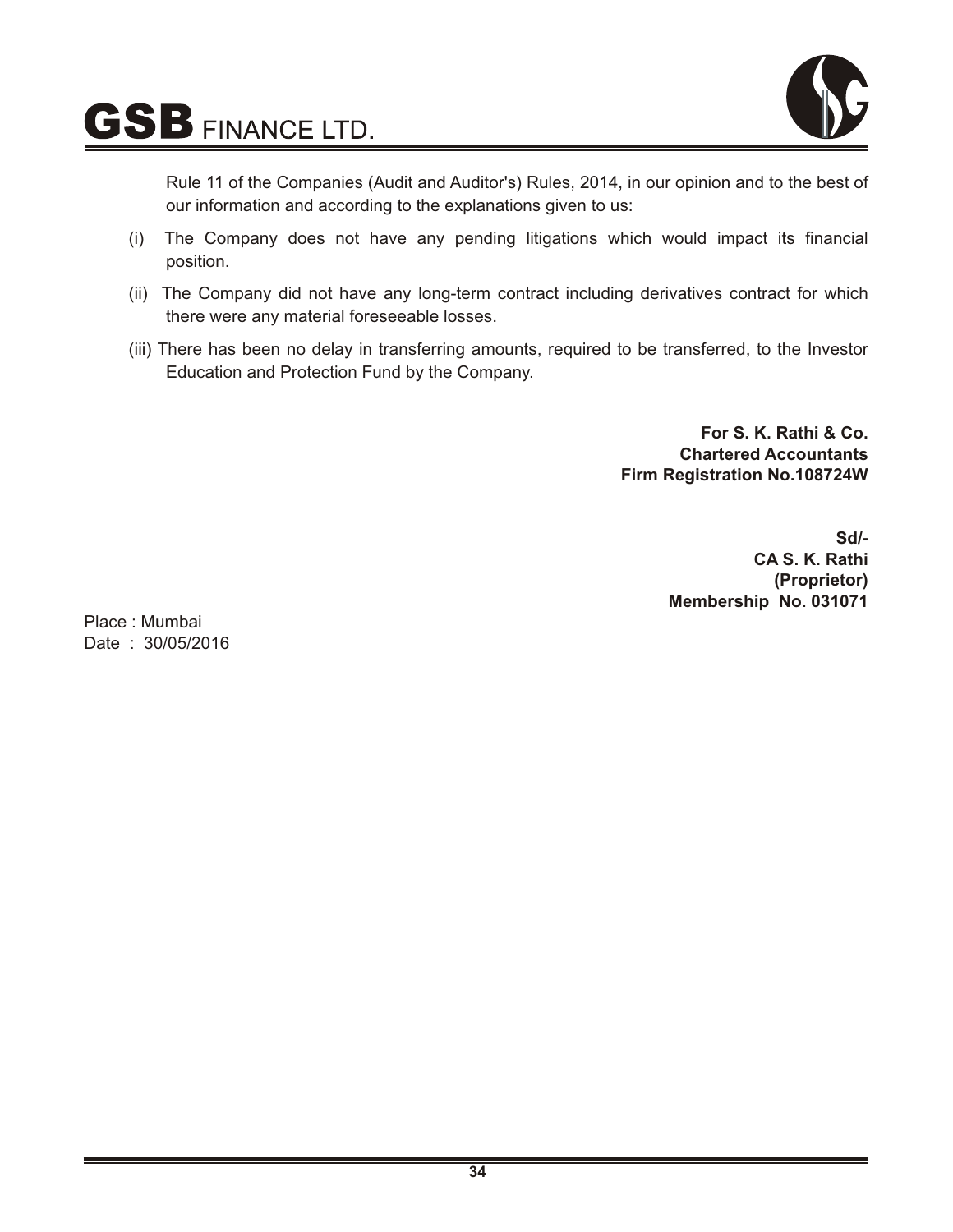

# **ANNEXURE-A TO THE INDEPENDENT AUDITORS' REPORT**

Annexure referred to in point I under the heading of "Report on Other Legal and Regulatory Requirements" of our report of even date to the members of GSB Finance Limited on the financial statements for the year ended 31st March, 2016, we report that:

#### **(1) Fixed Assets**

- a) The company is maintaining proper records showing full particulars, including quantitative details and situation of fixed assets;
- b) Fixed assets have been physically verified by the management at reasonable intervals; and no material discrepancies were noticed on such verification
- c) The title deeds of immovable properties are held in the name of the company

#### **(2) Inventory**

Physical verification of inventory has been conducted at reasonable intervals by the management and no material discrepancies were noticed

#### **(3) Loans and Advances to parties covered U/s 189**

The company has not granted any loans, secured or unsecured to companies, firms, Limited Liability Partnerships or other parties covered in the register maintained under section 189 of the Companies Act, 2013.

- a) as the company has not granted any loans to parties covered under section 189 clause 3(iii)(a) which deals with terms and conditions of the grant of such loans is not applicable;
- b) as the company has not granted any loans to parties covered under section 189 clause 3(iii)(b) which deals with schedule of repayment of principal and payment of interest is not applicable;
- c) as the company has not granted any loans to parties covered under section 189 the question of amount being overdue does not arise;

#### **(4) Compliance with provision of Section 185 and Section 186**

In respect of loans, investments, guarantees, and security as company is an NBFC hence provisions of section 185 and 186 of the Companies Act, 2013 are not applicable to the Company.

#### **(5) Rules followed while accepting Deposits**

The company has not accepted any deposits. Hence, clause 3(v) which deals with directives issued by the Reserve Bank of India and the provisions of sections 73 to 76 or any other relevant provisions of the Companies Act, 2013 and the rules framed there under, are not applicable

#### **(6) Maintenance of Cost Record**

The Company is not required to maintain cost records pursuant to the Rules made by the Central Government for the maintenance of cost records under sub-section (l) of section 148 of the Companies Act.

#### **(7) Statutory Dues**

a) The company is regular in depositing undisputed statutory dues including income-tax, salestax, service tax, duty of customs, duty of excise, value added tax, cess and any other statutory dues to the appropriate authorities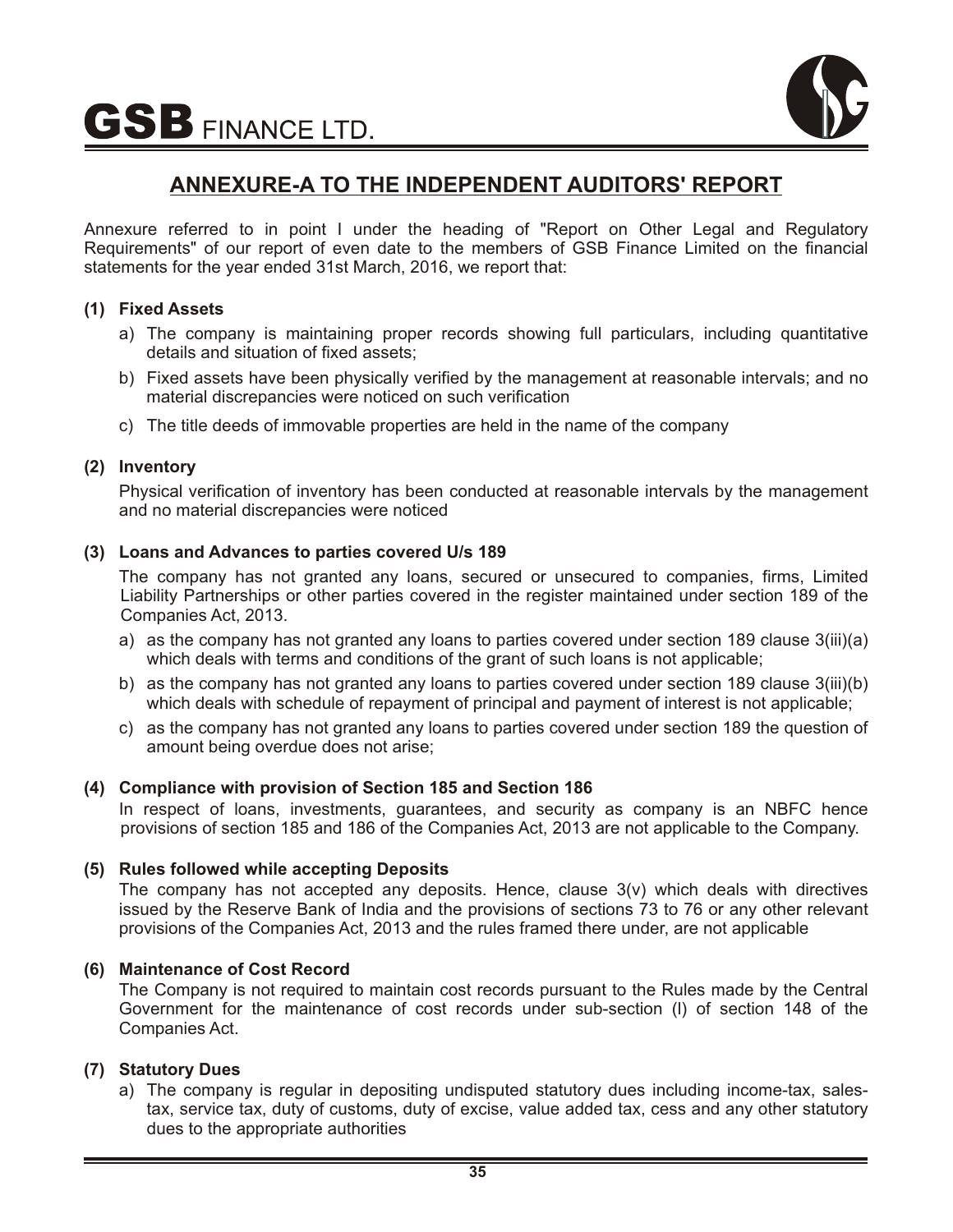

b) As per the records of the company, there are no dues of income tax or sales tax or service tax or duty of customs or duty of excise or value added tax have not been deposited on account of any dispute

#### **(8) Repayment of Loans taken from Bank or Financial Institutions**

The company has not taken any loans or borrowing from a financial institution, bank, Government or debenture holders

#### **(9) Utilization of moneys raised by Public Offers**

No Moneys raised by way of initial public offer or further public offer (including debt instruments) and no term loans were raised therefore this clause is not applicable.

#### **(10) Reporting of Fraud**

As per the information given to us, no fraud by the company or any fraud on the Company by its officers or employees has been noticed or reported during the year;

#### **(11) Managerial Remuneration**

Managerial remuneration has been paid or provided in accordance with the requisite approvals mandated by the provisions of section 197 read with Schedule V to the Companies Act;

#### **(12) Nidhi Company**

The company is not a Nidhi Company. Hence, clause 3(xii) will not be applicable

#### **(13) Transaction with Related Parties**

All transactions with the related parties are in compliance with sections 177 and 188 of Companies Act, 2013 where applicable and the details have been disclosed in the Financial Statements etc., as required by the applicable accounting standards;

#### **(14) Preferential allotment of shares**

The company has not made any preferential allotment or private placement of shares or fully or partly convertible debentures during the year under review

#### **(15) Non Cash Transaction**

The company not has entered into any non-cash transactions with directors or persons connected with him;

#### **(16) Registration U/s 45-IA of RBI Act, 1934**

The company is registered under section 45-IA of the Reserve Bank of India Act, 1934 and the registration is enforce for the same.

> **For S. K. Rathi & Co. Chartered Accountants Firm Registration No.108724W**

Place: Mumbai Date : 30/05/2016

**Sd/- CA S. K. Rathi Membership No. 031071**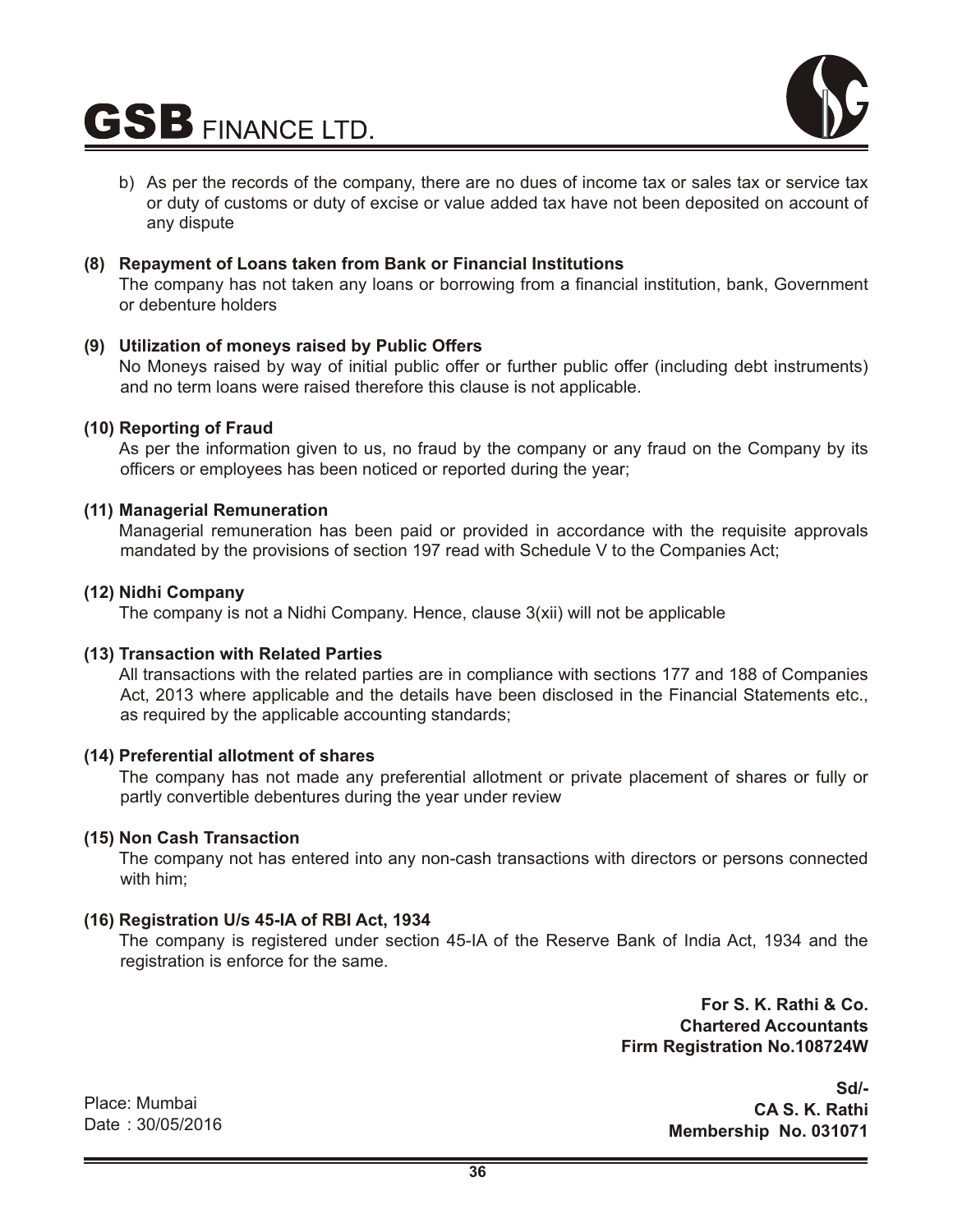

# **ANNEXURE B- TO THE INDEPENDENT AUDITOR'S REPORT**

Report on the Internal Financial Controls under Clause (i) of Sub-section 3 of Section 143 of the Companies Act, 2013 ("the Act")

We have audited the internal financial controls over financial reporting of GSB Finance Limited ("the Company") as of March 31, 2016 in conjunction with our audit of the standalone financial statements of the Company for the year ended on that date.

#### **Management's Responsibility for Internal Financial Controls**

The Company's management is responsible for establishing and maintaining internal financial controls based on the internal control over financial reporting criteria established by the Company considering the essential components of internal control stated in the Guidance Note on Audit of Internal Financial Controls Over Financial Reporting (the "Guidance Note") issued by the Institute of Chartered Accountants of India(ICAI). These responsibilities include the design, implementation and maintenance of adequate internal financial controls that were operating effectively for ensuring the orderly and efficient conduct of its business, including adherence to company's policies, the safeguarding of its assets, the prevention and detection of frauds and errors, the accuracy and completeness of the accounting records, and the timely preparation of reliable financial information, as required under the Companies Act, 2013.

#### **Auditors' Responsibility**

Our responsibility is to express an opinion on the Company's internal financial controls over financial reporting based on our audit. We conducted our audit in accordance with the Guidance Note and the Standards on Auditing, issued by ICAI and deemed to be prescribed under section 143(10) of the Companies Act, 2013, to the extent applicable to an audit of internal financial controls, both applicable to an audit of Internal Financial Controls and, both issued by the Institute of Chartered Accountants of India. Those Standards and the Guidance Note require that we comply with ethical requirements and plan and perform the audit to obtain reasonable assurance about whether adequate internal financial controls over financial reporting was established and maintained and if such controls operated effectively in all material respects.

Our audit involves performing procedures to obtain audit evidence about the adequacy of the internal financial controls system over financial reporting and their operating effectiveness. Our audit of internal financial controls over financial reporting included obtaining an understanding of internal financial controls over financial reporting, assessing the risk that a material weakness exists, and testing and evaluating the design and operating effectiveness of internal control based on the assessed risk. The procedures selected depend on the auditor's judgment, including the

assessment of the risks of material misstatement of the financial statements, whether due to fraud or error.

We believe that the audit evidence we have obtained is sufficient and appropriate to provide a basis for our audit opinion on the Company's internal financial controls system over financial reporting.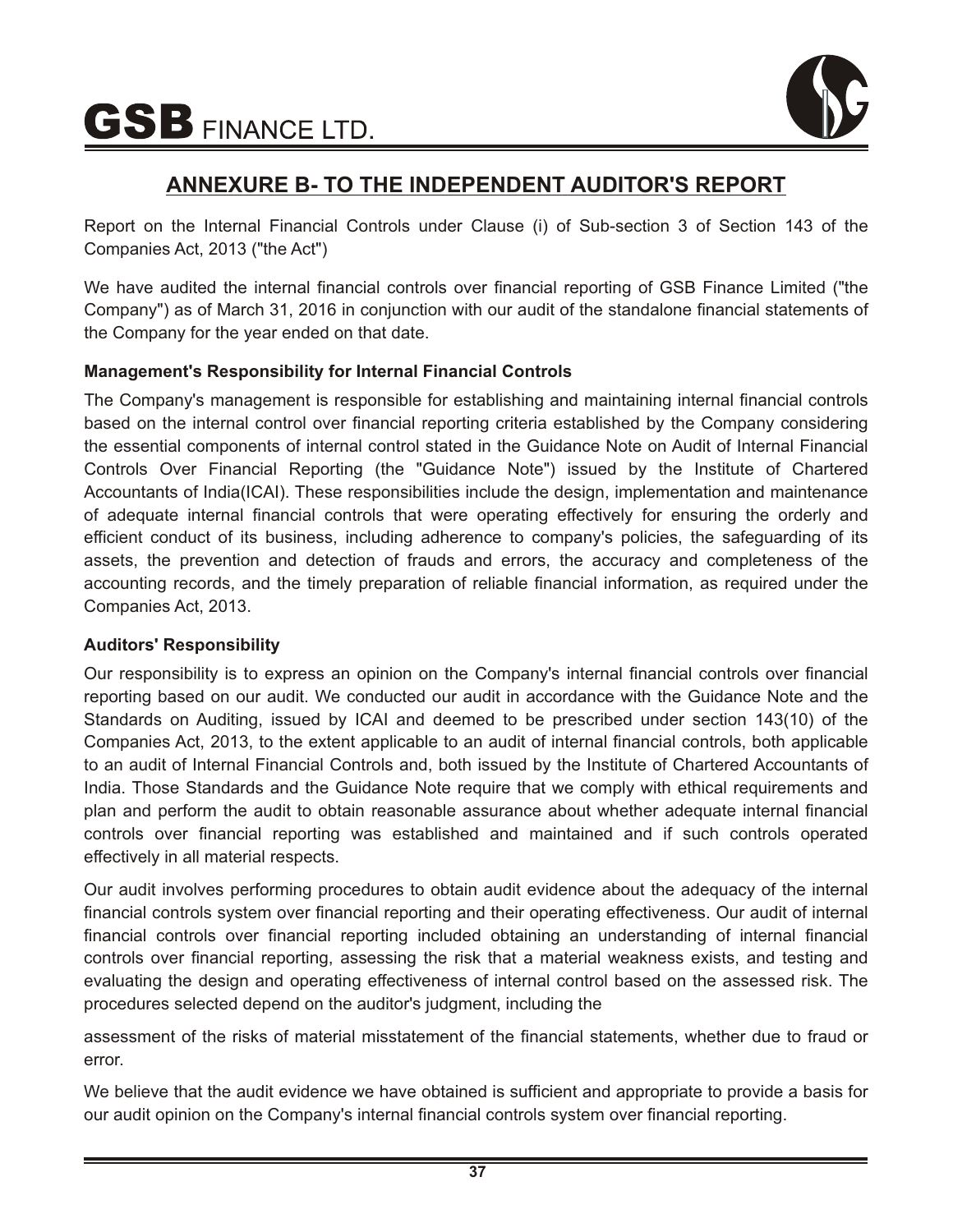

#### **Meaning of Internal Financial Controls Over Financial Reporting**

A company's internal financial control over financial reporting is a process designed to provide reasonable assurance regarding the reliability of financial reporting and the preparation of financial statements for external purposes in accordance with generally accepted accounting principles. A company's internal financial control over financial reporting includes those policies and procedures that (1) pertain to the maintenance of records that, in reasonable detail, accurately and fairly reflect the transactions and dispositions of the assets of the company; (2) provide reasonable assurance that transactions are recorded as necessary to permit preparation of financial statements in accordance with generally accepted accounting principles, and that receipts and expenditures of the company are being made only in accordance with authorisations of management and directors of the company; and (3) provide reasonable assurance regarding prevention or timely detection of unauthorised acquisition, use, or disposition of the company's assets that could have a material effect on the financial statements.

#### **Inherent Limitations of Internal Financial Controls Over Financial Reporting**

Because of the inherent limitations of internal financial controls over financial reporting, including the possibility of collusion or improper management override of controls, material misstatements due to error or fraud may occur and not be detected. Also, projections of any evaluation of the internal financial controls over financial reporting to future periods are subject to the risk that the internal financial control over financial reporting may become inadequate because of changes in conditions, or that the degree of compliance with the policies or procedures may deteriorate.

#### **Opinion**

.

In our opinion, the Company has, in all material respects, an adequate internal financial controls system over financial reporting and such internal financial controls over financial reporting were operating effectively as at March 31, 2016, based on the internal control over financial reporting criteria established by the Company considering the essential components of internal control stated in the Guidance Note issued by the Institute of Chartered Accountants of India

**For S. K. Rathi & Co. Chartered Accountants Firm Registration No.108724W**

**Sd/- CA S. K. Rathi (Proprietor) Membership No. 031071 Mumbai**

**Dated: 30/05/2016**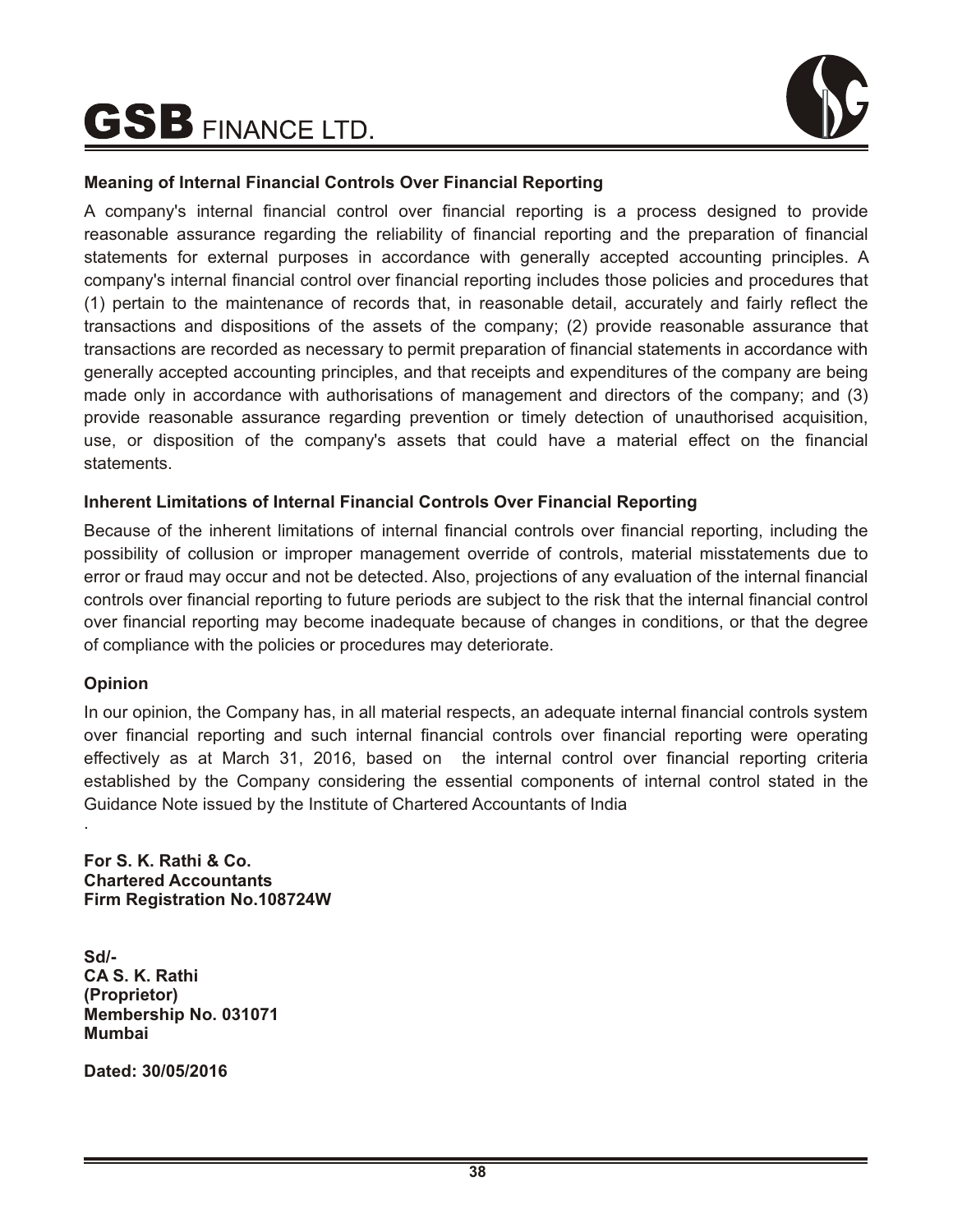

**Auditor's Report On Quarterly Financial Results and Year to Date Results of the Company Pursuant to the Regulation 33 of the SEBI (Listing Obligations and Disclosure Requirements) Regulations, 2015**

To, The Board of Directors, **GSB Finance Limited**

We have audited the quarterly financial results of **GSB FINANACE LTD.** for the quarter ended 31/03/2016 and the year to date results for the period 01/04/2015 to 31/03/2016, attached herewith, being submitted by the company pursuant to the requirement of Regulation 33 of the SEBI (Listing Obligations and Disclosure Requirements) Regulations, 2015. These quarterly financial results as well as the year to date financial results have been prepared on the basis of the interim financial statements, which are the responsibility of the company's management. Our responsibility is to express an opinion on these financial results based on our audit of such interim financial statements, which have been prepared in accordance with the recognition and measurement principles laid down in Accounting Standard 25 for Interim Financial Reporting prescribed, under Section 133 of the Companies Act, 2013 read with relevant rules issued there under and other accounting principles generally accepted in India.

We conducted our audit in accordance with the auditing standards generally accepted in India. Those standards require that we plan and perform the audit to obtain reasonable assurance about whether the financial results are free of material misstatement. An audit includes examining, on a test basis, evidence supporting the amounts disclosed as financial results. An audit also includes assessing the accounting principles used and significant estimates made by management. We believe that our audit provides a reasonable basis for our opinion.

In our opinion and to the best of our information and according to the explanations given to us these quarterly financial results as well as the year to date results:

- (i) are presented in accordance with the requirements of Regulation 33 of the SEBI (Listing Obligations and Disclosure Requirements) Regulations, 2015 in this regard; and
- (ii) give a true and fair view of the net profit and other financial information for the quarter ended 31/03/2016 as well as the year to date results for the period from 01/04/2015 to 31/03/2016

**For S. K. Rathi & Co. Chartered Accountants Firm Registration No.108724W**

> **Sd/- CA S. K. Rathi (Proprietor) Membership No. 031071**

Place: Mumbai Date: 30/05/2016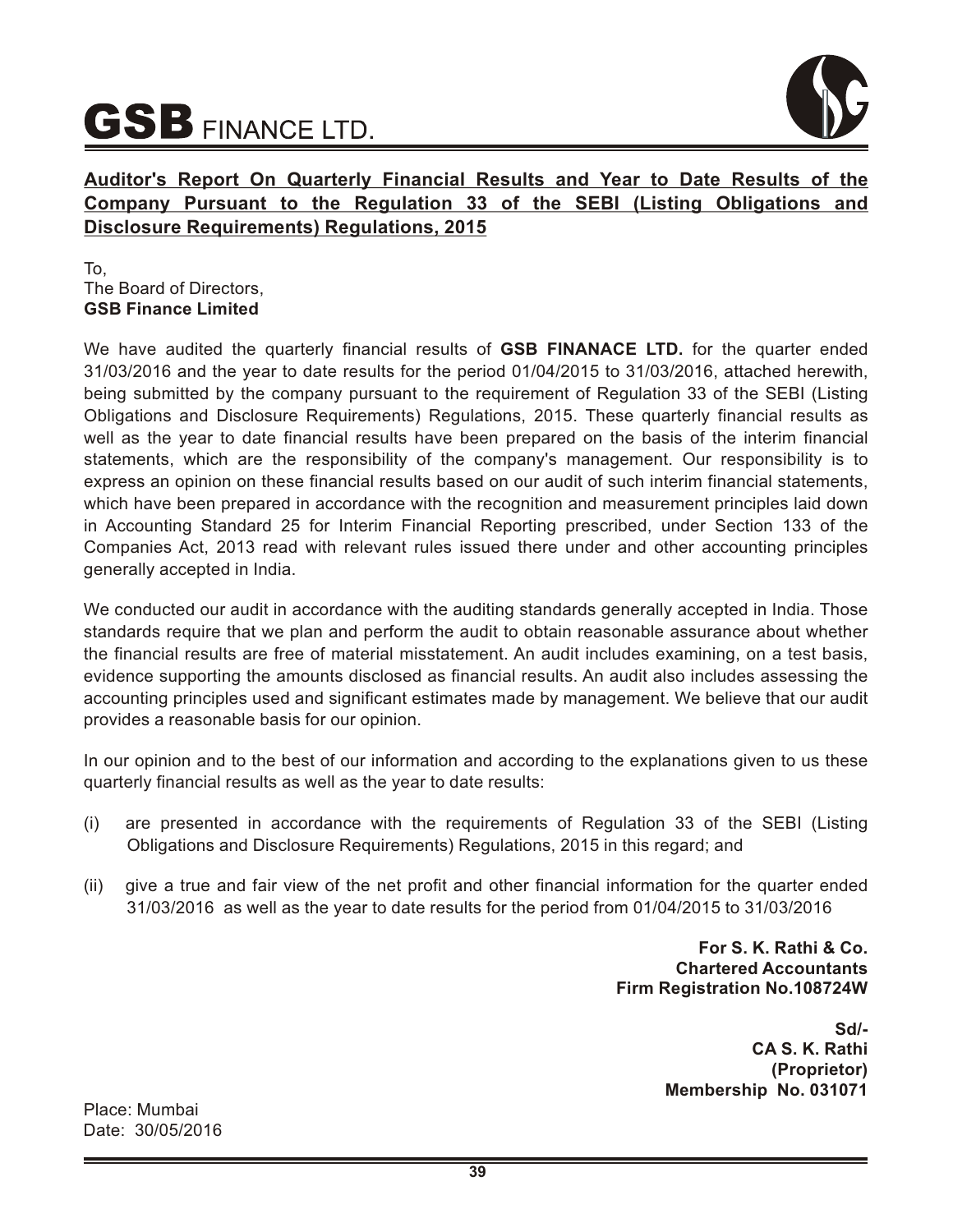

To, The Board of Directors **GSB Finance Ltd.,** Mumbai

As required by the Non-Banking Financial Companies Auditor's Report (Reserve Bank) Directions 1998 as per RBI Notification No. DFC 114/DGSPT)-98 dated 02.01.1998 issued by the Reserve Bank of India and on the basis of such examinations of the books and records of the Company as we considered appropriate and according to the information and explanation given to us during the course of our audit of the Company for the Accounting year ended on 31st March, 2016, we report that:

- (I) The Company incorporated prior to 09.01.1997 has applied for Registration as provided in Section 45-IA of the Reserve Bank of India Act, 1934 (2 of 1934). As informed to us the Company has received the Registration Certificate No. B-13.01732 Dt. 05.12.2004 under Non-Banking Financial Companies (Reserve Bank) Directions 1998 issued vide Notification No. DFC 114/DG (SPT) dated January 02, 1998 issued by RBI, Regional Office at Mumbai., Further, that company is entitled to continue to hold such Registration in terms of its asset/income pattern as on 31st March, 2016.
- (ii) The Board of Directors of the Company has passed a resolution for non-acceptance of any public deposits and the Company has not accepted any public deposits during the year under reference i.e. Financial Year 2015-16
- (iii) The Company has complied with the prudential norms relating to income recognition, accounting standards, asset classification and provisioning of bad and doubtful debts as applicable to it.
- (iv) The Company submitted NBS -9 to RBI.

**For S. K. Rathi & Co. Chartered Accountants Firm Registration No.108724W**

> **(CA S. K. Rathi) (Proprietor) Membership No. 031071**

Date : 30th May, 2016 Place : Mumbai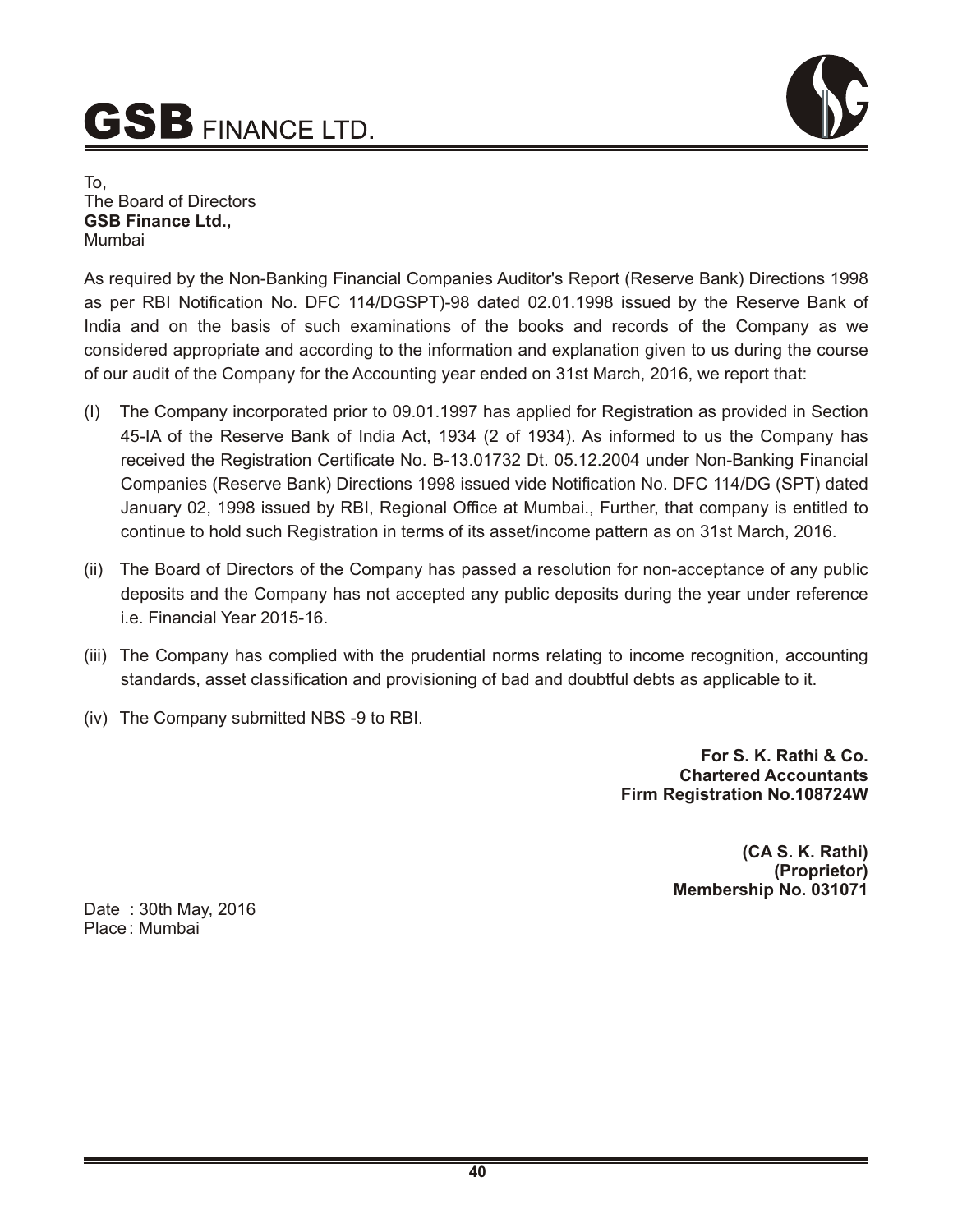

# **BALANCE SHEET AS AT 31st MARCH, 2016**

| <b>Particulars</b>                                           | <b>Note</b><br><b>No</b> | Figures as at the<br>end of current<br>reporting period | Figures as at the<br>end of previous<br>reporting period |
|--------------------------------------------------------------|--------------------------|---------------------------------------------------------|----------------------------------------------------------|
|                                                              |                          | ₹                                                       | ₹                                                        |
| ı.<br><b>EQUITY AND LIABILITIES</b>                          |                          |                                                         |                                                          |
| (1) Shareholder's Funds                                      |                          |                                                         |                                                          |
| (a) Share Capital                                            | $\overline{2}$           | 60,000,000                                              | 60,000,000                                               |
| (b) Reserves and Surplus                                     | $\overline{3}$           | 45,808,645                                              | 43,821,057                                               |
| (2) Non-Current Liabilities                                  |                          |                                                         |                                                          |
| (a) Deferred tax Liabilities (Net)                           | 4                        | 120,873                                                 | 67,483                                                   |
| (3) Current Liabilities                                      |                          |                                                         |                                                          |
| (a) Short term borrowings                                    | 5                        | 5,000,000                                               |                                                          |
| (b) Trade payables                                           | 6                        | 91,699                                                  | 76,788                                                   |
| (c) Other current liabilities                                | $\overline{7}$           | 14,900                                                  | 703,180                                                  |
| (d) Short-term provisions                                    | 8                        | 835,760                                                 | 825,870                                                  |
| <b>Total</b>                                                 |                          | 111,871,877                                             | 105,494,377                                              |
| <b>ASSETS</b><br>Ш.                                          |                          |                                                         |                                                          |
| (1) Non-current assets                                       |                          |                                                         |                                                          |
| (a) Fixed assets                                             |                          |                                                         |                                                          |
| Tangible assets<br>(i)                                       | 9                        | 974,444                                                 | 1,167,092                                                |
| (b) Non-current investments                                  | 10                       | 184,100                                                 | 184,100                                                  |
| <b>Other Non- Current Assets</b><br>(c)                      | 11                       | 1,000                                                   | 1,000                                                    |
| <b>Current assets</b><br>(2)                                 |                          |                                                         |                                                          |
| Inventories<br>(a)                                           | 12                       | 11,753,846                                              | 11,852,070                                               |
| (b) Trade receivables                                        | 13                       | 98,540                                                  | 856,364                                                  |
| (c) Cash and cash equivalents                                | 14                       | 440,388                                                 | 427,494                                                  |
| (d) Short-term loans and advances                            | 15                       | 98,419,558                                              | 91,006,256                                               |
| <b>Total</b>                                                 |                          | 111,871,877                                             | 105,494,377                                              |
| <b>Significant Accounting Policies and Notes on Accounts</b> | 1                        |                                                         |                                                          |

#### AS PER OUR REPORT OF EVEN DATED

For **S. K. RATHI & CO.** Chartered Accountants

**Sd/- (CA S. K. Rathi)** Prop. M. No. 031071 FRN: 108724W

**Place :** MUMBAI. **Date :** 30th May, 2016 For and on behalf of the Board, **For GSB Finance Ltd.** 

**Sd/- (Girdharilal Biyani)**  Chairman & CFO DIN No.: 00523132

**Sd/- (Ramakant Biyani)**  Mg. Director DIN No.: 00523178

 $\sim$   $\sim$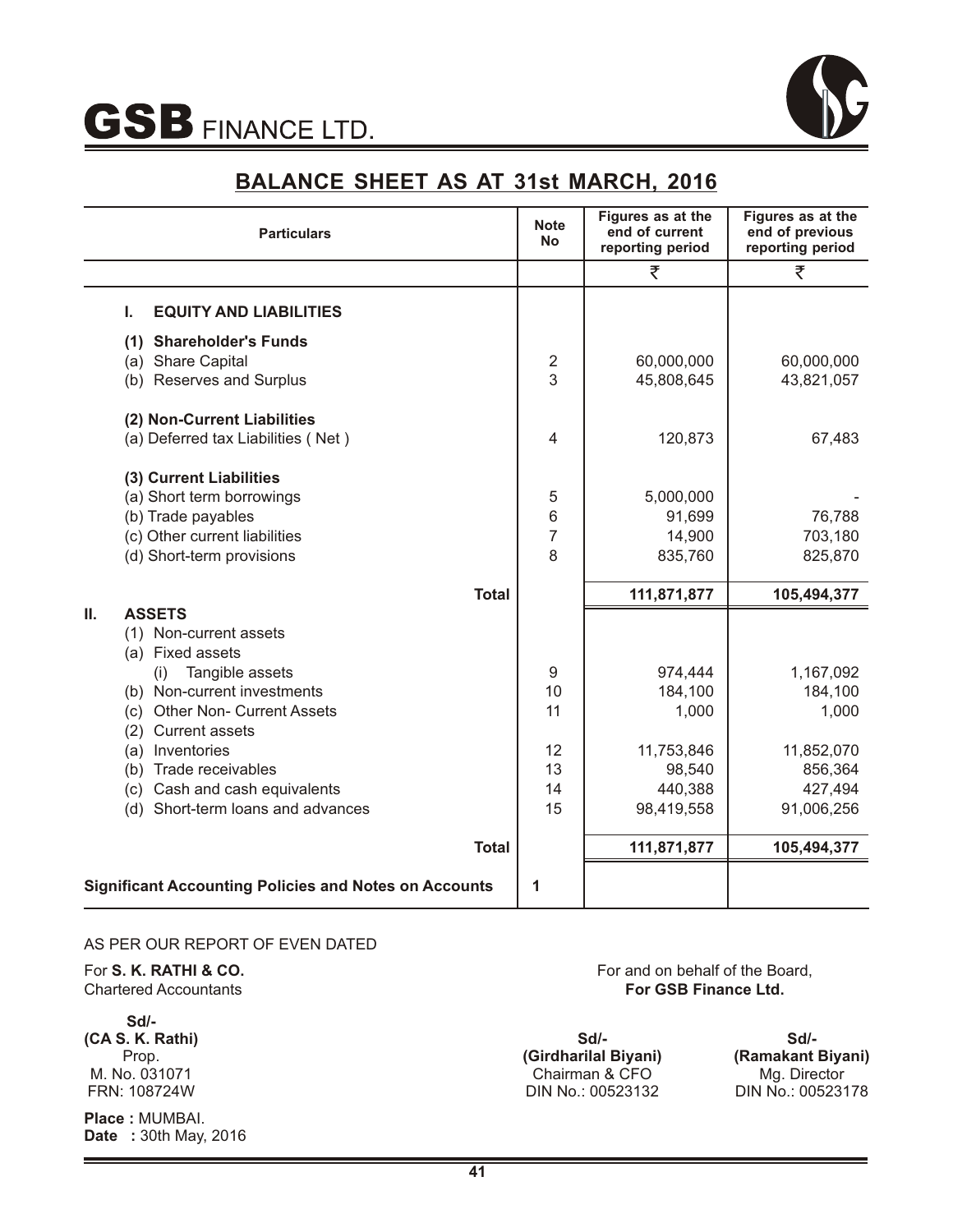

## **PROFIT AND LOSS STATEMENT FOR THE YEAR ENDED 31st MARCH 2016**

|           | <b>Particulars</b>                                                                                                                                                       | <b>Note</b><br><b>No</b>        | Figures as at the<br>end of current<br>reporting period               | Figures as at the<br>end of previous<br>reporting period                   |
|-----------|--------------------------------------------------------------------------------------------------------------------------------------------------------------------------|---------------------------------|-----------------------------------------------------------------------|----------------------------------------------------------------------------|
| I.<br>II. | Revenue from operations<br>Other Income                                                                                                                                  | 16<br>17                        | 148,710,333<br>8,490,938                                              | 735,095,998<br>10,250,893                                                  |
|           | III. Total Revenue (I +II)                                                                                                                                               |                                 | 157,201,271                                                           | 745,346,890                                                                |
| IV.       | <b>Expenses:</b>                                                                                                                                                         |                                 |                                                                       |                                                                            |
|           | Purchase of Stock-in-Trade<br>Changes in Stock-in-Trade<br>Employee benefit expense<br><b>Financial costs</b><br>Depreciation and amortization expense<br>Other expenses | 18<br>19<br>20<br>21<br>9<br>22 | 149,964,101<br>98,224<br>2,062,443<br>115,088<br>192,648<br>1,859,790 | 729,617,219<br>5,238,978<br>1,988,511<br>3,492,811<br>147,604<br>1,903,983 |
|           | <b>Total Expenses</b>                                                                                                                                                    |                                 | 154,292,294                                                           | 742,389,105                                                                |
| V.        | Profit before exceptional and extraordinary items<br>and tax                                                                                                             | $(III - IV)$                    | 2,908,977                                                             | 2,957,786                                                                  |
| VI.       | <b>Exceptional Item</b>                                                                                                                                                  |                                 |                                                                       |                                                                            |
| VII.      | <b>Profit before tax</b>                                                                                                                                                 | $(V - VI)$                      | 2,908,977                                                             | 2,957,786                                                                  |
| VIII.     | Tax expenses:                                                                                                                                                            |                                 |                                                                       |                                                                            |
|           | (1)<br>Current tax<br><b>MAT Credit Entitlement</b><br>Income Tax For Earlier Year<br>(2)<br>(3)<br>Deferred tax                                                         |                                 | (868,000)                                                             | (613,500)<br>(1,492,697)<br>(6, 582)                                       |
|           | Deferred Tax (Expenses)/ Savings<br>Deferred Tax Assets W/off<br>(4)<br><b>Transfer to Statutory Reserves</b>                                                            |                                 | 30,400<br>(83, 789)<br>(400,000)                                      | 12,495<br>(198, 771)<br>(133,000)                                          |
| Х.        | Profit/(Loss) for the period                                                                                                                                             |                                 | 1,587,588                                                             | 525,731                                                                    |
| Х.        | Earning per equity share:                                                                                                                                                |                                 |                                                                       |                                                                            |
|           | <b>Basic</b><br>(1)<br>(2)<br><b>Diluted</b>                                                                                                                             |                                 | 0.26<br>0.26                                                          | 0.09<br>0.09                                                               |

#### AS PER OUR REPORT OF EVEN DATED

#### For **S. K. RATHI & CO.** Chartered Accountants

**Sd/- (CA S. K. Rathi)** Prop. M. No. 031071 FRN: 108724W

**Place :** MUMBAI. **Date :** 30th May, 2016 For and on behalf of the Board, **For GSB Finance Ltd.** 

**Sd/- (Girdharilal Biyani)**  Chairman & CFO DIN No.: 00523132

**Sd/- (Ramakant Biyani)**  Mg. Director DIN No.: 00523178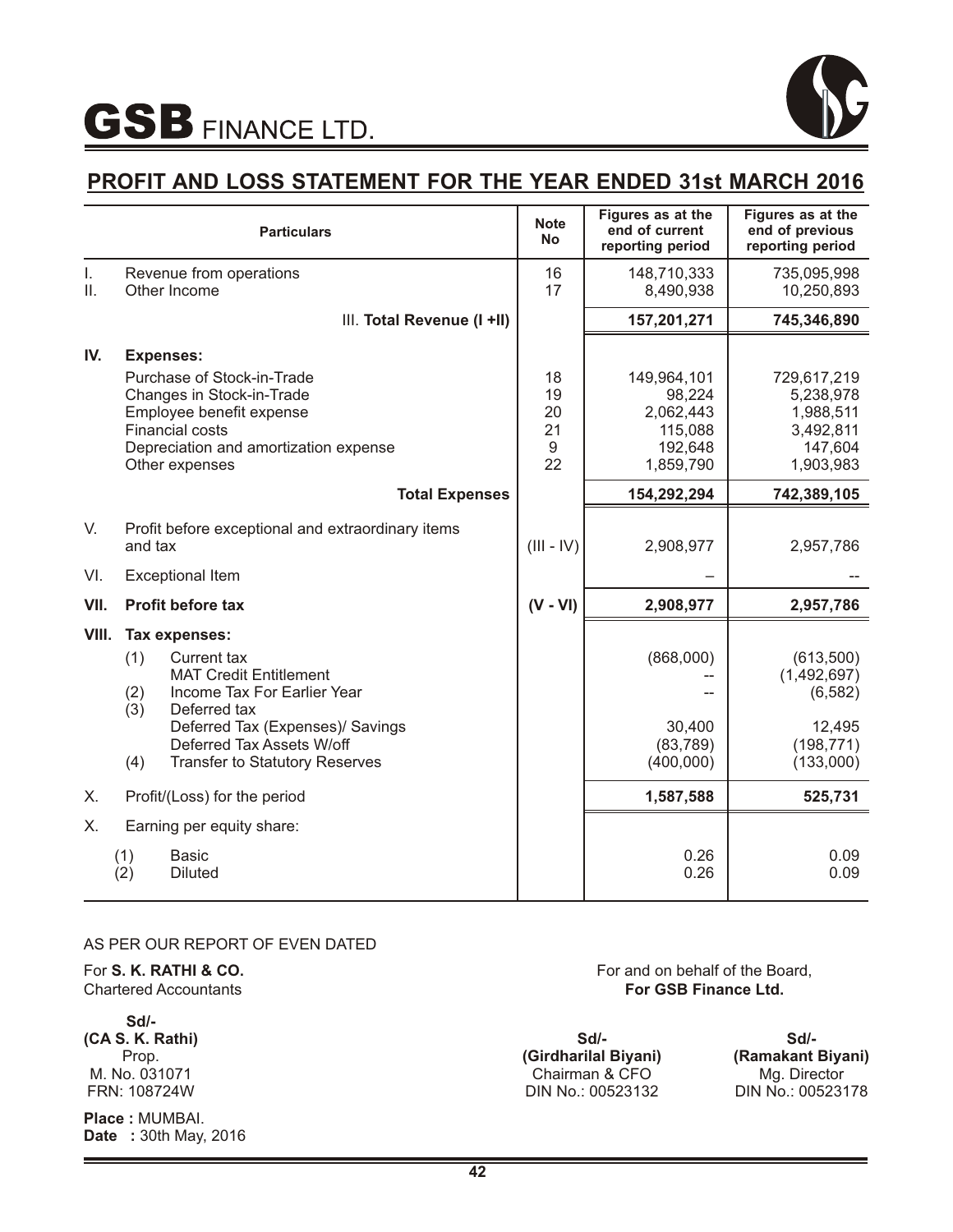

# **NOTE 1 Notes to Financial Statements for the year ended 31 March, 2016**

#### **1. SIGNIFICANT ACCOUNTING POLICIES**

#### **Basis of preparation**

The financial statements of the company have been prepared in accordance with generally accepted accounting principles in India (Indian GAAP). The company has prepared these financial statements to comply in all material respects with the accounting standards notified under the Companies (Accounting Standards) Rules, 2006, (as amended) and the relevant provisions of the Companies Act, 2013 and the guidelines issued by the Reserve Bank of India ('RBI') as applicable to a Non Banking Finance Company. The financial statements have been prepared on an accrual basis and under the historical cost convention.

The accounting policies adopted in the preparation of financial statements are consistent with those of previous year.

#### **Use of Estimates:**

The preparation of financial statements in conformity with Indian GAAP requires the management to make judgments, estimates and assumptions that affect the reported amounts of revenue, expenses, assets and liabilities and the disclosure of contingent liabilities, at the end of the reporting period. Although these estimates are based on the management's best knowledge of current events and actions, uncertainty about these assumptions and estimates could result in the outcomes requiring a material adjustment to the carrying amounts of assets or liabilities in future periods.

#### **Tangible Fixed Assets**

Tangible Fixed Assets are stated at cost less accumulated depreciation and impairment losses, if any. The cost of fixed assets comprises purchase price and any attributable cost of bringing the asset to its working condition for its intended use.

#### **Depreciation on Tangible Fixed Assets**

Depreciation on Tangible Fixed Assets is provided on a straight Line Method at the rates and manner prescribed under Schedule II Part "C" of the Companies Act, 2013.

#### **Investments:**

Investments are classified as long term and current in accordance with the Accounting Standard on 'Accounting for Investments' (AS 13) issued by the Institute of Chartered Accountants of India. Long-term investments are valued at acquisition cost unless the fall in value is of permanent nature. Current investments are valued at lower of cost and market value and in case of unquoted shares lower of cost or breakup value.

In accordance with the Revised Schedule III to the Companies Act, 2013, the portion of the Long Term Investments classified above, and expected to be realized within 12 months of the reporting date, have been classified as current investments.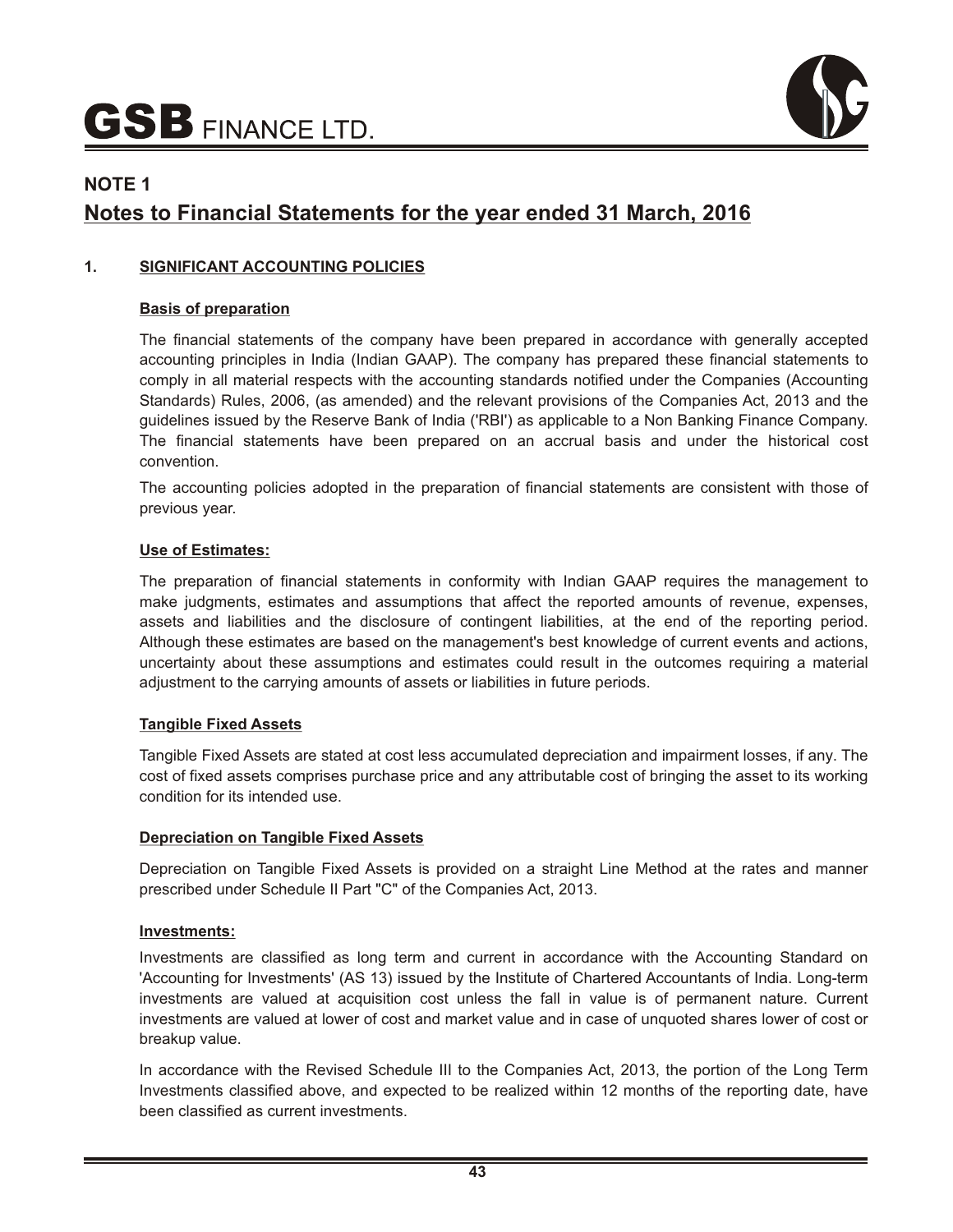

#### **Stock in Trade**

The securities acquired with the intention of short term holding and trading positions are considered as stock-in-trade and disclosed as current assets. Stock in trade of shares being current in nature is valued lower of the cost or fair market price. The valuation of the unquoted shares has been made at cost or net assets value whichever is lower

#### **Revenue Recognition**

Revenue /Income is generally accounted for on accrual basis as they are earned or incurred except for dividend, which is accounted for on cash basis.

#### **Retirement and other employee benefits**

The Company has adopted the revised Accounting Standard 15 - Accounting for Employee Benefits. The accounting policy followed by the Company in respect of its employee benefit schemes is set out below:

**Gratuity:** Short term employee benefits are accounted in the period during which the services have been rendered. Defined contribution plans such as Provident Fund Act 1952 is not applicable to the Company

#### **Leave Encashment:**

The employees of the Company are entitled to leave as per the leave policy of the Company however no carry forward is permitted and the same if any remain balance is enchased at the end of the year.

#### **Income Taxes**

Income tax expenses comprises of current tax (i.e. amount of tax for the period determined in accordance with the income-tax law) & the deferred tax charge or benefit (reflecting the tax effect of timing differences between accounting income and taxable income for the period).

#### **Deferred Taxation:**

The deferred tax charge or benefit and the corresponding deferred tax liabilities and assets are recognized using the tax rates that have been enacted or substantially enacted as at the balance sheet date. Deferred tax assets are recognized only to the extent there is reasonable certainty that the asset can be realized in future; however, where there is unabsorbed depreciation or carried forward loss under taxation laws, deferred tax assets are recognized only if there is a virtual certainty of realisation of the assets. Deferred tax assets are reviewed as at each balance sheet date and written down or written up to reflect the amount that is reasonable/virtually certain (as the case may be) to be realised.

#### **Earnings per Share**

The Company reports basic and diluted earnings per share in accordance with Accounting Standard 20 - Earning per Share prescribed by the Companies (Accounting Standards) Rules, 2006.

#### **Provisions**

The company creates a provision when there is present obligation as a result of a past event that probably requires an outflow of resources and a reliable estimate can be made of the amounts of the obligation. Provisions are not discounted to their present value and are determined based on the best estimate required to settle the obligation at the reporting date. These estimates are reviewed at each reporting date and adjusted to reflect the current best estimates. . If it is no longer probable that the outflow of resources would be required to settle the obligation, the provision is reversed.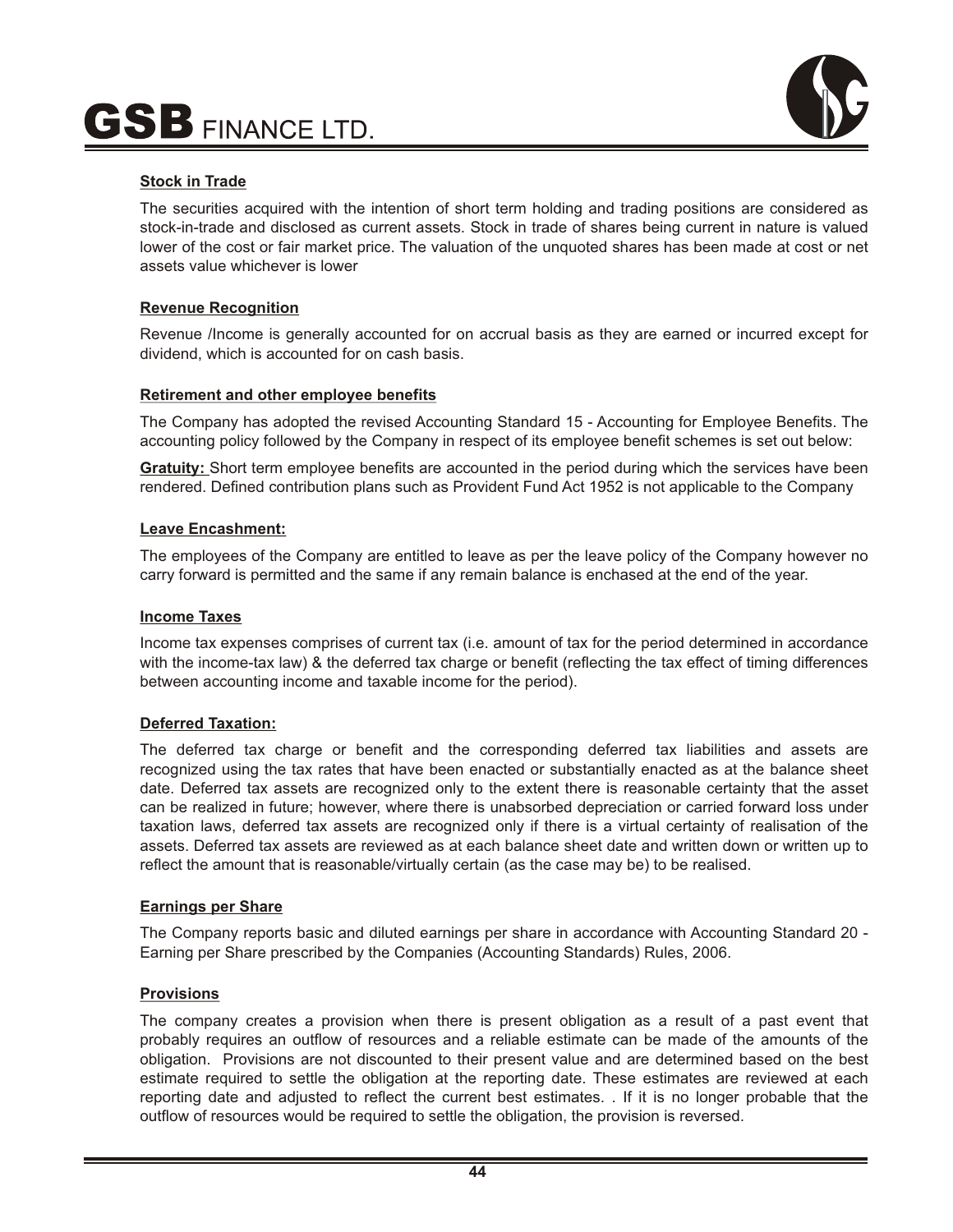# $\mathbf{GSB}$  finance ltd.



#### **Contingent Liabilities / Assets**

A contingent liabilities is a possible obligation that arise from past events whose existence will be confirmed by the occurrence or non occurrence of one or more uncertain future events beyond the control of the company or a present obligation that is not recognized because it is not probable that an outflow of resources will be required to settle the obligation. A contingent liability also arises in extremely rare cases where there is a liability that cannot be recognized because it cannot be measured reliably. The company does not recognize a contingent liability but discloses its existence in the financial statements. Contingent assets are not recognised in the financial statements. However contingent assets are assessed continually and if it is virtually certain that an economic benefit will rise, asset and related income are recognised in the period in which the change occurs.

#### **Cash and Cash Equivalents**

Cash and Cash Equivalents for the purposes of cash flow statement comprise cash at bank and in hand and short term investments with an original maturity of three months or less, as per Accounting Standard 3 "Cash Flows".

|                      | <b>Current Year</b>        |          | <b>Previous Year</b> |             |
|----------------------|----------------------------|----------|----------------------|-------------|
|                      | Value (Rs.)<br>Qty. (Nos.) |          | Qty. (Nos.)          | Value (Rs.) |
| Op. Stock            | 11.18                      | 118.52   | 11.72                | 170.91      |
| Purchases            | 26.32                      | 1.460.90 | 128.07               | 7,257.67    |
| Sales                | 26.33                      | 1,487.10 | 128.61               | 7,336.74    |
| <b>Closing Stock</b> | 11.17                      | 117.53   | 11.18                | 118.52      |

#### **2. Particulars of goods traded in (Shares, Units etc.). (Figures in Lacs)**

#### **3. Details of dues to Micro and Small Enterprises as defined under the MSMED Act, 2006**

Based on the intimation received by the Company, none of the suppliers have confirmed to be registered under "The Micro, Small and Medium Enterprises Development ('MSMED') Act, 2006". Accordingly, no disclosures relating to amounts unpaid as at the yearend together with interest paid /payable are required to be furnished.

- 4. The previous year figures have been regrouped and reclassified wherever necessary to make them comparable with the current year figures
- 5. In the opinion of the Board, the Current Assets, Loans & Advances are realizable in the ordinary course of business at least equal to the amount at which they are stated in the Balance Sheet. The provision for all known liabilities is adequate and not in excess of the amount reasonably necessary.
- 6. No Person was employed by the company either throughout the year or for a part of the year under review whose remuneration for the year in the aggregate was not less than Rs.60,00,000/- (Previous year Rs.60,00,000/-) or for any part of that year at a rate which in the aggregate was not less than Rs.5,00,000/- ( Previous year Rs.500,000/-) per month
- 7. The Company has not accepted any deposits from public during the year.
- 8. These accounts are not signed by Secretary as the company has no secretary as on date, the accounts were approved by the directors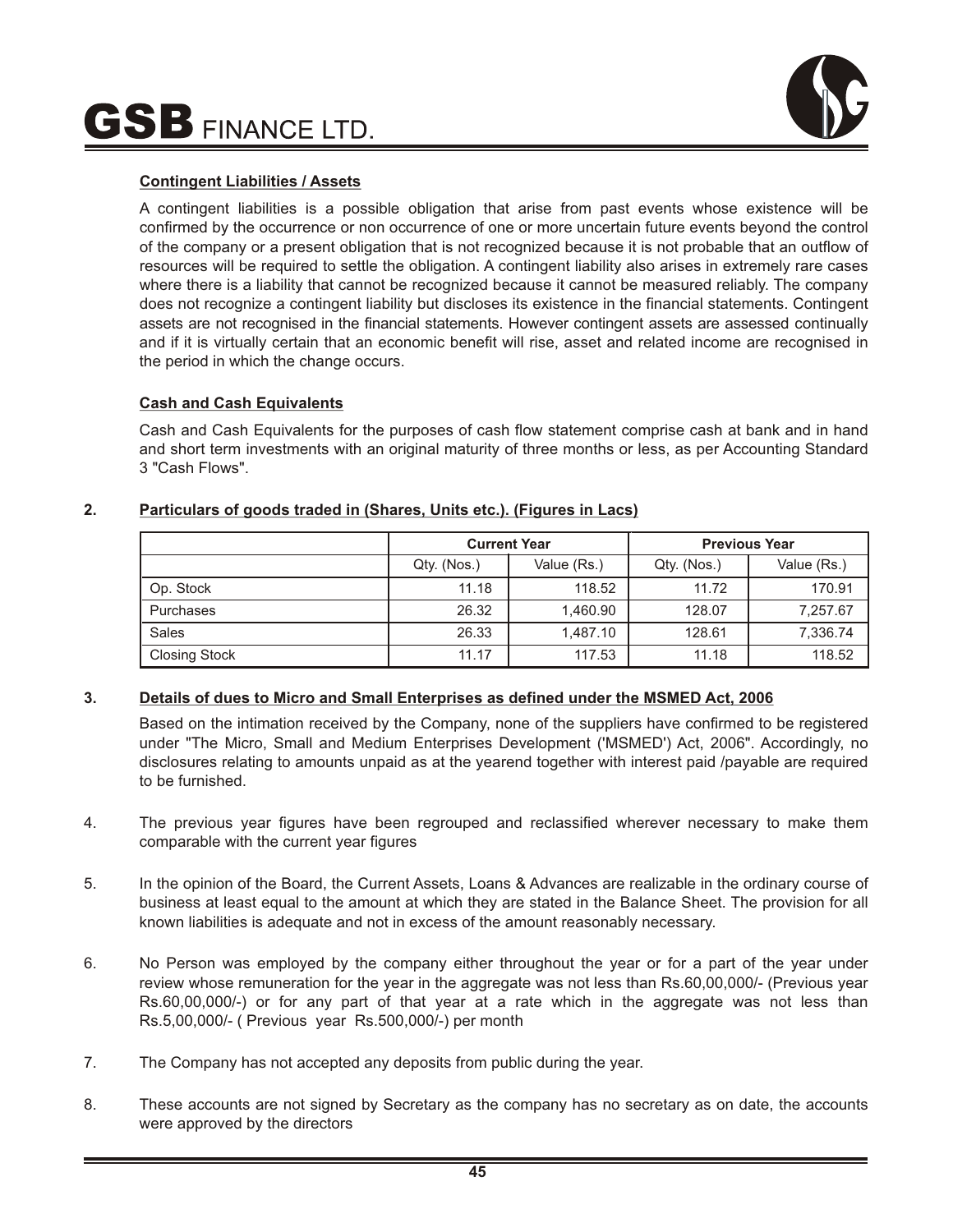

#### 9. Company recognizes deferred tax credit & debit in the accounts on prudent basis.

#### **[A] Tax effect due to -**

| WDV as per Companies Act and Income Tax Act | 402.784 |
|---------------------------------------------|---------|
| Deferred Tax Liabilities                    | 124.460 |
| Deferred Tax Liabilities: Op. Bal.          | 154860  |
| Deferred Tax Savings                        | 30400   |
| Deferred Tax Assets                         | 3587    |
| Deferred Tax Liabilities (Net)              | -120873 |

#### **[B] Tax effect due to current year loss to be carry forward**

Company recognized Deferred Tax Assets at Rs. 3,587/- (P.Y. 86,445/-) on Unabsorbed Loss Carried Forward as per Income Tax as company has made profit in current year which justify the chances of recovering carried forward loss in future, on prudent basis as per Accounting Standard 22 issued by ICAI .Deferred tax Assets w/off during the year Rs.83,789/-

#### 10. Related Party Disclosures

- List of related Parties
- I) Associates
	- a) GSB Capital Markets Ltd.,
	- b) GSB Securities Pvt. Ltd.,
	- c) GSB Share Custodian Services Ltd.
- ii) Key Management Personnel
	- a) Shri Girdhari. S. Biyani, Chairman
	- b) Shri Ramakant. S. Biyani, Managing Director
- iii) Transaction during the year with related parties-

|   |                                 | Associates | Key<br>Managerial<br>Person | Relative of Key<br>Managerial<br>Person | Total     |
|---|---------------------------------|------------|-----------------------------|-----------------------------------------|-----------|
|   | <b>Brokerage Paid</b>           | 468,564    |                             |                                         | 468,564   |
| 3 | Remuneration to KMP-            |            |                             |                                         |           |
|   | G.S. Biyani<br>a)               |            | 600,000                     |                                         | 600,000   |
|   | R.S. Biyani<br>b)               |            | 600,000                     |                                         | 600,000   |
| 4 | Loans:                          |            |                             |                                         |           |
|   | <b>Opening Balance</b>          | 1,381,000  | ۰                           |                                         | 1,381,000 |
|   | <b>Closing Balance</b>          |            |                             |                                         |           |
| 5 | Suyash Biyani (Son of Director) |            | 0                           | 300,000                                 | 300,000   |

As per our report of even dated

For **S. K. RATHI & CO.** Chartered Accountants FRN: 108724W

**Sd/- (CA S. K. Rathi)** Proprietor Membership No.: 031071

**Place :** MUMBAI. **Date :** 30th May, 2016 For and on behalf of the Board, **For GSB Finance Ltd.** 

**Sd/- (Girdharilal Biyani)**  DIN No.: 00523132 Chairman

**Sd/- (Ramakant Biyani)**  DIN No.: 00523178 Mg. Director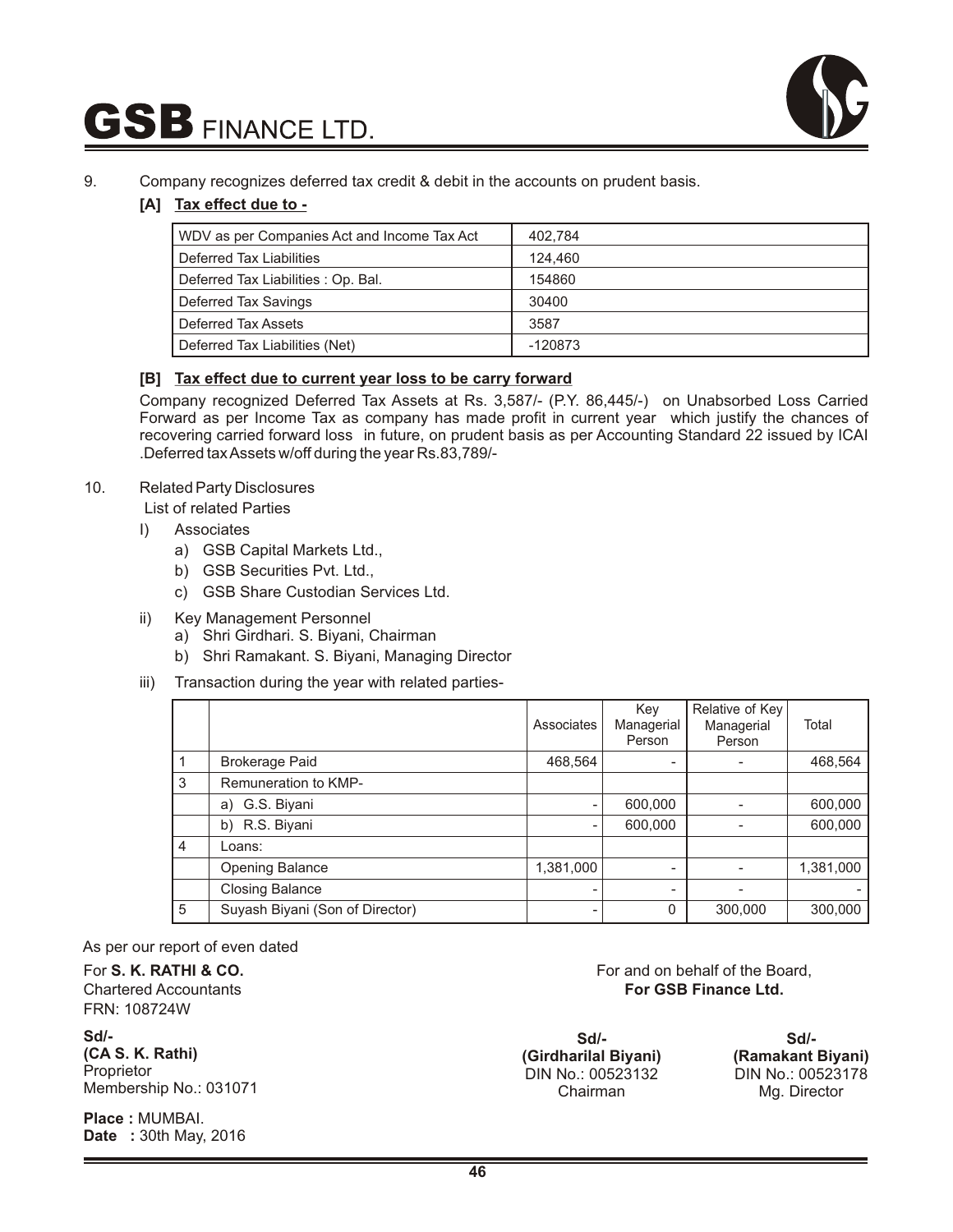

#### **NOTE: 2 SHARE CAPITAL**

| <b>PARTICULARS</b>                     | As at 31st March<br>2016 | As at 31st March<br>2015 |  |
|----------------------------------------|--------------------------|--------------------------|--|
|                                        |                          |                          |  |
| <b>Authorised Capital</b>              |                          |                          |  |
| 60,00,000 Equity Shares @ 10.00/- Each | 60,000,000.00            | 60,000,000.00            |  |
| Issued, Subscribed And Paid Up         |                          |                          |  |
| 60,00,000 Equity Shares @ 10.00 Each   | 60,000,000.00            | 60,000,000.00            |  |
| <b>Total</b>                           | 60,000,000.00            | 60,000,000.00            |  |

#### **The Details Of Shareholder Holding More than 5% Shares**

| <b>NAME OF SHARE HOLDERS</b>          |      | As at 31st March<br>2016 |               | As at 31st March<br>2015 |
|---------------------------------------|------|--------------------------|---------------|--------------------------|
| <b>PARTICULARS</b>                    | %    | No.                      | $\frac{0}{2}$ | No.                      |
| 1. Shri Girdhari S. Biyani            | 5.82 | 349103                   | 5.82          | 349103                   |
| 2. Shri Ramakant S. Biyani            | 9.13 | 547547                   | 9.13          | 547547                   |
| 3. Smt. Neelam Ramakant Biyani        | 7.69 | 461533                   | 7.69          | 461533                   |
| 4. Smt.Sushma Girdhari Biyani         | 7.23 | 433576                   | 7.23          | 433576                   |
| GSB Capital Markets Ltd.<br>5.        | 9.50 | 570000                   | 9.50          | 570000                   |
| <b>GSB Securities Pvt. Ltd.</b><br>6  | 9.50 | 570000                   | 9.50          | 570000                   |
| 7. GSB Shares Custodian Services Ltd. | 6.25 | 375098                   | 6.25          | 375098                   |

| The Reconciliation of the Number of Shares Outstanding is set out below: |  |  |  |  |
|--------------------------------------------------------------------------|--|--|--|--|
| 6000000<br>6000000<br><b>Opening Balance</b>                             |  |  |  |  |
| 6000000<br>6000000<br>Closing Balance                                    |  |  |  |  |

#### **Terms/Rights attached to equity shares:**

The company has only one class of equity share having a par value of Rs. 10 per share. Each holder of equity shares is entitled to one vote per share. The company declares and pays dividends in Indian Rupees. The dividend proposed by the Board of Directors is subject to the approval of the shareholders in the ensuing Annual General Meeting.

During the year ended 31st March 2016, the amount of per share dividend recognized as distributions to equity shareholders was Rs. Nil (31st March 2015 Rs. Nil)

In the event of liquidation of the company, the holders of equity shares will be entitled to receive remaining assets of the company. The distribution will be proportional to the number of equity shares held by the shareholders.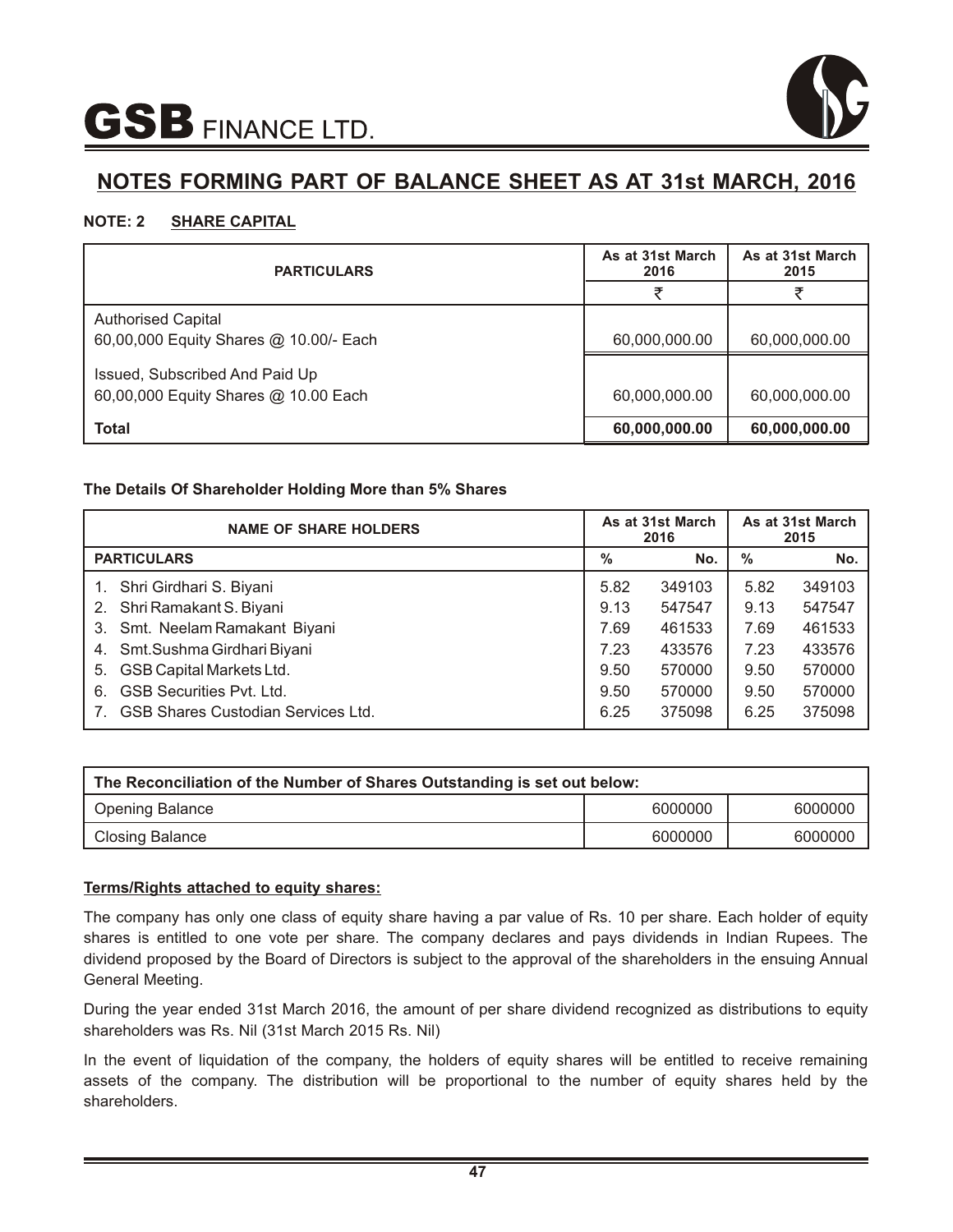



#### **NOTE: 3 RESERVES & SURPLUS**

|               | <b>PARTICULARS</b>                                                                           | As at 31st March<br>2016 | As at 31st March<br>2015       |
|---------------|----------------------------------------------------------------------------------------------|--------------------------|--------------------------------|
|               |                                                                                              | ₹                        | ₹                              |
| a.            | <b>General Reserves</b>                                                                      |                          |                                |
|               | <b>Opening Balance</b>                                                                       | 10,000,000               | 10,000,000                     |
|               | <b>Closing Balance</b>                                                                       | 10,000,000               | 10,000,000                     |
| $\mathbf b$ . | <b>Profit and Loss A/c</b>                                                                   |                          |                                |
|               | Opening balance<br>(+) Net Profit/(Net Loss) For the As at 31st March 2016<br>(-) Deductions | 11,648,057<br>1,587,588  | 11,124,409<br>525,731<br>2,083 |
|               | <b>Closing Balance</b>                                                                       | 13,235,645               | 11,648,057                     |
| c.            | <b>Statutory Reserves</b>                                                                    |                          |                                |
|               | Opening balance<br>(+) As at 31st March 2016 Transfer                                        | 22,173,000<br>400,000    | 22,040,000<br>133,000          |
|               | <b>Closing Balance</b>                                                                       | 22,573,000               | 22,173,000                     |
|               | <b>Total</b>                                                                                 | 45,808,645               | 43,821,057                     |

#### **NOTE: 4 DEFERRED TAX LIABILITIES/ASSETS**

| <b>PARTICULARS</b>                                             | As at 31st March<br>2016 | As at 31st March<br>2015 |
|----------------------------------------------------------------|--------------------------|--------------------------|
|                                                                |                          |                          |
| Deferred Tax Asset                                             | 3,587                    | 86,445                   |
| Adjustment For Deferred Tax on Impairment Loss on Fixed Assets |                          | 932                      |
| Deferred Tax Liabilities                                       | (124, 460)               | (154, 860)               |
|                                                                |                          |                          |
| <b>Total</b>                                                   | (120, 873)               | (67, 483)                |

#### **NOTE: 5 SHORT - TERM BORROWINGS**

| <b>PARTICULARS</b>                                     | As at 31st March<br>2016 | As at 31st March<br>2015 |  |
|--------------------------------------------------------|--------------------------|--------------------------|--|
|                                                        |                          |                          |  |
| <b>Other Loans</b><br>G. DAS Capital Markets Pvt. Ltd. | 5,000,000                | --                       |  |
| <b>Total</b>                                           | 5,000,000                | --                       |  |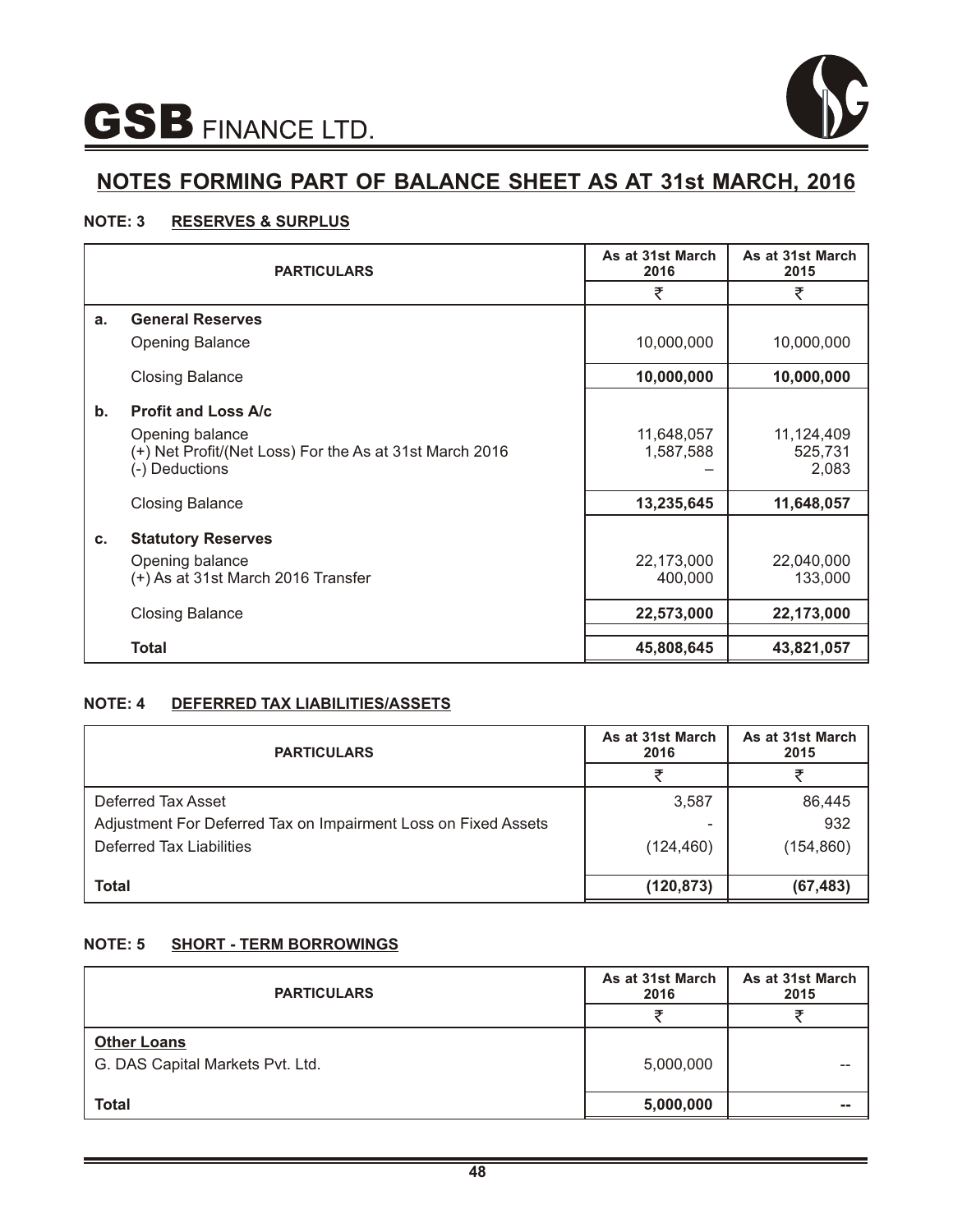

#### **NOTE: 6 TRADE PAYABLES**

| <b>PARTICULARS</b>          | As at 31st March<br>2016 | As at 31st March<br>2015 |  |
|-----------------------------|--------------------------|--------------------------|--|
|                             |                          |                          |  |
| <b>Outstanding Expenses</b> |                          |                          |  |
| <b>Outstanding Expenses</b> | 91,699                   | 76,788                   |  |
| <b>Total</b>                | 91,699                   | 76,788                   |  |

#### **NOTE: 7 OTHER CURRENT LIABILITIES**

| <b>PARTICULARS</b>                          | As at 31st March<br>2016 | As at 31st March<br>2015 |
|---------------------------------------------|--------------------------|--------------------------|
|                                             |                          |                          |
| <b>TDS On Contractors Payment</b>           | --                       | 338                      |
| <b>TDS On Director Remuneration</b>         | 10,000                   |                          |
| <b>TDS On Interest Paid</b>                 |                          | 11,790                   |
| <b>TDS On Professional Charges</b>          | 4,900                    | 4,900                    |
| Provision For Dividend 07-08                | --                       | 388,558                  |
| B.O.I. (008620100007070) (TOD As Per Books) | --                       | 297,594                  |
| <b>Total</b>                                | 14,900                   | 703,180                  |

#### **NOTE: 8 SHORT TERM PROVISIONS**

| <b>PARTICULARS</b>                                   |     | As at 31st March<br>2016 | As at 31st March<br>2015 |
|------------------------------------------------------|-----|--------------------------|--------------------------|
|                                                      |     | ₹                        | チ                        |
| <b>Contingent Provisions against Standard Assets</b> | (A) | 268,180                  | 212,370                  |
| Provisions For Taxation-                             |     |                          |                          |
| Provisions For Taxation: Brought Forward             |     | 613,500                  | 274,590                  |
| Less: Paid against the above                         |     | 613,500                  | 247,759                  |
| <b>Balance</b>                                       |     |                          | 26,831                   |
| Less: Adjustment for earlier year                    |     |                          | (26, 831)                |
| Add: Provision for the Year                          |     | 868,000                  | 613,500                  |
| Less: MAT credit Entitlement                         |     | 300,420                  |                          |
|                                                      | (B) | 567,580                  | 613,500                  |
|                                                      |     |                          |                          |
| Total (A+B)                                          |     | 835,760                  | 825,870                  |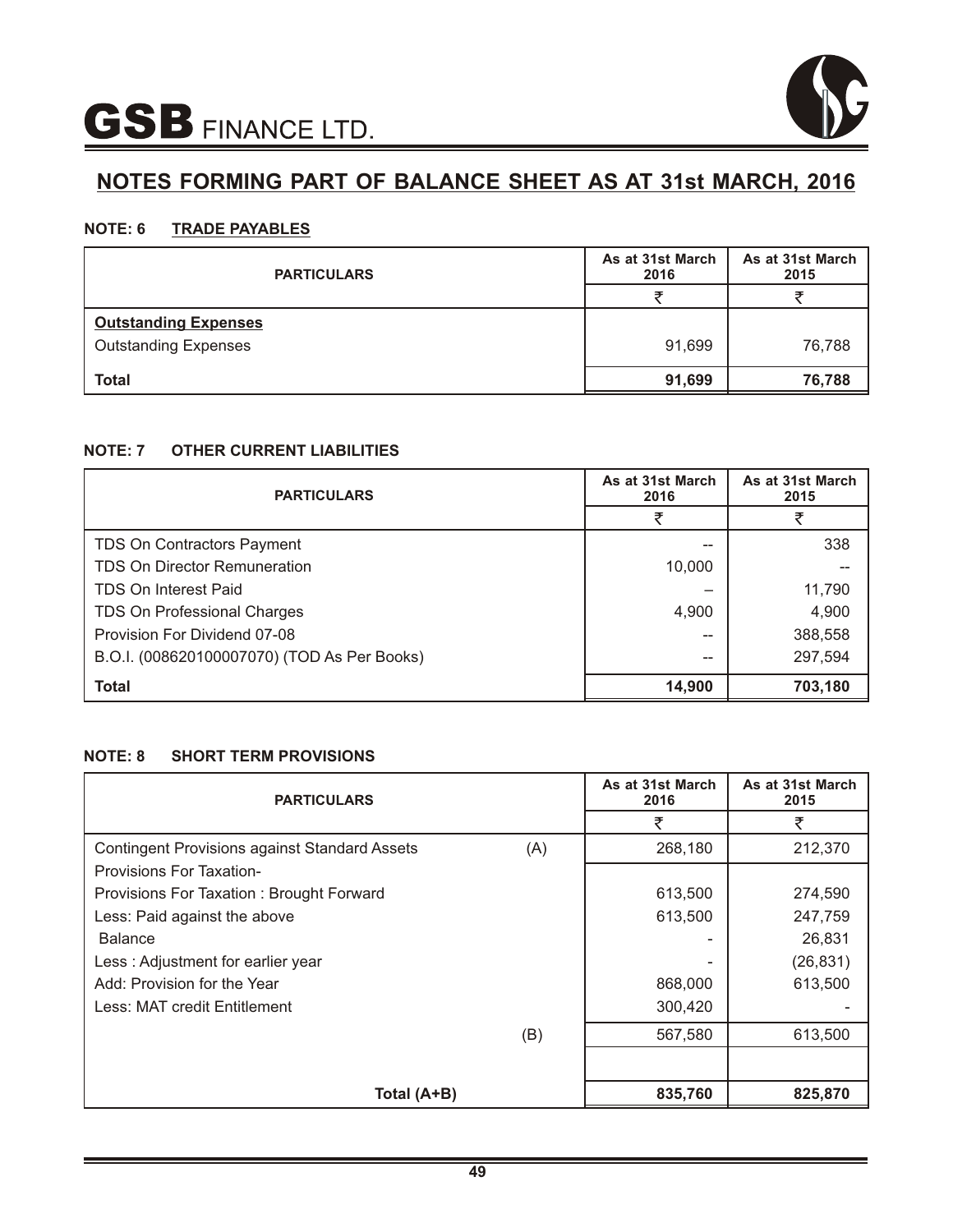# STATEMENT OF FIXED ASSETS AS ON 31ST MARCH, 2016 **NOTE : 9 STATEMENT OF FIXED ASSETS AS ON 31ST MARCH, 2016** NOTE: 9

**GSB** FINANCE LTD.

|                                       |                      |                     |                 | GROSS BLOCK      |                            |                     |                           | DEPRECIATION                            |                                    |                     | NET BLOCK           |
|---------------------------------------|----------------------|---------------------|-----------------|------------------|----------------------------|---------------------|---------------------------|-----------------------------------------|------------------------------------|---------------------|---------------------|
| PARTICULAR                            | Depreciation<br>Rate | 01.04.2015<br>AS ON | <b>ADDITION</b> | <b>DEDUCTION</b> | 31.03.2016<br><b>NATOL</b> | 01.04.2015<br>AS ON | THE YEAR<br><b>DURING</b> | <b>ADJUSTMENTS</b><br>DEDUCTIONS<br>FOR | 31.03.2016<br><b>OLdN</b><br>TOTAL | 31.03.2016<br>AS ON | 01.04.2014<br>AS ON |
| A) TANGIBLE ASSETS                    |                      |                     |                 |                  |                            |                     |                           |                                         |                                    |                     |                     |
| Office Premises                       | 1.58%                | 481,913             | ı               |                  | 481,913                    | 253,030             | 5,617                     |                                         | 258,647                            | 223,266             | 228,883             |
| Office Equipment                      | 19.00%               | 33,179              | ı               |                  | 33,179                     |                     |                           |                                         |                                    | 33,179              | 33,179              |
| Furniture & Fixture                   | 9.50%                | 41,631              | ı               |                  | 41,631                     | 1,625               | 3,955                     |                                         | 5,580                              | 36,051              | 40,006              |
| Fire Fighting Equipment               | $6.33\%$             | 270                 |                 |                  | 270                        |                     |                           |                                         |                                    | 270                 | 270                 |
| Electrical Equipments                 | $9.50\%$             | 94,653              | ı               |                  | 94,653                     | 32,930              | 16,745                    |                                         | 49,675                             | 44,978              | 61,723              |
| Air - conditioning Machines           | $6.33\%$             | 383,572             | ı               |                  | 383,572                    | 172,164             | 33,915                    |                                         | 206,079                            | 177,493             | 211,408             |
| Motor Car                             | 1.88%                | 886,392             | ı               |                  | 386,392                    | 294,769             | 132,416                   |                                         | 427,185                            | 459,207             | 591,623             |
| (B) Intangible Assets                 |                      | Ë                   | Ē               | Ë                | 乭                          | Ë                   | Ë                         | Ë                                       | Ë                                  | Ξ                   | 乭                   |
| Total                                 |                      | 1,921,611           |                 |                  | 1,921,611                  | 754,519             | 192,648                   |                                         | 947,166                            | 974,444             | 1,167,092           |
| Previous Year (As at 31st March 2015) |                      | 3,827,821           | 41,631          | 1,947,841        | 1,921,611                  | 2,551,741           | 147,604                   | 1,944,826                               | 754,519                            | 1,167,092           | 1,276,080           |

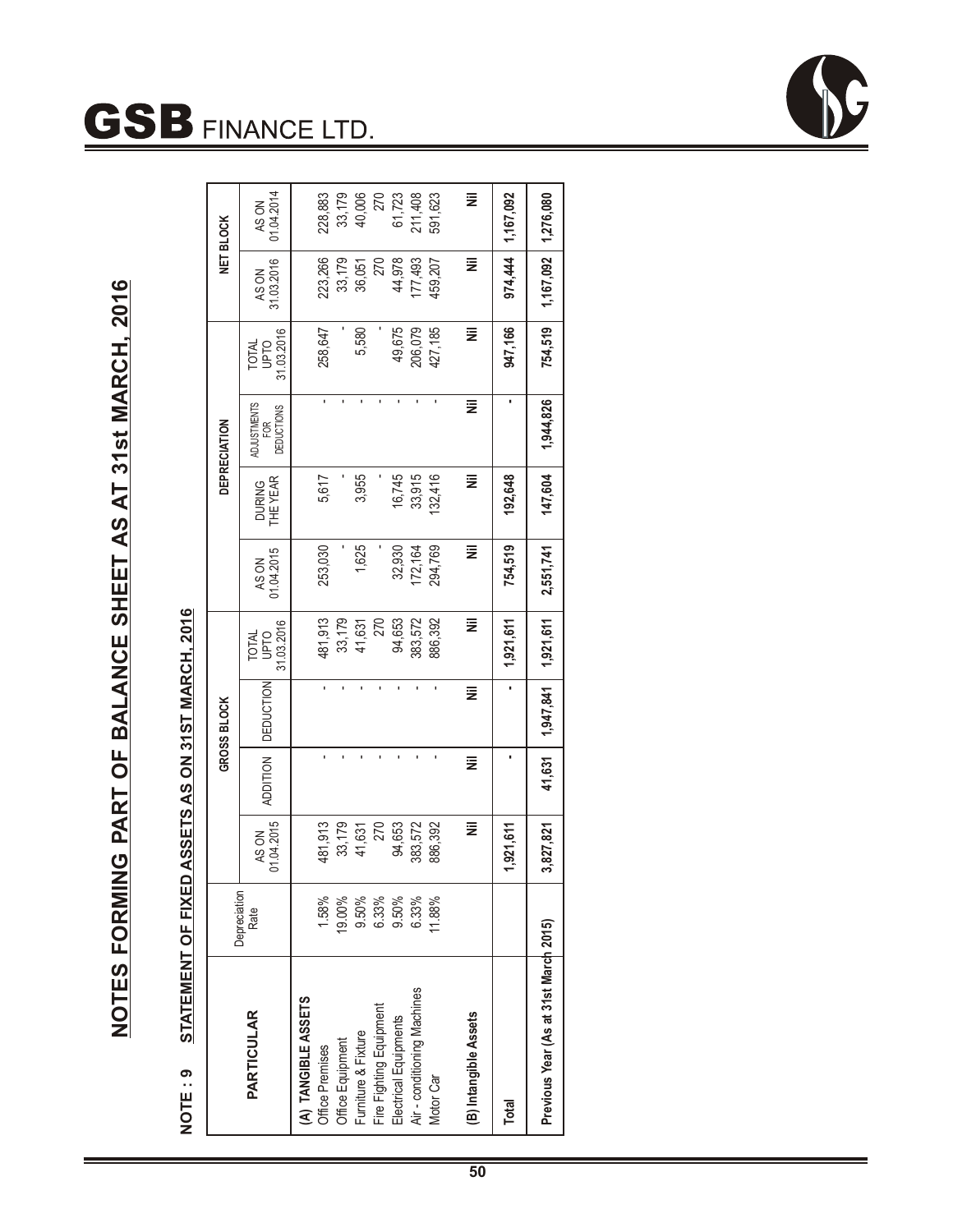

#### **NOTE: 10 NON CURRENT INVESTMENTS**

| <b>PARTICULARS</b>                                                                                                                                                                                                                                                                                                     | As at 31st March<br>2016 | As at 31st March<br>2015 |
|------------------------------------------------------------------------------------------------------------------------------------------------------------------------------------------------------------------------------------------------------------------------------------------------------------------------|--------------------------|--------------------------|
|                                                                                                                                                                                                                                                                                                                        |                          |                          |
| Non-Current - (Non-Traded Investment)                                                                                                                                                                                                                                                                                  |                          |                          |
| 250 Equity Shares (Unquoted) of Western Co-operative Bank Ltd.<br>having face value of Rs. 10 each fully paid up<br>Lease Hold Rights - Prestige Holiday Resorts Time Shares<br>[(Unquoted) having face value of Rs. 60000 each fully paid up ]<br>Lease Hold Rights - Sterling Holiday Resort Time Shares [(Unquoted) | 2,500<br>60,000          | 2,500<br>60,000          |
| having face value of Rs. 121600 each fully paid up]                                                                                                                                                                                                                                                                    | 121,600                  | 121,600                  |
| <b>Total</b>                                                                                                                                                                                                                                                                                                           | 184,100                  | 184,100                  |

#### **NOTE: 11 OTHER NON CURRENT ASSETS**

| <b>PARTICULARS</b>                                                                                            | As at 31st March<br>2016 | As at 31st March<br>2015 |
|---------------------------------------------------------------------------------------------------------------|--------------------------|--------------------------|
|                                                                                                               |                          |                          |
| <b>LONG TERM TRADE RECEIVABLES</b><br>Sundry Debtors- More Than Six Months<br>(Unsecured but Considered Good) |                          |                          |
| Refco-Sify Securities (Cash)                                                                                  | 1.000                    | 1.000                    |
| Total                                                                                                         | 1.000                    | 1,000                    |

#### **NOTE: 12 INVENTORIES**

| <b>PARTICULARS</b>     | As at 31st March<br>2016 | As at 31st March<br>2015 |
|------------------------|--------------------------|--------------------------|
|                        |                          |                          |
| <b>Stock In Trade:</b> |                          |                          |
| <b>Equity Shares</b>   | 11,753,846               | 11,852,070               |
| <b>Total</b>           | 11,753,846               | 11,852,070               |

#### **NOTE: 13 TRADE RECEIVABLES**

| <b>PARTICULARS</b>              | As at 31st March<br>2016 | As at 31st March<br>2015 |
|---------------------------------|--------------------------|--------------------------|
|                                 |                          |                          |
| <b>Trade Receivables</b>        |                          |                          |
| (Unsecured but Considered Good) |                          |                          |
| Sundry Debtors - Others         | 92,156                   | 8,46,089                 |
| <b>Prepaid Expenses</b>         | 6,384                    | 10,275                   |
| <b>Total</b>                    | 98,540                   | 856,364                  |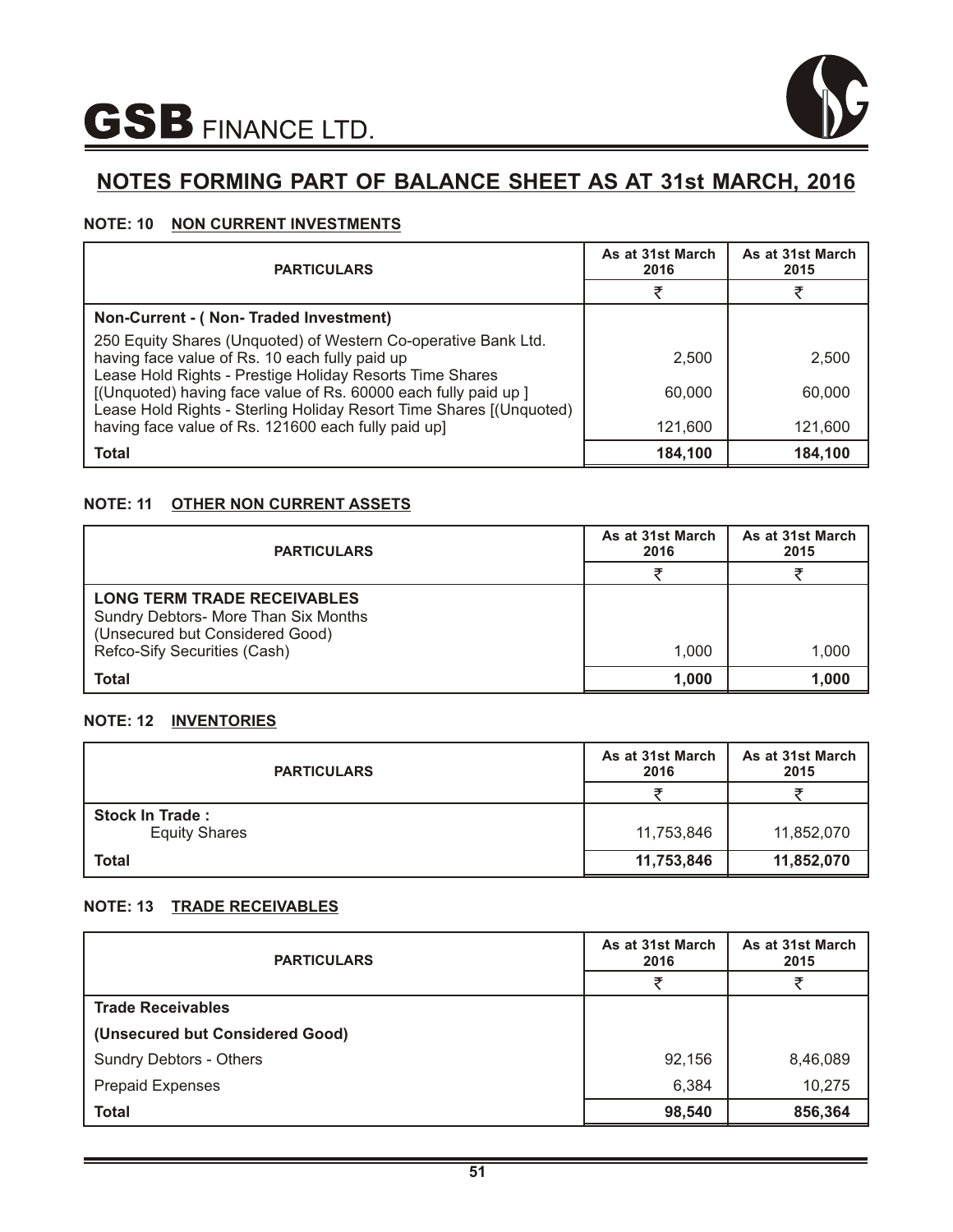

#### **NOTE: 14 CASH & CASH EQUIVALENTS**

| <b>PARTICULARS</b>                                                                                                  | As at 31st March<br>2016 | As at 31st March<br>2015 |
|---------------------------------------------------------------------------------------------------------------------|--------------------------|--------------------------|
|                                                                                                                     |                          |                          |
| <b>Balances With Bank</b><br>Axis Bank (07-08) 4010202362056<br>Bank Of India, Stock Exchange Br. (008620100007070) | 150,554                  | 413,087                  |
| <b>Total</b>                                                                                                        | 150,554                  | 413,087                  |
| Cash In Hand                                                                                                        | 289,834                  | 14,407                   |
| <b>Total</b>                                                                                                        | 289,834                  | 14,407                   |
| <b>Grand Total</b>                                                                                                  | 440,388                  | 427,494                  |

#### **NOTE: 15 SHORT-TERM LOANS AND ADVANCES**

| <b>PARTICULARS</b>                           | As at 31st March<br>2016 | As at 31st March<br>2015 |
|----------------------------------------------|--------------------------|--------------------------|
|                                              | ₹                        | ₹                        |
| <b>Loans and Advances</b>                    |                          |                          |
| (Unsecured but considered good)              | 89,666,709               | 81,243,812               |
|                                              |                          |                          |
| Balance with Revenue authorities (Note 15.1) | 3,145,191                | 3,854,366                |
| <b>MAT Entitlement</b>                       | 5,607,658                | 5,908,078                |
| Total                                        | 98,419,558               | 91,006,256               |
|                                              |                          |                          |

#### **NOTE: 15.1 BALANCE WITH REVENUE AUTHORITIES**

| <b>PARTICULARS</b>                      | As at 31st March<br>2016 | As at 31st March<br>2015 |
|-----------------------------------------|--------------------------|--------------------------|
|                                         |                          |                          |
| Tax Refunded 1997-98 / 2001 - 2002      | 3,32,013                 | 3,32,013                 |
| Income Tax Refundable A.Y. 2011-2012    |                          | 9,30,393                 |
| Income Tax Refundable A.Y. 2012-2013    | 8,87,467                 | 8,87,467                 |
| Income Tax Refundable A.Y. 2014-2015    | 6,95,610                 | 6,95,610                 |
| Income Tax Refundable A.Y. 2015-2016    | 3,95,383                 |                          |
| TDS on Interest received A.Y. 2016-2017 | 8,34,718                 | 1,008,883                |
| Total                                   | 3,145,191                | 3,854,366                |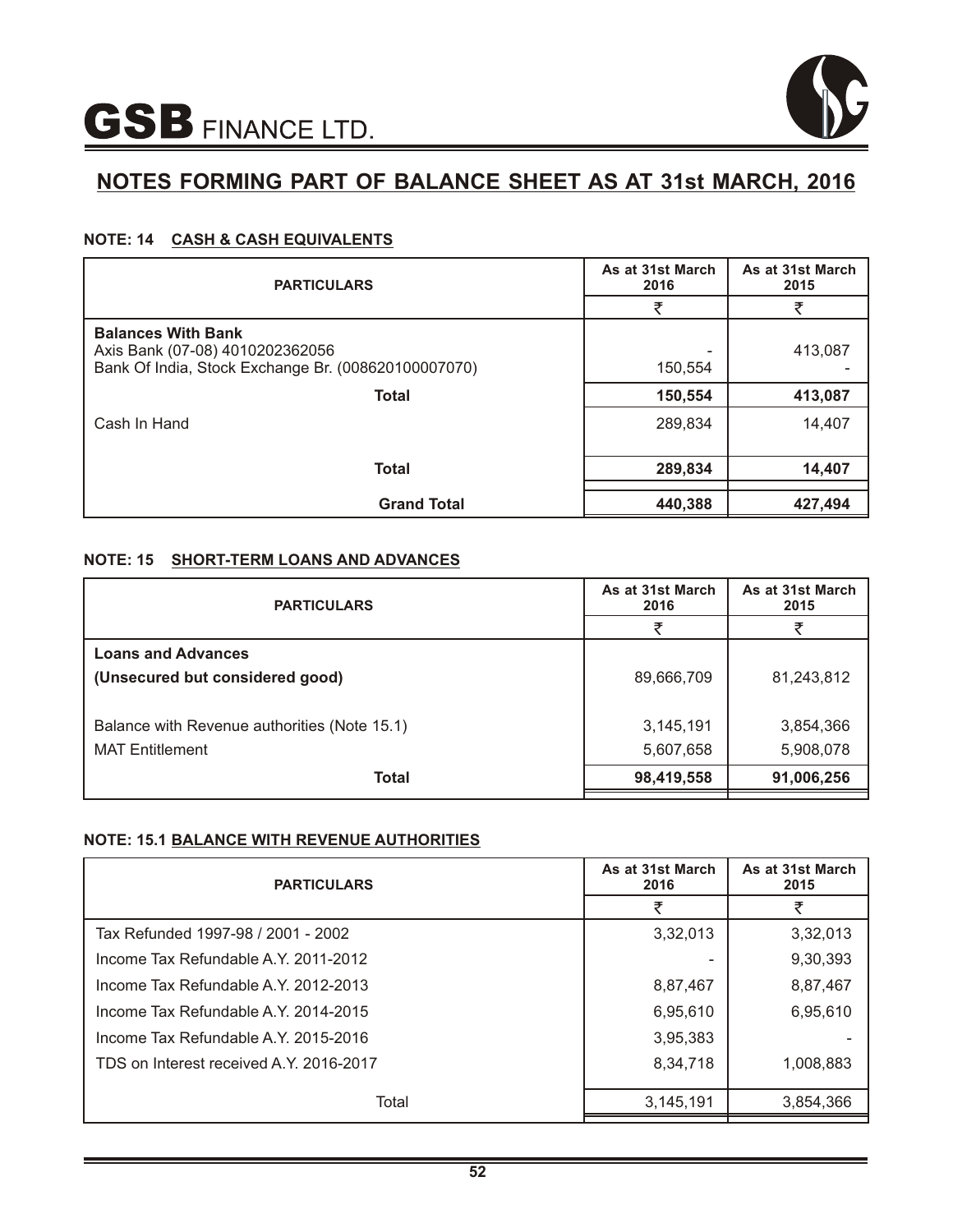



#### **NOTE: 16 REVENUE FROM OPERATIONS**

| <b>PARTICULARS</b>     | As at 31st March<br>2016 | As at 31st March<br>2015 |
|------------------------|--------------------------|--------------------------|
|                        |                          |                          |
| Sales Of Shares        | 148,710,333              | 733,674,461              |
| Drivatives Gains (Net) |                          | 1,421,537                |
| <b>Total</b>           | 148,710,333              | 735,095,998              |

#### **NOTE: 17 OTHER INCOME**

| <b>PARTICULARS</b>            | As at 31st March<br>2016 | As at 31st March<br>2015 |
|-------------------------------|--------------------------|--------------------------|
|                               | ₹                        | ₹                        |
| Dividend                      | 57,607                   | 161,718                  |
| Sundry Balances W/Off         |                          | 346                      |
| <b>Total</b>                  | 57,607                   | 162,065                  |
| <b>INTEREST RECEIVED</b>      |                          |                          |
| Interest on Income Tax Refund | 86,158                   |                          |
| Interest Received             | 8,347,173                | 10,088,828               |
| <b>Total</b>                  | 8,433,331                | 10,088,828               |
| <b>Grand Total</b>            | 8,490,938                | 10,250,893               |

#### **NOTE: 18 COST OF PURCHASE**

| <b>PARTICULARS</b>                                  | As at 31st March<br>2016 | As at 31st March<br>2015 |
|-----------------------------------------------------|--------------------------|--------------------------|
|                                                     | ₹                        |                          |
| <b>Purchase Of Shares</b>                           | 146,089,711              | 725,766,810              |
| Eq. Derivatives (Losses/Gain) (Net Of Gains)        | 1,880,116                |                          |
| <b>Speculation Gain/Loss</b>                        | 207,506                  | 401,362                  |
| Commodities Derivatives (Losses/Gain) (Net of Gain) | 474,535                  |                          |
| Demat / Holding Delivery Charges                    | 21,978                   | 46,325                   |
| <b>Other Charges</b>                                | 89,714                   | 149,662                  |
| <b>Security Transaction Tax</b>                     | 794,547                  | 2,357,162                |
| Service Tax                                         | 96,656                   | 309,608                  |
| <b>Stamp Charges</b>                                | 148,301                  | 237,841                  |
| <b>Turn Over Charges</b>                            | 161,038                  | 348,449                  |
| Total                                               | 149,964,101              | 729,617,219              |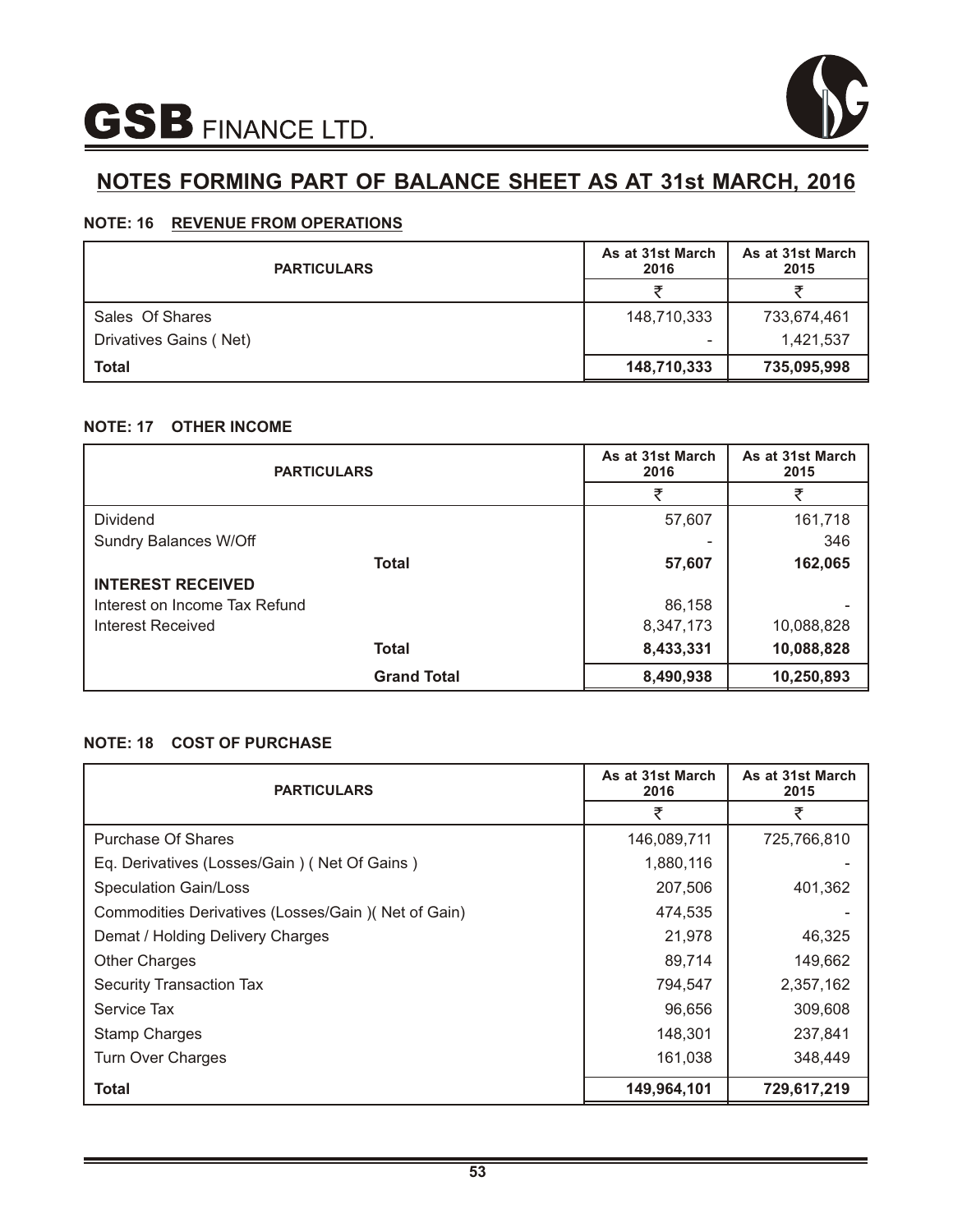

#### **NOTE: 19 INCREASE / DECREASE IN STOCK**

| <b>PARTICULARS</b>           | As at 31st March<br>2016 | As at 31st March<br>2015 |
|------------------------------|--------------------------|--------------------------|
|                              | ₹                        | ₹                        |
| <b>Opening Stock</b>         |                          |                          |
| Stock In Trade               | 11,852,070               | 17,091,048               |
| <b>Sub Total</b>             | 11,852,070               | 17,091,048               |
| <b>Less: Closing Stock</b>   |                          |                          |
| Stock In Trade               | 11,753,846               | 11,852,070               |
| <b>Sub Total</b>             | 11,753,846               | 11,852,070               |
| (INCREASE)/DECREASE IN STOCK | 98,224                   | 5,238,978                |

#### **NOTE: 20 EMPLOYEES BENEFIT EXPENSES**

| <b>PARTICULARS</b>               | As at 31st March<br>2016 | As at 31st March<br>2015 |
|----------------------------------|--------------------------|--------------------------|
|                                  |                          |                          |
| Professional Tax - Salary        | 13,525                   | 11,900                   |
| <b>Remuneration To Directors</b> | 1,200,000                | 1,207,500                |
| Salary & Bonus                   | 751,600                  | 665,775                  |
| <b>Staff Welfare Expenses</b>    | 97,318                   | 103,336                  |
| Total                            | 2,062,443                | 1,988,511                |

#### **NOTE: 21 FINANCE COSTS**

| <b>PARTICULARS</b>              | As at 31st March<br>2016 | As at 31st March<br>2015 |
|---------------------------------|--------------------------|--------------------------|
|                                 |                          |                          |
| nterest On LIC Loan A/C         |                          | 2,314,243                |
| Interest On Motor Car Loan      | $\overline{\phantom{0}}$ | 8,043                    |
| Interest On Tds Late Payment    | 452                      | 32,615                   |
| Interest Paid For Other Parties | 114,636                  | 1,137,909                |
| <b>Total</b>                    | 115,088                  | 3,492,811                |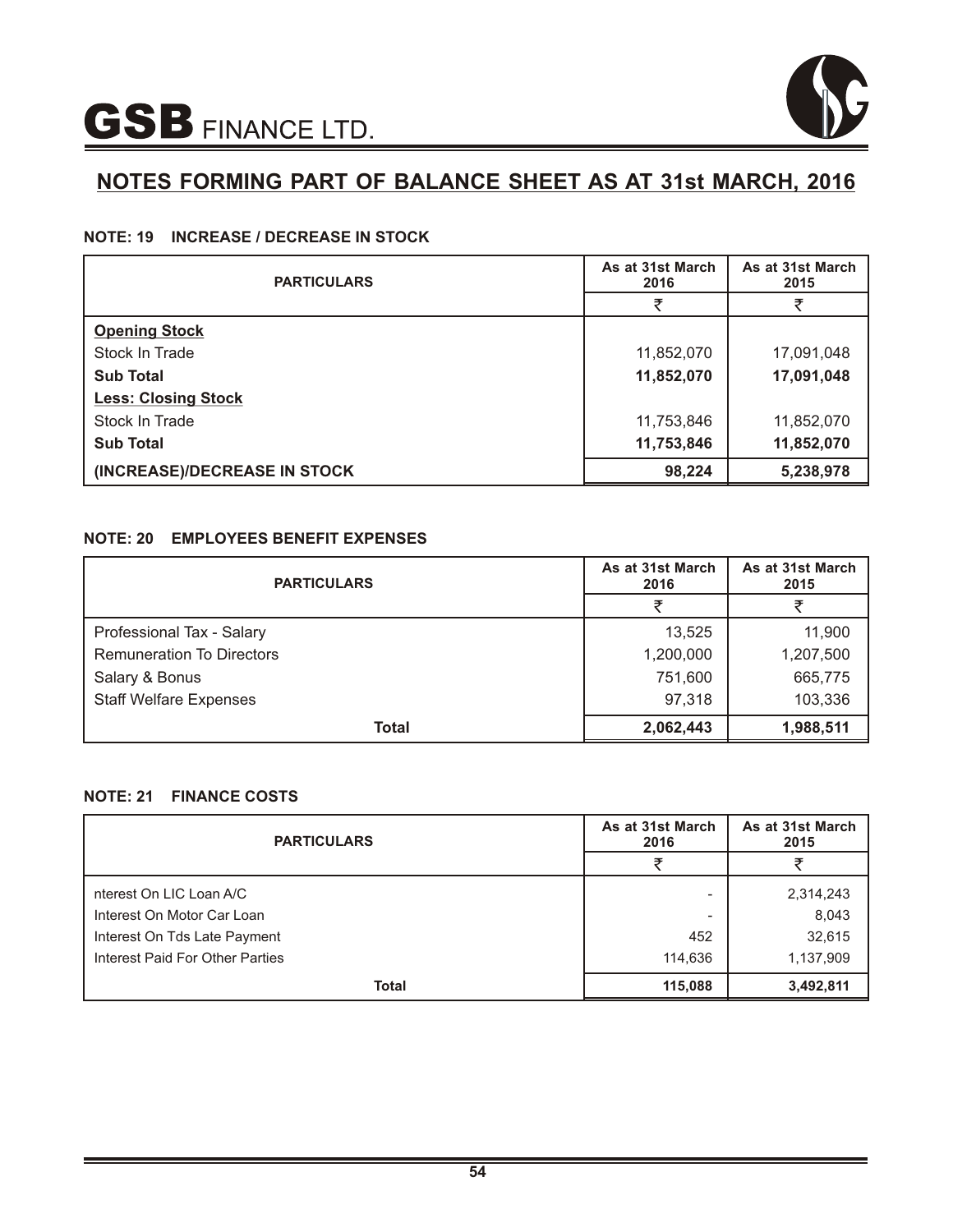

#### **NOTE: 22 OTHER EXPENSES**

| <b>PARTICULARS</b>                                 | As at 31st March<br>2016 | As at 31st March<br>2015 |
|----------------------------------------------------|--------------------------|--------------------------|
|                                                    | ₹                        | ₹                        |
| <b>Advertisement &amp; Publicity</b>               | 44,523                   | 57,040                   |
| Annual Fees Stock Exchange                         | 228,000                  | 112,360                  |
| <b>Bank Commission/Charges</b>                     | 26,146                   | 14,446                   |
| <b>Conveyance Expenses</b>                         | 92,603                   | 70,805                   |
| <b>Depositry Charges</b>                           | 55,059                   | 38,185                   |
| Director's Fees                                    | 8,000                    | 13,500                   |
| <b>Electricity Charges</b>                         | 160,382                  | 144,370                  |
| <b>General Expenses</b>                            | 138,864                  | 82,547                   |
| <b>Internal Audit Fees</b>                         | 34,399                   | 32,781                   |
| Legal & Professional Fees                          | 56,393                   | 65,244                   |
| Motor Car Expenses (Inc. Insurance Charges)        | 108,052                  | 213,390                  |
| Newspaper & Periodicals                            | 21,224                   | 10,656                   |
| Payment To Auditors For Audit Fees                 | 35,750                   | 35,750                   |
| Payment To Auditors For Other Services             | 5,000                    | 5,000                    |
| Payment To Auditors For Tax Audit Fees             | 8,250                    | 8,250                    |
| Postage & Courier Charges                          | 136,920                  | 117,236                  |
| <b>Printing &amp; Stationery Expenses</b>          | 165,233                  | 135,396                  |
| Profession Tax(Company)                            | 2,500                    | 2,500                    |
| Provision For Contingency On Standard Assets       | 55,810                   | 212,370                  |
| Repairs & Maintenance (Incl. Computer Maintenance) | 450                      | 175,991                  |
| <b>Sales Promotion Expenses</b>                    | 35,979                   | 3,470                    |
| <b>Share Registrar Fees</b>                        | 68,346                   | 65,562                   |
| Telephone & Mobile Expenses                        | 202,080                  | 162,585                  |
| <b>Travelling Expenses</b>                         | 139,827                  | 96,849                   |
| <b>Water Charges</b>                               | 30,000                   | 27,701                   |
| <b>Total</b>                                       | 1,859,790                | 1,903,983                |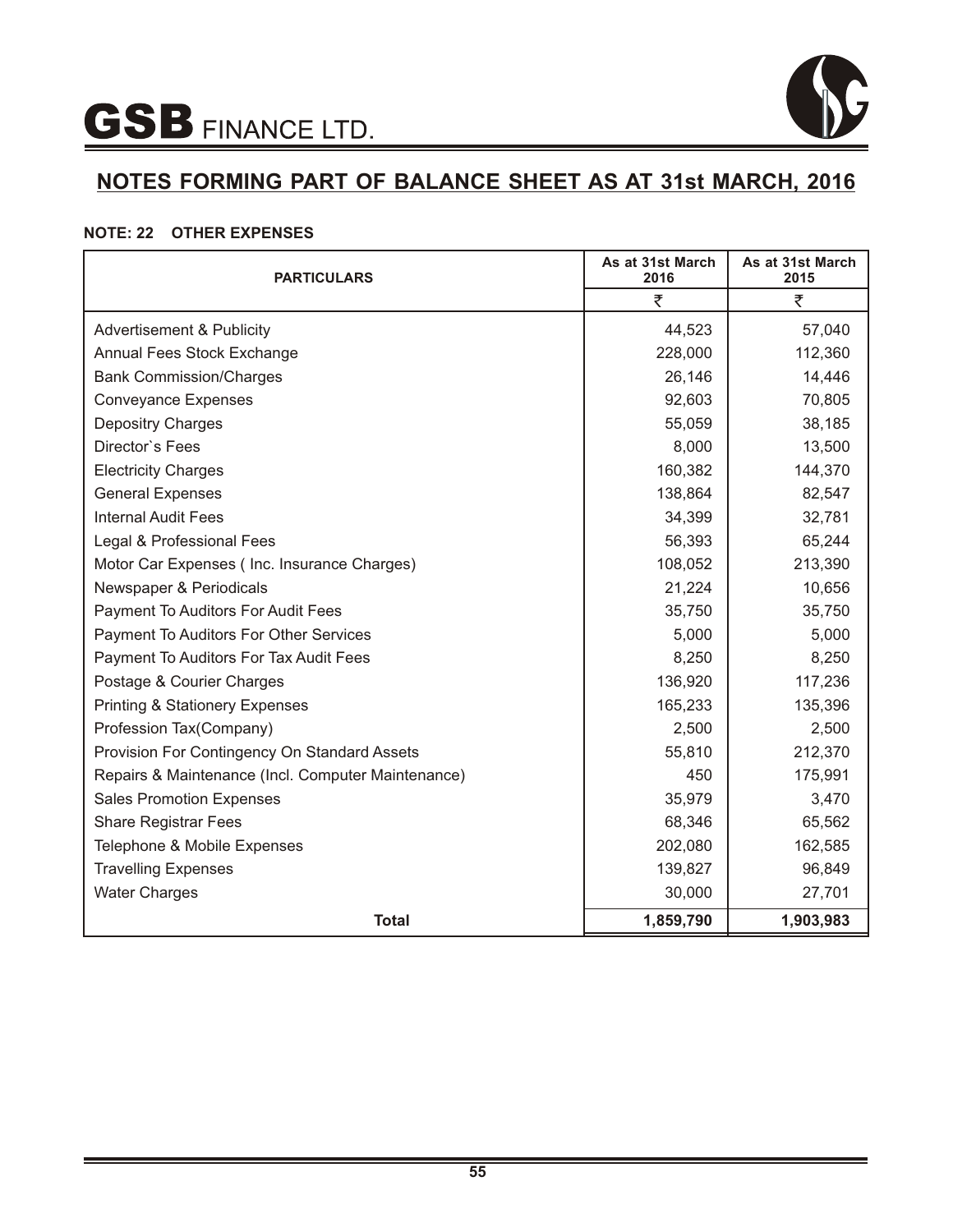| (                                                     |  |
|-------------------------------------------------------|--|
|                                                       |  |
| $\frac{1}{2}$                                         |  |
| <br> <br>                                             |  |
| l<br>֦֧֦֚֚֚֚֚֚֚֚֚֚֚֚֚֚֚֚֚֚֚֚֚֚֚֚֚֚֚֞֡֡֡֓֡֡֟֓֡֝֟֓֡֟֓֡֞ |  |
| $\frac{1}{2}$                                         |  |
| '<br> <br>(                                           |  |
| į<br>I                                                |  |
|                                                       |  |

| EQUITY SHARES (QUOTED)                                     |                   |                           | <b>OPENING STOCK</b> |                     |              | <b>CLOSING STOCK</b>       |                |                            |                         |
|------------------------------------------------------------|-------------------|---------------------------|----------------------|---------------------|--------------|----------------------------|----------------|----------------------------|-------------------------|
| SCRIP                                                      | Value<br>Face     | Quantity                  | Value                | Quantity<br>Closing | Rate<br>Cost | Amount<br>Cost             | Market<br>Rate | Market<br>Value            | Lower<br>Value          |
| Balaji Telefilms Ltd<br>Equity Quoted -                    | $\mathbf{\Omega}$ |                           | 1646.25              | 25                  | 71.01        | 1775.25                    | 110.00         | 2,750.00                   | 1,775                   |
| Guj Nre Coke Ltd. (Pref.)                                  |                   | 25<br>15                  |                      | $\frac{5}{3}$       |              |                            |                |                            |                         |
| Indian Overseas Bank Ltd.                                  |                   | $\widetilde{\phantom{a}}$ | 423.5                | $\overline{0}$      | 42.35        | 423.5                      | 30.30          | 303.00                     | 303                     |
| Mundra Port Ltd.                                           |                   | 50                        | 15,853               | 56                  | 163.43       | 15852.7                    | 247.70         | 24,026.90                  | 15,853                  |
| Ruby Mills Ltd.                                            |                   | 200                       | 37,938.00            | 200                 | 189.69       | 37938                      | 291.30         | 58,260.00                  | 37,938                  |
| Schlafhorst Ltd.                                           |                   | 3000                      | 57,150.00            | 3000                | 22.01        | 66030                      | 22.95          | 68,850.00                  | 66,030                  |
| Siyaram Ltd.                                               | $\tilde{c}$       |                           | 8,750.00             | $\frac{1}{2}$       | 1,035.21     | 10352.1                    | 984.75         | 9,847.50                   | 9,848                   |
| Today'S Writing Ltd.                                       | $\tilde{c}$       | 5000                      | 11,300.00            | 5000                | 3.31         | 16550                      | 3.02           | 15,100.00                  | 15,100                  |
| Sub-Total (A)                                              |                   |                           |                      |                     |              |                            |                |                            | 146,846                 |
| Equity Unquoted -                                          |                   |                           |                      |                     |              |                            |                |                            |                         |
| In Related Parties Group Companies:                        |                   |                           |                      |                     |              |                            |                |                            |                         |
| GSB Capital Market Ltd.                                    | $\approx$         | 285500                    | 2855000              | 285500              | 10.00        | 2,855,000.00               | 20.00          | 5,710,000.00               | 2,855,000               |
|                                                            | $\cong$           | 67583                     |                      | 67583               | Bonus        |                            | 20.00          | 1,351,660.00               |                         |
| GSB Capital Market Ltd. (Bonus)<br>GSB Capital Market Ltd. | $\approx$         | 120000                    | 2400000              | 120000              | 20.00        | 2,400,000.00               | 20.00          | 2,400,000.00               | 2,400,000               |
| GSB Commodities Pvt                                        | $\approx$         | 90000                     | 900000               | 90000               | 10.00        | 900,000.00                 | 10.00          | 900,000.00                 | 900,000                 |
| GSB Securities Pvt Ltd                                     | $\cong$           | 355000                    | 3550000              | 355000              | 10.00        | 3,550,000.00               | 10.00          | 3,550,000.00               | 3,550,000               |
| GSB Share Custodian Services Ltd.<br>Sub-Total (B)         | $\approx$         | 190200                    | 1902000              | 190200              | 10.00        | 1,902,000.00<br>11,755,922 | 10.00          | 15,992,797<br>1,902,000.00 | 1,902,000<br>11,607,000 |
|                                                            |                   |                           |                      |                     |              |                            |                |                            |                         |
| GRAND TOTAL (A+B)                                          |                   |                           |                      |                     |              |                            |                |                            | 11,753,846              |
| Previous Year (As at 31st March 2015)                      |                   |                           |                      |                     |              |                            |                |                            | 11,852,070              |



Sd/-<br>(Ramakant Biyani)<br>Mg. Director<br>DIN No.: 00523178 **(Ramakant Biyani) Mg. Director DIN No.: 00523178** 

 **For and on Behalf of Board For GSB Finance Ltd.** 

For and on Behalf of Board<br>For GSB Finance Ltd.

Sd/-<br>(Girdhari Biyani)<br>Chairman<br>DIN No.: 00523132 **(Girdhari Biyani) Chairman DIN No.: 00523132**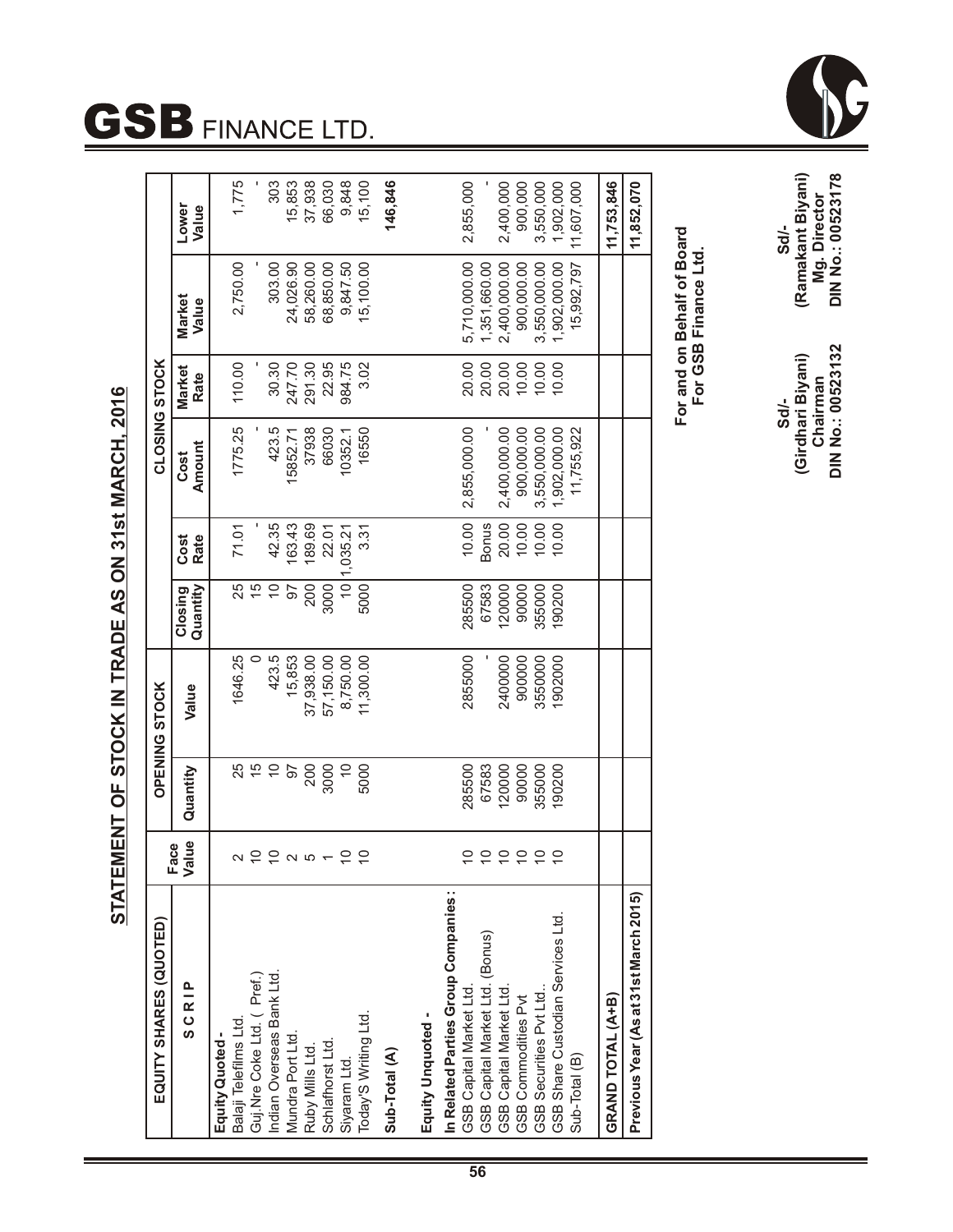



## **CASH FLOW STATEMENT FOR THE PERIOD ENDED 31st March, 2016**

|    | <b>Particulars</b>                                                           | 2015-16<br>₹            | 2014-15<br>₹            |
|----|------------------------------------------------------------------------------|-------------------------|-------------------------|
| Α. | <b>Cash Flow From Operating Activities :-</b>                                |                         |                         |
|    | Net Profit (Loss) after Tax and extraordinary Items<br><b>ADJUSTMENT FOR</b> | 1,587,588               | 525,731                 |
|    | <b>Deferred Tax Assets</b>                                                   | 83,789                  | 198,771                 |
|    | Deferred Tax (Savings)/Expenses                                              | (30, 400)               | (12, 495)               |
|    | Depreciation<br><b>Transfer To Statutory Reserves</b>                        | 192,648<br>400,000      | 147,604<br>133,000      |
|    | <b>Dividend Received</b>                                                     | (57, 607)               | (161, 718)              |
|    | <b>Operating Profit before Working Capital Changes</b>                       | 2,176,017               | 830,893                 |
|    | <b>ADJUSTMENT FOR:</b>                                                       |                         |                         |
|    | <b>Trade Receivables</b>                                                     | 757,825                 | 2,961,967               |
|    | Short Term Loans and Advances<br>Inventories                                 | (7, 413, 302)<br>98,224 | 15,712,378<br>5,238,978 |
|    | <b>Trade Payable</b>                                                         | 14,911                  | 18,299                  |
|    | <b>Other Current Liabilities</b>                                             | (688, 280)              | (112, 075)              |
|    | <b>Short Term Provisions</b>                                                 | 9,890                   | 551,280                 |
|    | <b>NET CASH FLOW FROM OPERATING ACTIVITIES</b>                               | (5,044,714)             | 25,201,719              |
| В. | <b>Cash Flow From Investing Activities :-</b>                                |                         |                         |
|    | Sale (Purchase) of Fixed Assets                                              |                         | (41, 631)               |
|    | Dividend Received.                                                           | 57,607                  | 161,718                 |
|    | <b>NET CASH FROM INVESTING ACTIVITIES</b>                                    | 57,607                  | 120,087                 |
| C. | <b>Cash Flow From Finance Activities :-</b>                                  |                         |                         |
|    | Calls in Arrears                                                             |                         | 265,790                 |
|    | Proceeds from Secured Loans                                                  |                         | (26, 889, 326)          |
|    | Proceeds from Unsecured Loans                                                | 5,000,000               |                         |
|    | <b>NET CASH FLOW FROM FINANCING ACTIVITIES</b>                               | 5,000,000               | (26, 623, 536)          |
|    | Net (decrease)/ increase in Cash & Cash equivalents                          | 12,893                  | (1,301,730)             |
|    | Cash & Cash equivalents at the begin of the year                             | 427,494                 | 1,729,224               |
|    | Cash & Cash equivalents at the close of the year                             | 440,388                 | 427,494                 |

#### AS PER OUR REPORT OF EVEN DATED

#### For **S. K. RATHI & CO. Chartered Accountants**

**Sd/- (CA C. K. Rathi) Prop. M. No.: 031071 FRN : 108724W**

**Place :** MUMBAI. **Date :** 30th May, 2016 For and on behalf of the Board, **For GSB Finance Ltd.** 

**Sd/- (Girdharilal Biyani) Chairman DIN No.: 00523132**

**Sd/- (Ramakant Biyani) Director DIN No.: 00523178**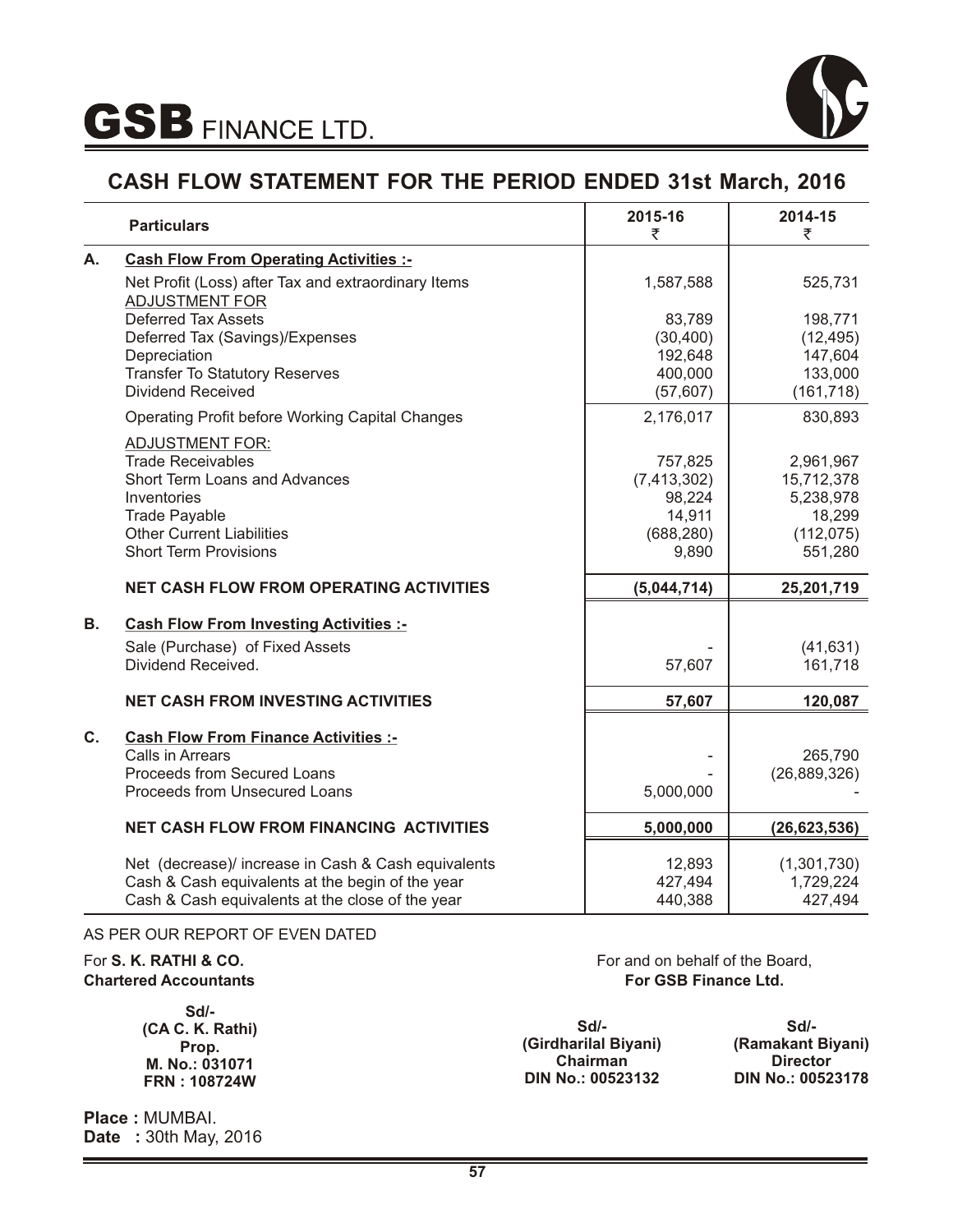



# **GSB Finance Limited**

(CIN L99999MH2001PLC134193) Corporate Office : 78/80, Alli Chamber, Ground Floor, Tamarind Lane, Fort Mumbai - 400 001.

# **ATTENDANCE SLIP**

Folio No./DP ID/ Client ID#

No. of Equity Shares Held

I/We hereby record my/our presence at the **33rd Annual General Meeting** of the Company being held at 78/80, Ali Chambers, Tamarind Lane, Fort, Mumbai-400 001 on the **Monday, 26th September, 2016, at 4.00 p.m**

Name of Shareholder (In Block letter)

Name of proxy/ Authorized Representatives attending\* (In Block letter)

\* Strike out whichever is not applicable

# Applicable for Shareholders holding Shares in Dematerialized Form.

Signature of the attending Shareholder/ Proxy/Authorized Representative\*

\*Note: Please fill attendance slip and hand it over at the entrance of the meeting hall.

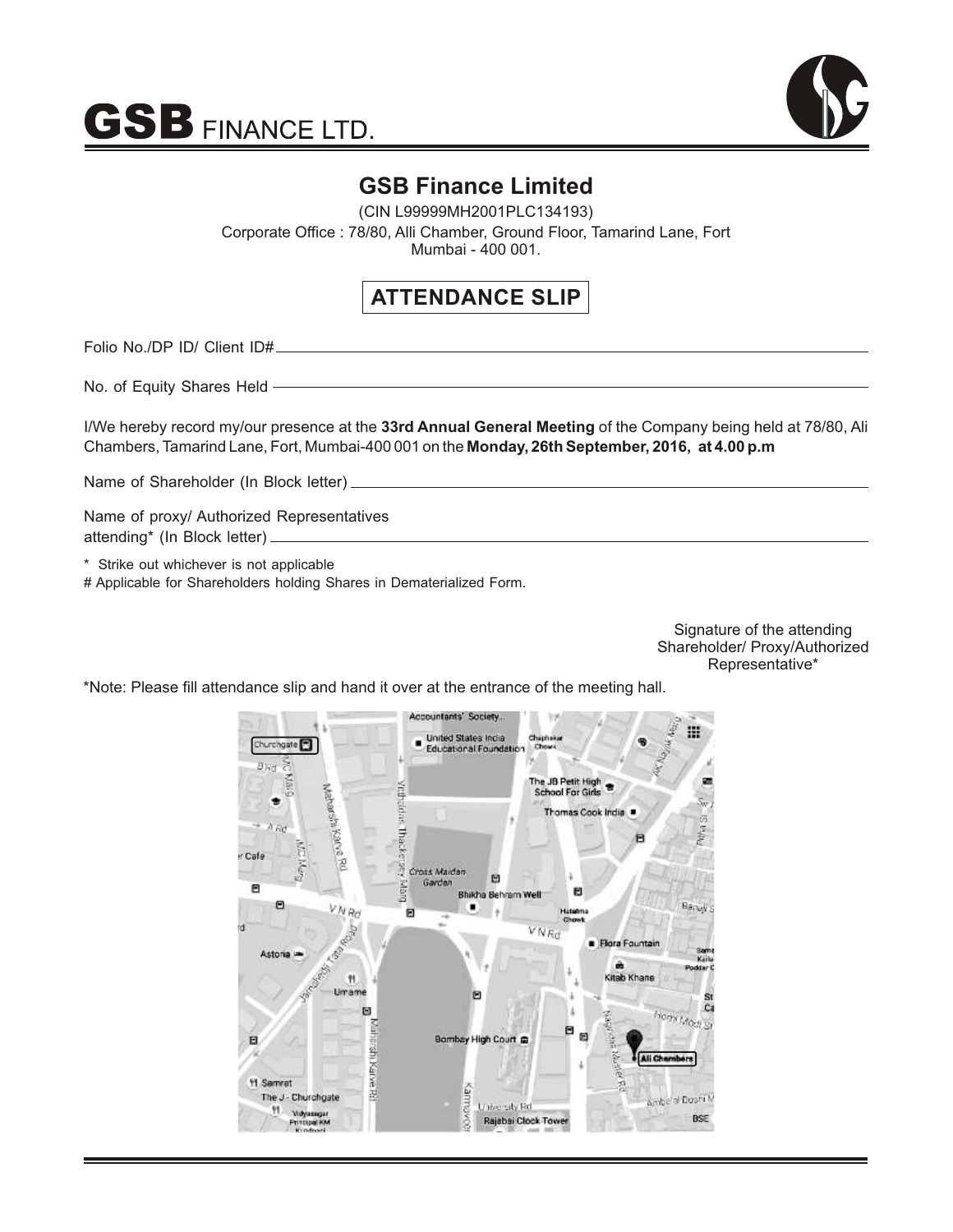



#### **Form No. MGT-11**

#### **Proxy form**

[Pursuant to section 105(6) of the Companies Act, 2013 and rule 19(3) of the Companies(Management & Administration)Rules, 2014\]

#### **GSB Finance Limited (CIN L99999MH2001PLC134193)**

Corporate Office: 78/80, Alli Chamber, Ground Floor, Tamarind Lane, Fort, Mumbai - 400 001.

|              | Name of the member(s):     |                |            |                           |
|--------------|----------------------------|----------------|------------|---------------------------|
|              | <b>Registered Address:</b> |                |            |                           |
|              | Email Id:                  |                |            |                           |
|              | Folio No/Client Id:        |                | DP ID:     |                           |
|              |                            |                |            |                           |
| $\mathbf{1}$ |                            | Name: Address: |            |                           |
|              |                            |                |            | Signature: or failing him |
|              |                            |                |            |                           |
|              |                            |                |            | Signature: or failing him |
|              |                            |                |            |                           |
|              | E-mail Id:                 |                | Signature: | or failing him            |

proxy to attend and vote (on a poll) for me/us and on my/our behalf at the 33rd Annual General Meeting of the company, to be held on the Monday, 26th September, at 4.00 p.m. at 78/80, Alli Chamber, Ground Floor, Tamarind Lane, Fort, Mumbai - 400 001 and at any adjournment thereof in respect of such resolutions as are indicated below:

| Sr.<br>No. | <b>Resolution</b>                                                                                                        | <b>Assent</b> | <b>Dissent</b> |
|------------|--------------------------------------------------------------------------------------------------------------------------|---------------|----------------|
|            | Adoption of financial statements for the year ended 31st March, 2016<br>and the Directors' and Auditors' Reports thereon |               |                |
| 2          | Re-appointment of Mr. Ramakant Biyani (DIN 00523178)<br>who retires by rotation                                          |               |                |
| 3          | Re-appointment of M/s S.K. Rathi & Co. Chartered Accountants,<br>as Statutory Auditors                                   |               |                |
| 4          | Appointment of Mr. Suyash R. Biyani (DIN 07525350)<br>as Director                                                        |               |                |

Signed this ............. .day of ............., 2016

Signature of Shareholder \_\_\_\_\_\_\_\_\_\_\_\_\_\_\_\_\_\_\_\_\_\_\_\_\_\_\_\_\_\_Signature of Proxy holder(s) \_

Affix Rs. 1.00 Revenue Stamp

#### **Note:**

1. This form of proxy in order to be effective should be duly completed and deposited at the Registered Office of the Company, not less than 48 hours before the commencement of the Meeting.

2. For the Resolutions, Explanatory Statements and Notes, please refer to the Notice of the 33rd Annual General Meeting.